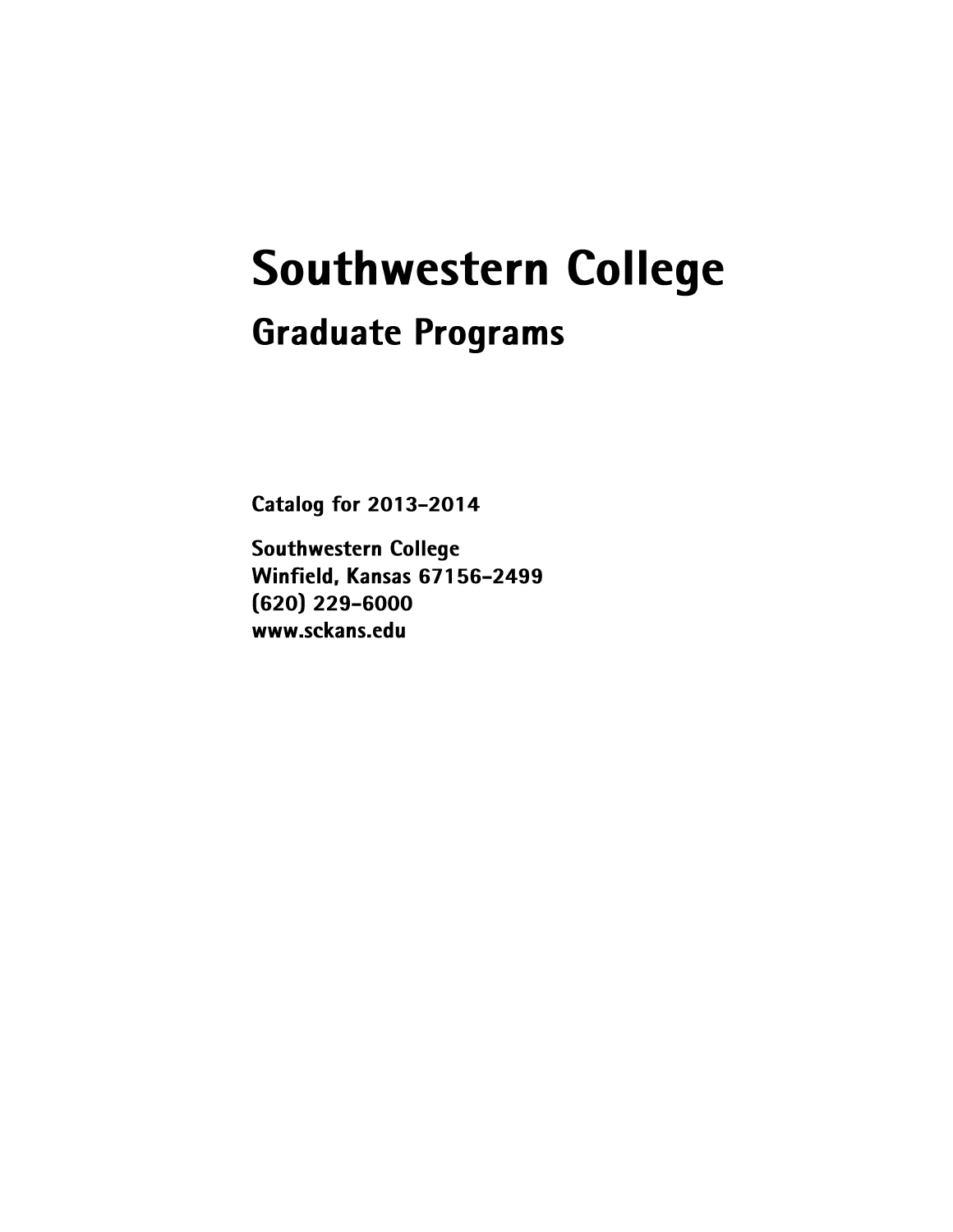## **Our Vision**

Southwestern College in Winfield, Kansas, is a learning community

dedicated to

—intellectual growth and career preparation,

—individual development and Christian values,

—lifetime learning and responsible citizenship, and

—leadership through service in a world without boundaries.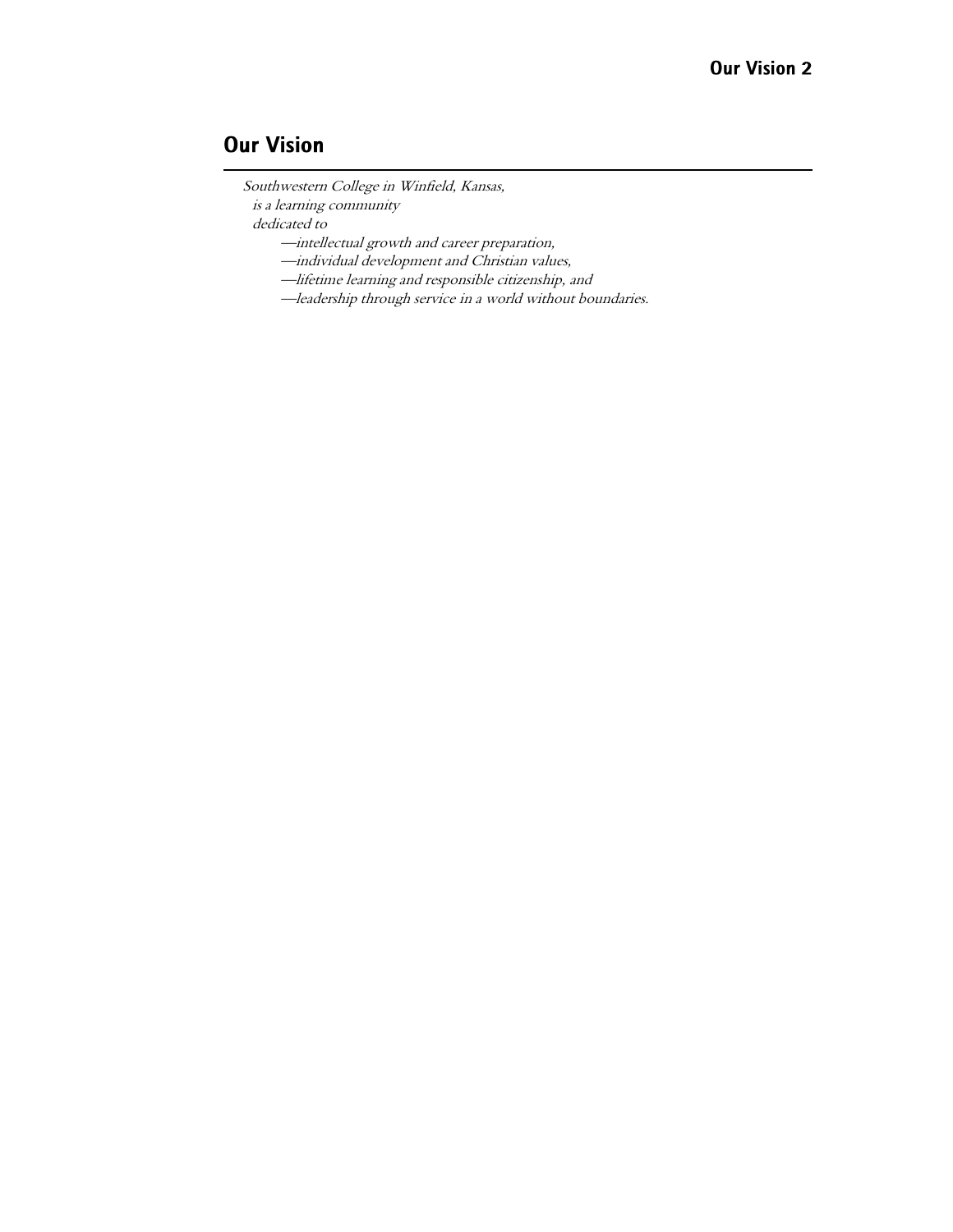## **Table of Contents**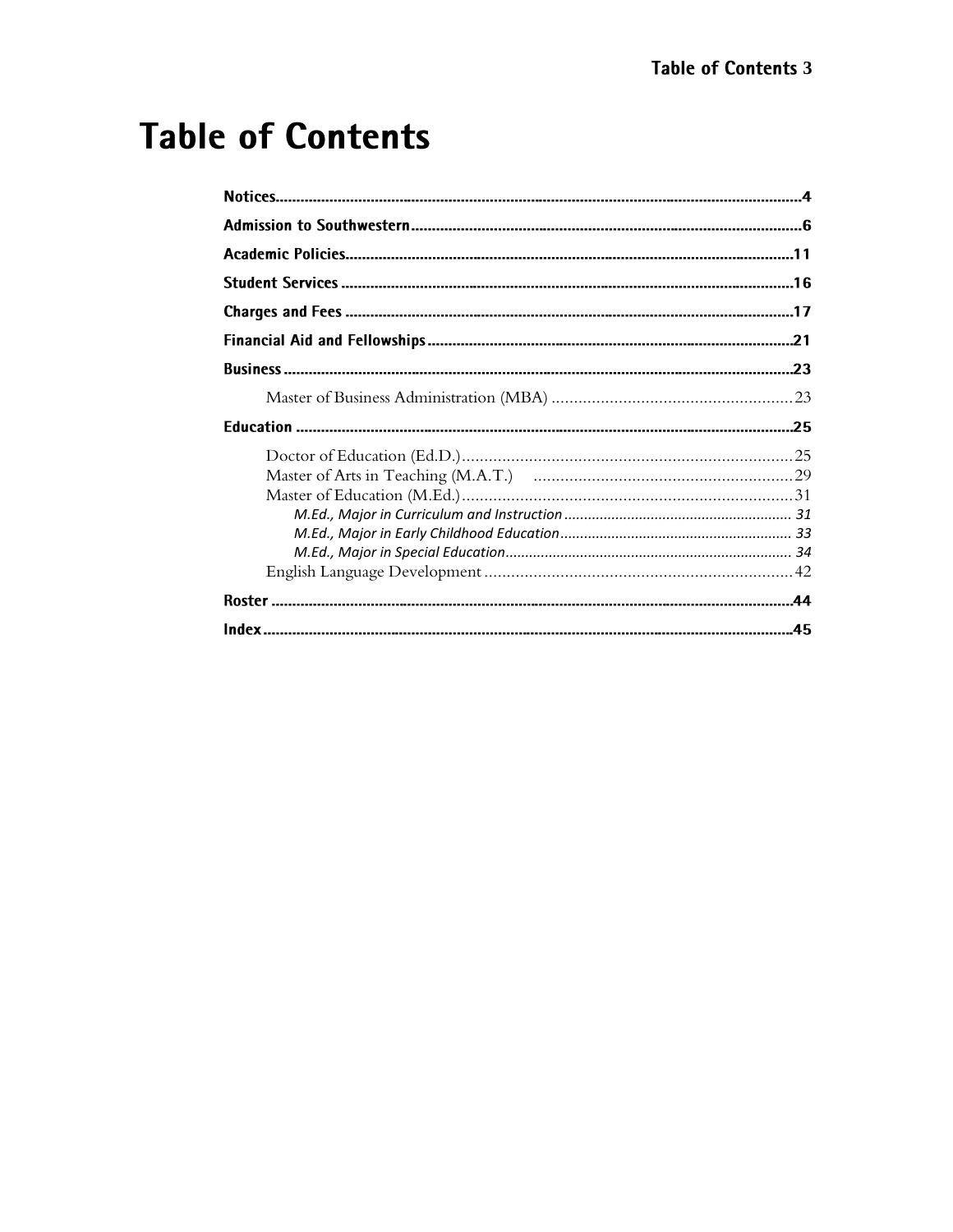## **Notices**

## **Accreditation**

Southwestern College is accredited by The Higher Learning Commission and is a member of the North Central Association, www.ncahigherlearningcommission.org, (312) 263-0456.

It is further accredited by the University Senate of the United Methodist Church, the Commission on Collegiate Nursing Education (nursing), the National Association for the Education of Young Children (early childhood education), the National Association of Schools of Music (music), and the National Council for Accreditation of Teacher Education, the Kansas State Department of Education (teacher education program), and the Commission on Accreditation of Athletic Training Education(athletic training programs). The nursing program holds approval by the Kansas State Board of Nursing. Southwestern students find credits taken here fully accepted in undergraduate and graduate schools across the nation.

Southwestern College is in compliance with federal regulations on disbursement of Title II information. Full information is provided in Appendix A.

## **Academic Calendar**

The calendar for the academic year (fall, spring, summer semesters) can be found on the registrar's website at www.sckans.edu/registrar.

## **Catalogs**

Courses and policies in this catalog are subject to change through the processes set forth in the institutional policies manual. Normally, policy revisions are undertaken in the following year after due notification has been served. There may be cases, however, when a policy is changed and implemented in the same year. A curriculum or policy change could be applied to matriculated students and, as such, the catalog should not be construed as a contract between the college and the students.

#### **Selection of Catalog**

In most cases, students will meet graduation requirements stated in the catalog under which they first enter the program. When graduation requirements change, students may adhere to the ones listed in the catalog under which they first entered, or they may optionally select the newer catalog and follow those requirements. Students who leave the master's program but re-enroll having missed no more than two semesters (counting fall, spring, and summer as semesters) may follow the catalog under which they were previously enrolled.

## **Graduate Studies Council**

The Graduate Studies Council is the ruling body for the graduate program. Its responsibilities include, but are not limited to, approving new graduate programs and/or changes to existing programs, developing graduate program policies, establishing academic and conduct standards, reviewing student progress toward candidacy and the degree; deciding on issues related to probation, suspension or expulsion; processing student complaints including grade appeals; and recommending students to the faculty for graduation. In the master of education program, some of these matters are reviewed first by the Teacher Education Committee before being sent to the Graduate Studies Council.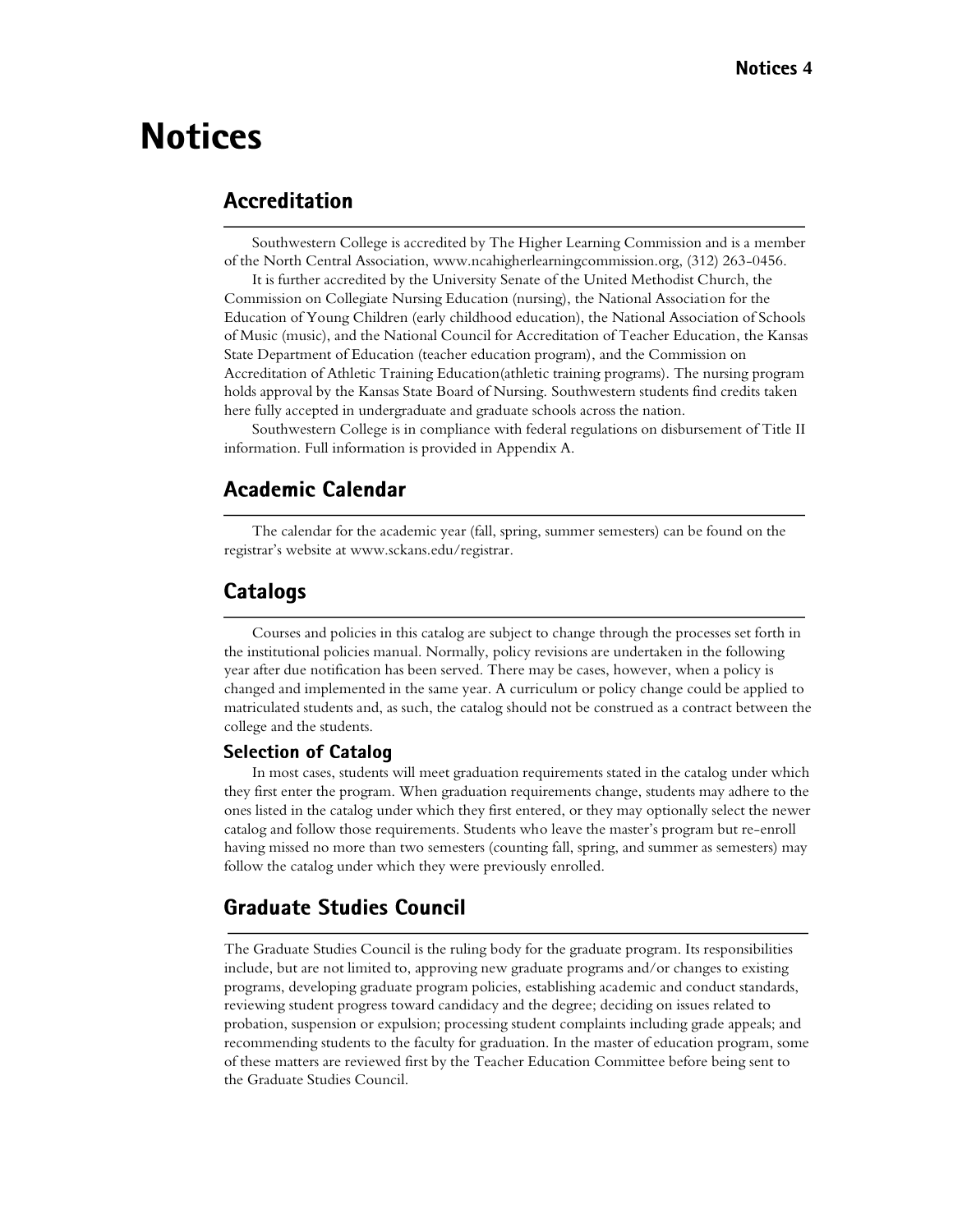## **Notice of Nondiscrimination**

Southwestern College is committed to a policy of nondiscrimination on the basis of race, gender, color, age, sexual orientation, religion, national origin, ethnic origin, or physical disability, veteran (including Vietnam era) status, or other non-merit reasons, in hiring, admissions, and educational programs or activities, all as required by applicable laws and regulations. The college also practices affirmative action in hiring. Responsibility for coordination of compliance efforts and receipt of inquiries, including those concerning the Civil Rights Act of 1960, the Age Discrimination in Employment Act of 1975, Title IX of the Education Amendments of 1972, and Section 504 of the Rehabilitation Act of 1973, the Vietnam Era Veterans' Readjustment Assistance Act of 1974, the Americans with Disabilities Act of 1990, and other related federal, state, and local legislation, executive orders, regulations, and guidelines, has been delegated to the vice president for business affairs and human resources, Southwestern College, 100 College, Winfield, KS 67156-2499, telephone (620) 229-6000.

### **Privacy**

Southwestern College has interpreted the Family Educational Rights and Privacy Act of 1974 (FERPA; the Buckley Amendment) to restrict the release of confidential information relating to students. This information includes the student's academic record, test scores, and academic progress. A full statement of policy and students' rights is posted at www.sckans.edu/registrar on the college's website.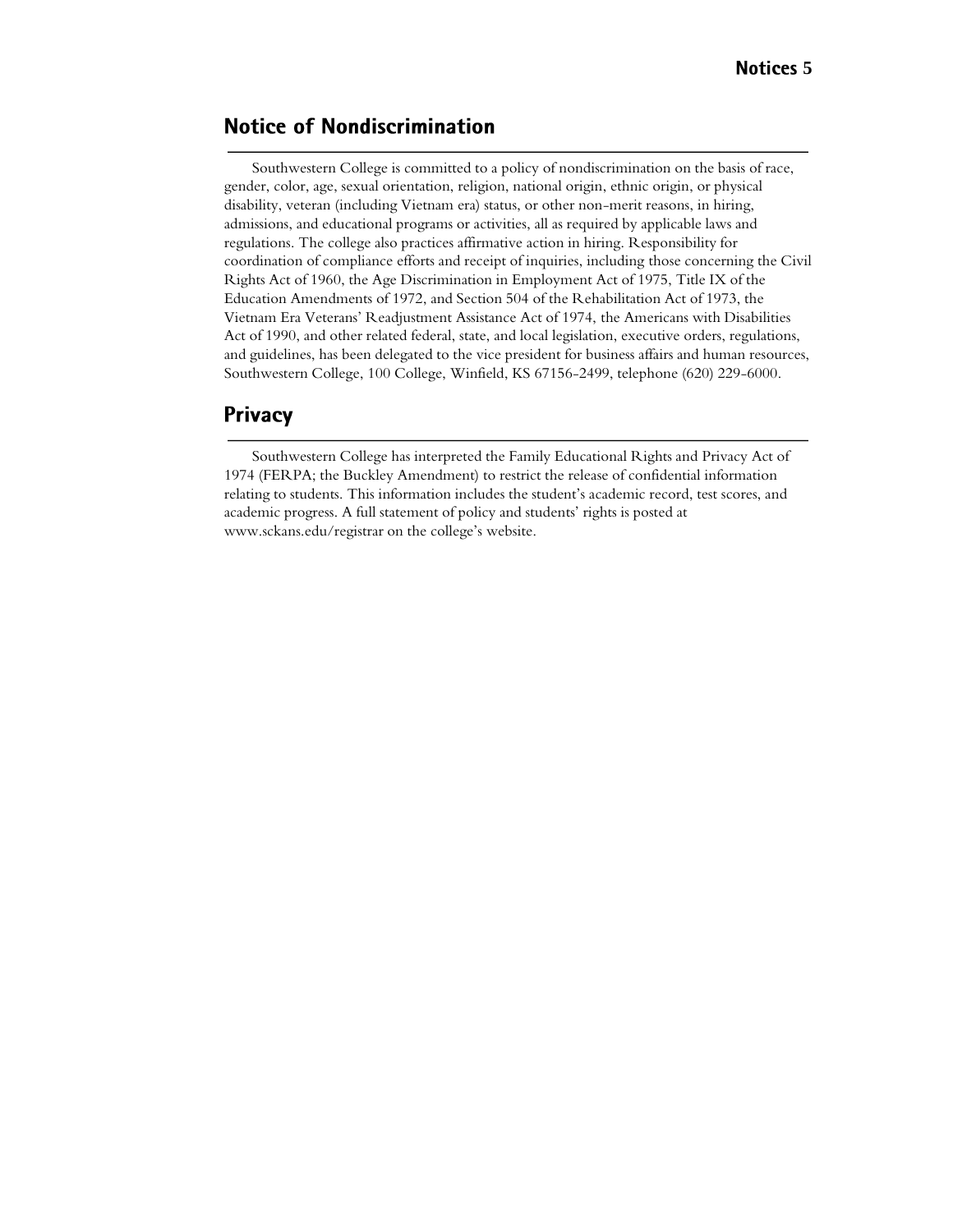## **Admission to Southwestern**

#### **Admission With Full Standing**

For master's programs, all applicants must have completed a baccalaureate degree from a regionally accredited institution with a minimum undergraduate cumulative grade point average (GPA) of 2.5 on a 4.0 scale for the M.A., M.A.T., and M.Ed. Major in Curriculum and Instruction programs and a 3.0 on a 4.0 scale for all other master's programs. For the Ed.D. program, all applicants must have completed either a baccalaureate degree from a regionally accredited institution with a minimum GPA of 3.25 on a 4.0 scale overall or from the last 60 hours of academic work, or a master's degree from a regionally accredited institution with a minimum GPA of a 3.5 on a 4.0 scale on all graduate work. Applicants with a bachelor's degree only must also submit scores from the Graduate Records Exam (GRE) of 150 or higher on the verbal and quantitative sections.

#### **Conditional Admission**

Some applicants may be granted conditional admission if grades do not meet the above standards or there are other deficiencies, provided there is other evidence that the applicant has the ability to do satisfactory graduate work. In such cases, the appropriate academic administrator will advise of conditions to be met to attain full-standing admission. Full standing is attained after completion of nine credit hours of graduate coursework with a cumulative grade point average of 2.5 on a 4.0 scale for the M.A., M.A.T. and M.Ed. Major in Curriculum and Instruction programs and a 3.0 on a 4.0 scale for all other master's programs, and upon the removal of any condition that was specified at the time of the admission. For the Ed.D. program, applicants with a bachelor's degree only may be granted conditional admission without GRE scores and can remain a conditionally admitted student for one semester until acceptable GRE scores are submitted.

#### **Non-Degree Graduate Students**

Students who do not plan to work for an advanced degree may be admitted as non-degree students. Non-degree students need special approval from the appropriate academic administrator prior to enrolling in their first course. A maximum of 12 non-degree graduate credits may be earned. A non-degree-seeking student who later wishes to enter a degree program must undergo the full application and admission review process.

#### **International Students**

Admission decisions for international students are based on a combination of English proficiency, successful completion of courses leading to graduation, letters of recommendation, and proof of financial support.

Applicants from countries where English is not the first language will need to have test results forwarded to Southwestern. Southwestern will accept the following tests/scores:

- English as a Foreign Language (TOEFL) with a paper score of 550 or higher or an internet based score of 80 or higher;
- International English Language Testing Service (IELTS) with a score of 6.5 or higher;
- The Chinese Government English Exam with a score of a minimum of 6 for graduate admission.

Applicants must have official college transcripts and record of any undergraduate and graduate degrees awarded sent to Southwestern College Office of Admission. All foreign credentials not listed in English should have an accompanying literal translation. A \$50 fee is assessed for all foreign credential evaluations.

In addition, international students must submit a certified bank statement indicating that the student or the student's sponsor has sufficient funds to meet the first year's expenses; a personal statement about the student's background, interests and personal accomplishments; and three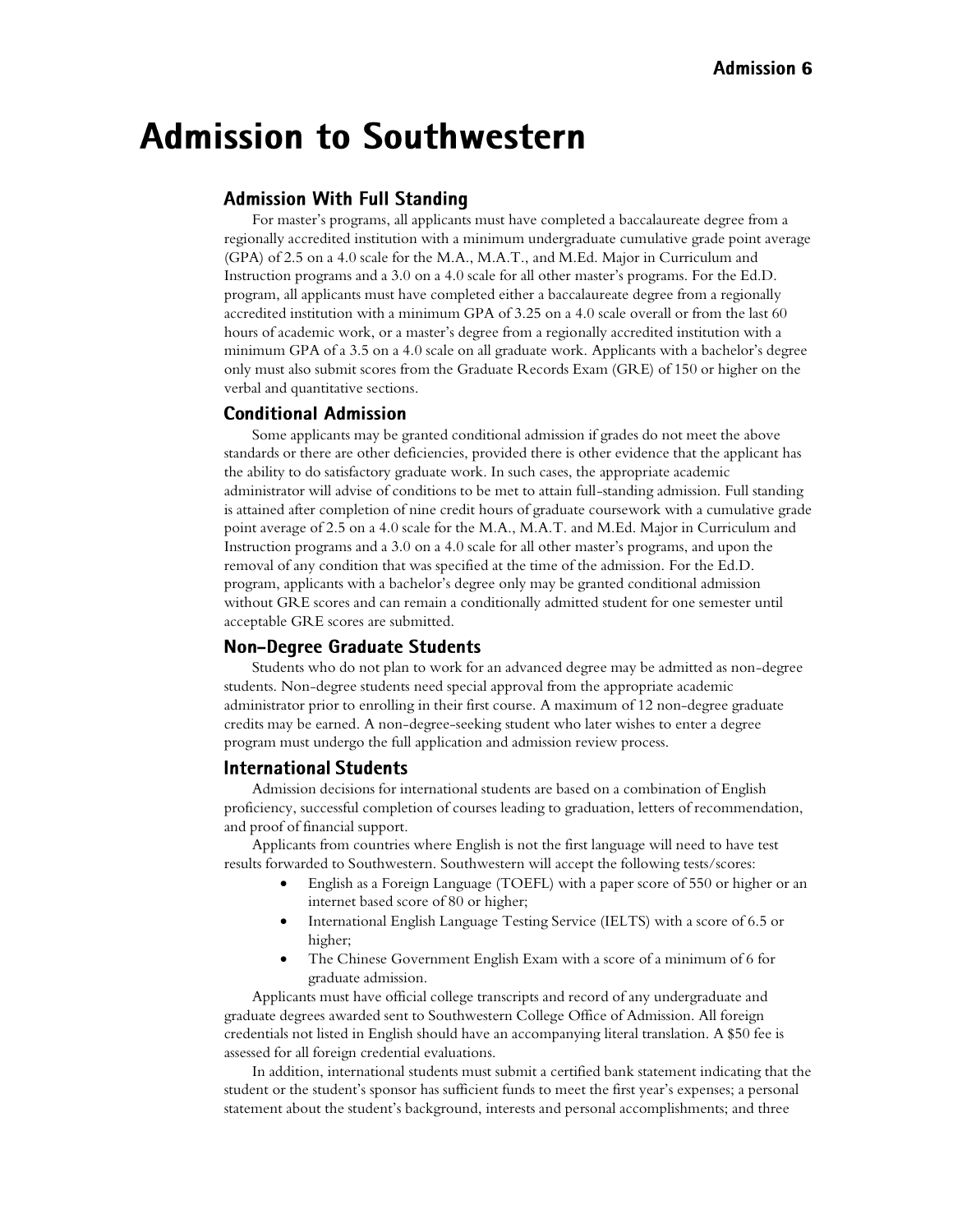letters of recommendation. If the student is being sponsored, a certified letter from the sponsor should be submitted indicating that the sponsor will be supporting the student during the student's stay in the United States. If the student is sponsored by the student's home government, the student should send a certified letter from the government indicating support and billing information.

#### **Application Process for Master's Programs**

Fifth-Year MBA Students may obtain a formal application packet from:

Office of Admission Southwestern College 100 College Street Winfield, Kansas 67156-2499 Phone: (620) 229-6230 or (800) 846-1543 ext. 6230 Fax: (620) 229-6344 E-mail: marla.sexson@sckans.edu

Application forms also are available electronically on the graduate website of Southwestern College (www.sckans.edu/graduate).

Applicants are required to submit an application form, two letters of reference, official transcript from institution where the candidate obtained his/her undergraduate degree, a written statement addressing why the candidate decided to enroll in the specific program and explaining how the candidate hopes to use this knowledge to further develop his/her career. Applicants must have a 3.0 cumulative GPA for all previous college coursework in order to be considered for admittance to the Fifth-Year MBA graduate program..

Master of Education and Master of Arts in Teaching. Prospective degree-seeking students are invited to discuss their specific goals and interests with the dean of teacher education before applying for admission. Formal application is made through:

Office of Admission Southwestern College 100 College Street Winfield, Kansas 67156-2499 Phone: (620) 229-6230 or (800) 846-1543 ext. 6230 Fax: (620) 229-6344 E-mail: marla.sexson@sckans.edu

Application for admission forms also are available electronically on the graduate website of Southwestern College (www.sckans.edu/graduate).

The M.Ed. in Curriculum and Instruction requires a 2.5 cumulative GPA for all previous college coursework for admittance consideration. The M.A.T. requires a 2.75 cumulative GPA from the last 60 hours of academic credit. Applicants to the M.Ed. in Special Education (adaptive licensure or functional licensure for K-6 and 6-12) must have a 3.0 cumulative GPA for all previous college coursework for admittance consideration.

Students applying to pursue the major in special education must meet these additional requirements:

- hold an undergraduate degree in elementary or secondary education
- have a valid teaching license for the level for which they are seeking special education certification
- have successfully completed a course in survey of exceptionalities
- submit a written essay discussing why the applicant is seeking a career in special education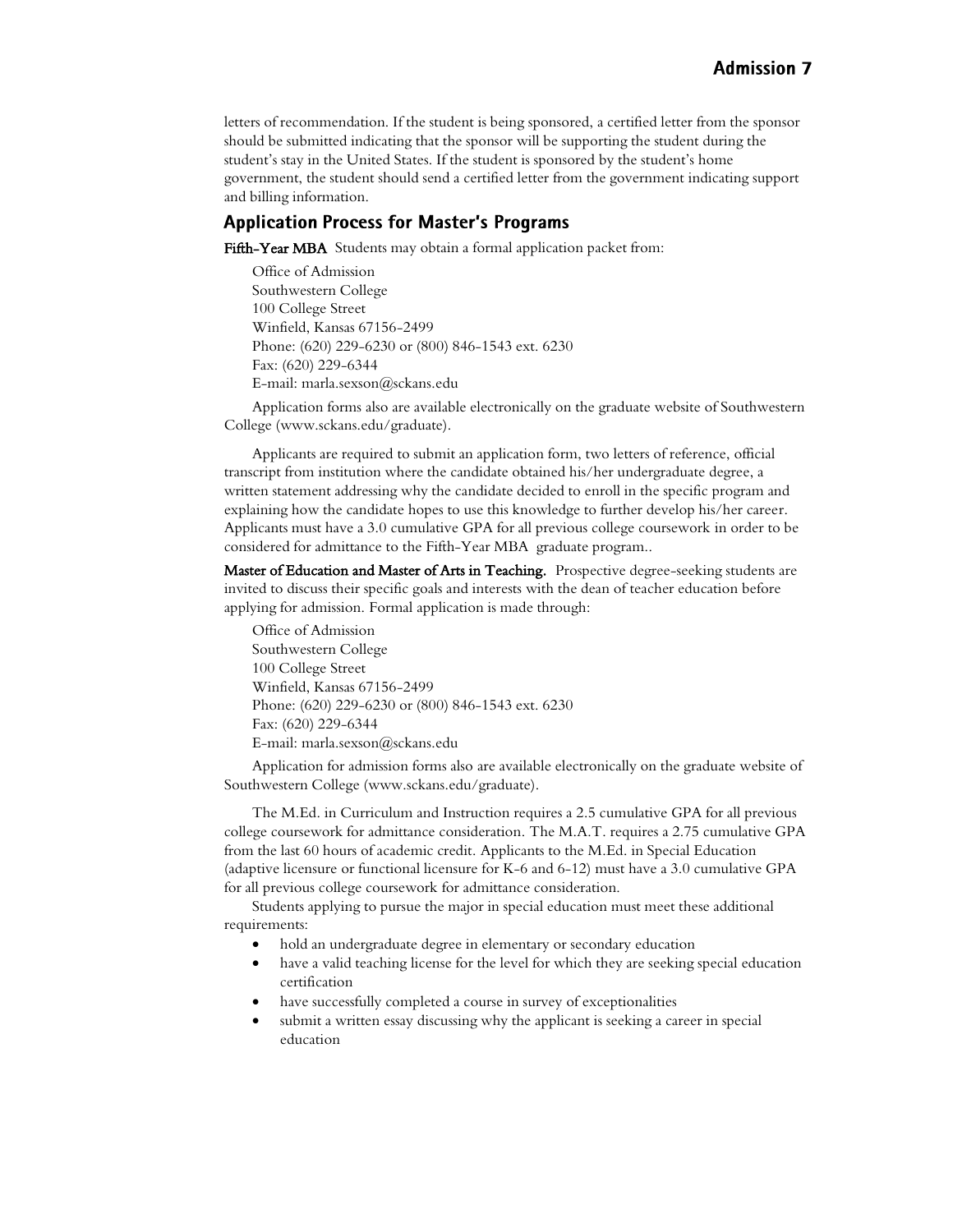#### Early Admission to the Special Education Program

Undergraduate students who have been accepted into a teacher education program and have at least 75 undergraduate hours with a 2.75 cumulative grade point average can apply to Southwestern College as a non-degree-seeking graduate student and complete up to 7.5 graduate hours in the graduate-level special education program. The courses are limited to: EDUC 514, 523, 524, and 558. None of the courses can be used in the undergraduate teacher education program.

Undergraduate students who have taken 7.5 hours of non-degree-seeking graduate-level coursework in special education through Southwestern College can apply those 7.5 hours of coursework with a "C+" or better toward the Master of Education Major in Special Education degree once he/she is accepted into the graduate program.

#### **Application Process for Doctoral Program**

Doctor of Education in Educational Leadership. Students may obtain a formal application packet from:

Office of Admission Southwestern College 100 College Street Winfield, Kansas 67156-2499 Phone: (620) 229-6230 or (800) 846-1543 ext. 6230 Fax: (620) 229-6344 E-mail: marla.sexson@sckans.edu

Application forms also are available electronically on the graduate website of Southwestern College [\(www.sckans.edu/graduate\)](http://www.sckans.edu/graduate).

An educator with a bachelor's degree who will have obtained a minimum of five years of teaching experience at a state-accredited school by the completion of the Ed.D program is eligible for this program. Southwestern's Ed.D. program is designed to be completed in five years of continuous enrollment. Those who enter the program with a master's degree and teaching experience at a state-accredited school can expect to complete the program in three years. The program is developed so no master's degree is awarded unless the student is unable to complete the requirements for the doctorate. In such an instance, the master's degree will be awarded if all requirements are met except successfully completing the dissertation or opting not to complete the dissertation due to medical or other unique circumstances approved by the education committee.

In addition, the application process requires:

- the bachelor's degree bearing applicant must have a GPA of 3.25 on a 4.0 scale overall or from the last 60 hours of academic work.
- the master's degree or higher degreed applicant needs to have a GPA of 3.5 on a 4.0 scale on all graduate work.
- GRE scores of 150 or higher on the verbal and quantitative sections required for bachelor's applicants from US colleges/universities.
- non-native English speakers follow institutional policies for English language proficiency.
- a Statement of Purpose. This should demonstrate excellence in writing and clarity of thinking. The statement is an opportunity for an applicant to describe his or her purpose in pursuing graduate study. Why Southwestern College, and this specific program? What are your reasons for graduate study? What is your plan in pursuing this degree?
- a written commitment from the district where employed indicating that the program participant can fulfill practica at the school building or district where s/he is employed. A second commitment is that an administrator will serve as a as mentor during practica. The mentor will serve the program participant and must meet Southwestern's criteria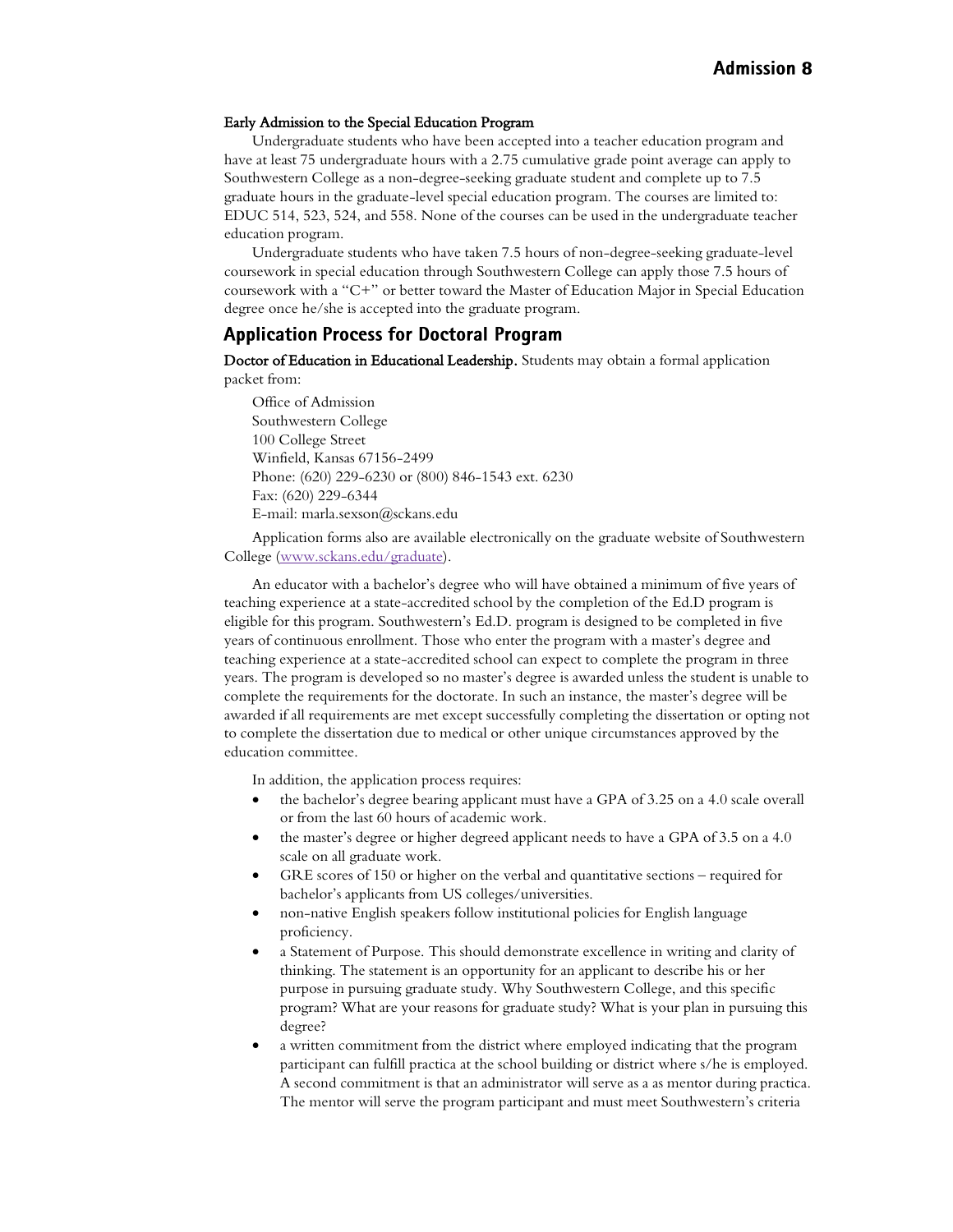as a clinical faculty member. In the school district where employed, the employee will complete practica within one or more schools and/or the central office and have a mentor while doing so.

- current employment in education or a related field.
- original transcripts for all degree bearing institutions.

## **Transfer Students**

Students may be able to transfer hours earned in other accredited graduate programs if the grade point average of those total hours is 3.0 or higher for the M.A., M.A.T., MBA, and M.S.L. graduate programs (see section below for details regarding transfer for the M.Ed. programs). Requests for transfer should be made through the students' individual graduate advisor. Typically, no more than six semester hours (with grades of A or B) may be applied to the Southwestern College graduate degree, unless by specific articulation agreement or under special circumstances. Transfer credits from a Southwestern College graduate program to a second graduate program are limited to six semester hours for equivalent courses from the prior degree. It is required that there will be sufficient remaining unique courses to satisfy the total credits for the second degree. For the Ed.D. program, graduate courses taken at other accredited institutions will be reviewed for possible application to the doctoral program.

Transfer students must also meet these requirements:

- 1. Regardless of grade points earned in graduate study at other institutions, have at least a grade point average of 3.0 for all graduate work taken at Southwestern College.
- 2. Accept the judgment of appropriate academic administrator in substituting transfer credits for courses in the Southwestern College graduate catalog.
- 3. Must have at least 30 credit hours from Southwestern College.

#### **Transfer Courses for M.Ed.**

For the M.Ed. the following guidelines also apply:

1. Transfer courses must have been taken within the last five years from the date of program entry. Transfer courses submitted for required courses must correspond to the catalog description of the Southwestern College course for which they are substituted. Use course substitution form. See:

<http://www.sckans.edu/undergraduate/education/resources>

- 2. Undergraduate courses may be transferred for credit but only for licensure requirements—they will not count as graduate credits for the degree but may still be used to meet Kansas Department of Education licensure requirements.
- 3. Applying transfer courses for elective classes:
	- a. No more than three semester hours or equivalent can be transferred from courses that do not directly correspond to catalog descriptions for the special education/curriculum and instruction Southwestern College elective courses.
	- b. Special education transfer courses must be in the field of education or psychology and be directly related to the licensure standards for adaptive special education teachers.
	- c. For courses already taken, follow the procedures associated with the course substitution form. This should be submitted to the dean of teacher education.
	- d. For courses not yet taken, the student needs to obtain prior approval by submitting any available descriptive information on the class to the dean of teacher education. Prior approval is required to ensure acceptance of transfer courses to fulfill program requirements. A course substitution form as well as the official transcript is required once the course is completed to include it in the program of study.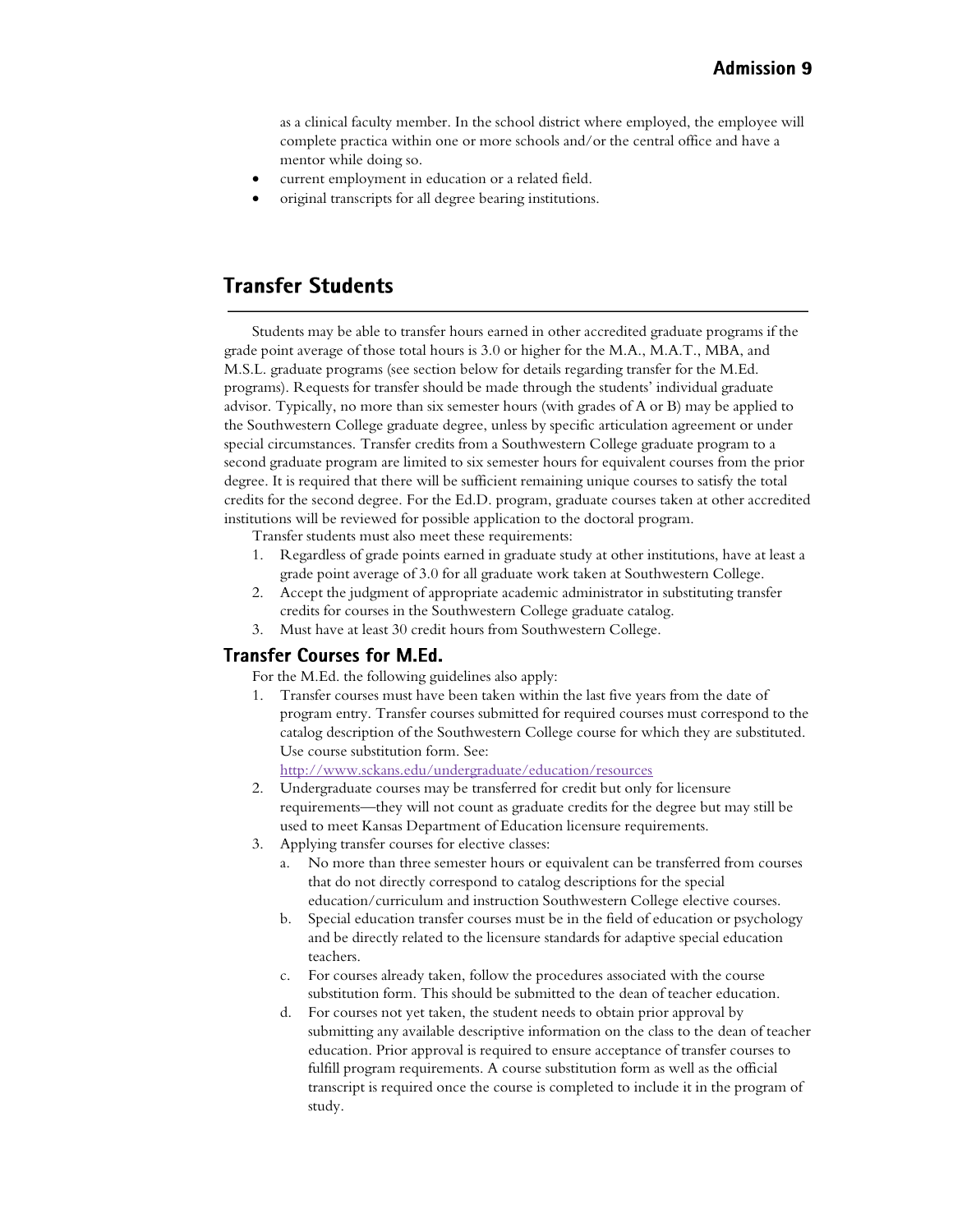e. Graduate credit for education workshops may be available if prior arrangements are made to include the workshop in an independent study under EDUC 571x (A, B, C, etc.) IS in Education. Additional readings, activities, or assignments may be required to assure that the independent study meets standards for a graduate level course.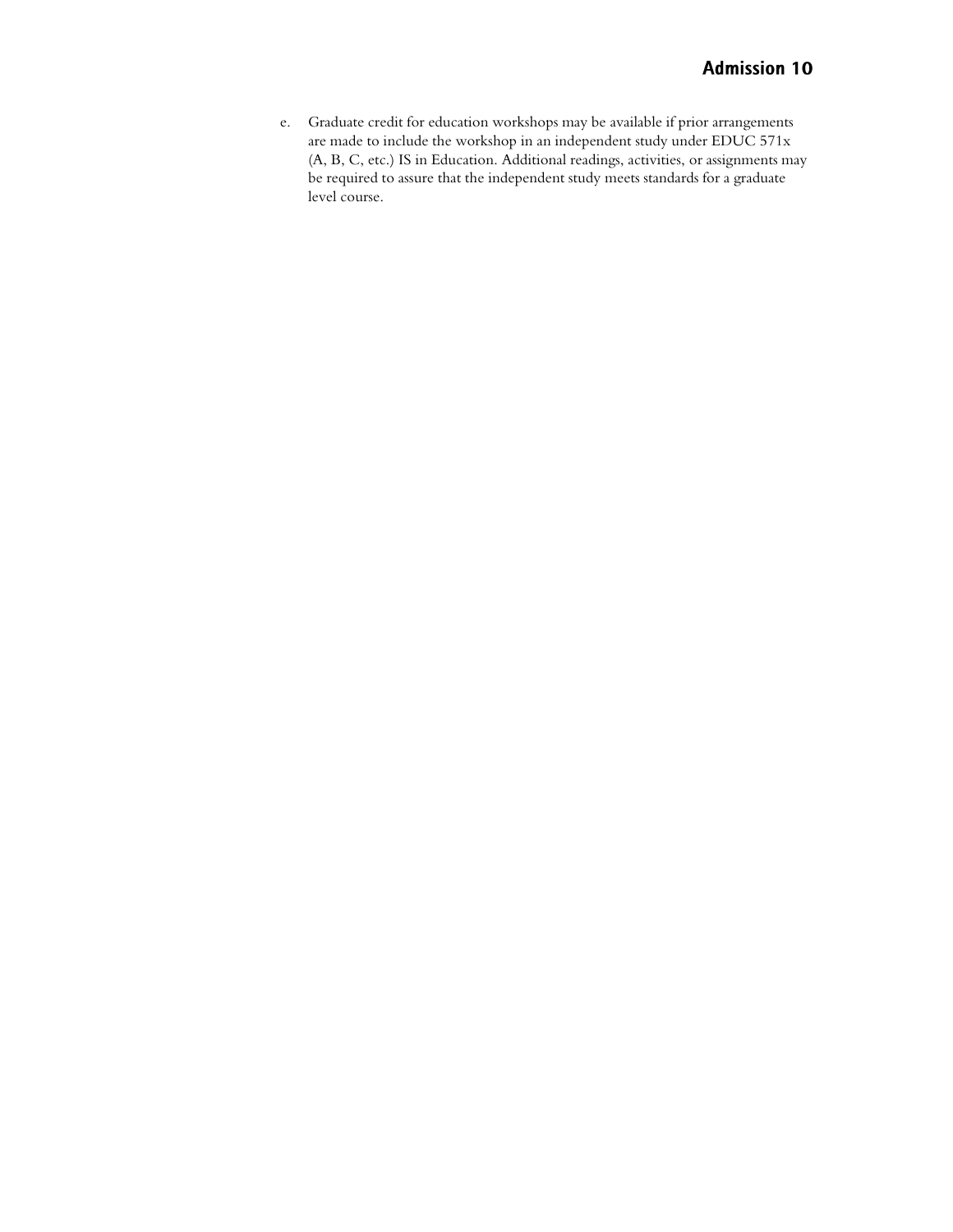## **Academic Policies**

## **Academic Integrity**

Southwestern College assumes the academic integrity of its learners. In cases where academic integrity is in question, the academic integrity definitions are as follows:

Academic dishonesty is any act of cheating, fabrication, plagiarism, abuse of resources, forgery of academic documents, dissimulation, sabotage, and any act of aiding and abetting academic dishonesty.

Cheating is using or attempting to use unauthorized materials, information or study aids in any academic exercise. Examples: copying homework, copying someone else's test, using an unauthorized "cheat sheet," etc.

Fabrication is the falsification or invention of any information or citation in any academic exercise. Examples: making up a source, giving an incorrect citation, misquoting a source, etc.

Plagiarism is the representation of the words and ideas of another as one's own in any academic exercise. Plagiarism includes failing to give a citation for using work from another person or source. Modifications to phrasings do not reduce the requirement for giving a citation. This also applies to information obtained electronically, such as from the Internet.

Dissimulation is the disguising or altering of one's own actions as to deceive another about the real nature of one's actions concerning an academic exercise. Examples: fabricating excuses for such things as missing classes, postponing tests, handing in late papers; turning in a paper for one class that was originally written for another class (when original work is requested), etc.

Abuse of resources is the damaging of any resource material or inappropriately limiting access to resource material, which is necessary for academic work. Examples: hiding library materials, removing non-circulating material from the library, hiding or stealing another person's textbook, notes or software, failure to return library materials when requested by the library, etc.

Forgery of academic documents is the unauthorized changing or construction of any academic document. Examples: changing transcripts, changing grade books, changing grades on papers which have been returned, forging signatures, etc.

Sabotage is the damaging or impeding of the academic work of another student. Examples: ruining another student's lab work, destroying another student's term paper, etc.

Aiding and abetting academic dishonesty is knowingly facilitating any act defined in 1-7.

Examples of Academic Integrity violations also include completion of an application for any Southwestern academic program that omits or falsifies any requested information. Such violations can result in the revocation of the application, even if approval was previously granted on the basis of fabricated information.

#### **Policies for Dealing with Academic Dishonesty**

Violations of the academic integrity policy will result in one or more of the following: A zero for the assignment (paper, exam or project), an "F" for the course, a disciplinary hearing of two or more college administrators with possible suspension from the institution.

All infractions must be reported in writing to the appropriate academic administrator. The student will also be notified. The appropriate academic administrator's office shall keep a record of reported infractions and sanctions.

Any student so suspended has a right to an appeal. If a student wishes to appeal, the request should be made in writing and must be received in the appropriate academic administrator's office by a date determined in consultation with the Graduate Studies Council. Any violation of the policy not under the supervision of a faculty member will be handled by recommendation of the appropriate academic administrator to the Graduate Studies Council.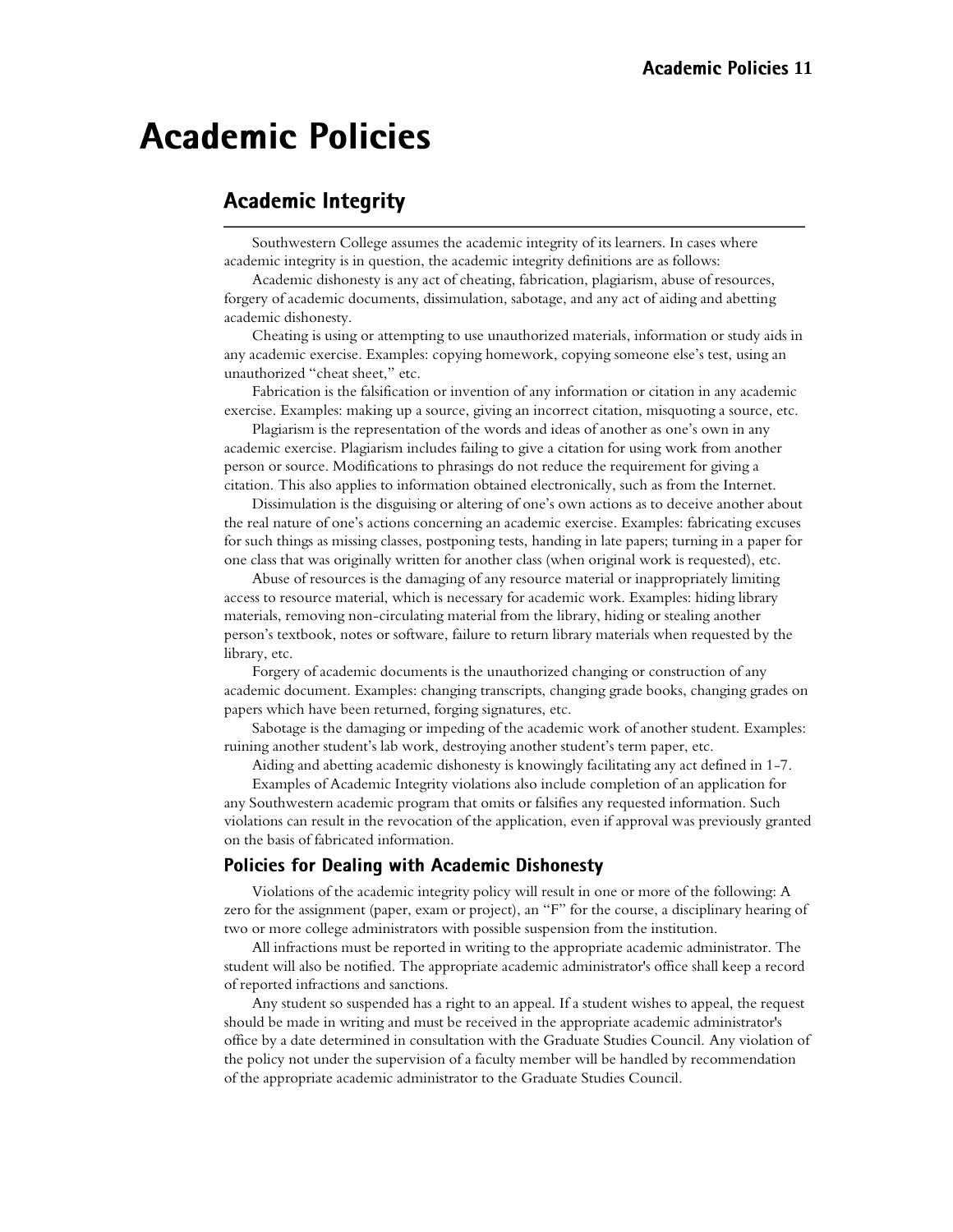## **General Academic Policies**

Academic Forgiveness. Individuals who have accumulated a grade point average of less than 2.00 at Southwestern College may petition the appropriate academic administrator and the Graduate Studies Council to have their prior Southwestern College academic record "forgiven." To qualify, the petitioner cannot have been enrolled as a degree candidate at Southwestern College for a period of two years. A request is to be judged by the Graduate Studies Council in terms of the student's readiness for academic success. A student may receive academic forgiveness only once. When granted, the student's prior record of academic work completed at Southwestern College will be sealed. The new academic record will indicate "Academic Forgiveness Granted" and the effective date. The student may then resume study under no academic restrictions.

This policy applies only to the usage of student academic records within Southwestern College. This would include the use of student GPA in determination of graduation requirements, suspensions and probations, and internal financial aid stipulations. Although a student's prior academic record will be marked as "Academic Forgiveness Granted," outside agencies and other academic institutions may choose to ignore this distinction and require copies of all Southwestern College academic work for their purposes. A student transferring from Southwestern to another institution must follow the receiving institution policy.

Academic Probation. After completing six credit hours of graduate program coursework, a student must have a minimum GPA of 3.0, no grade below a "C" (2.0), and positive recommendations by faculty or the student will be placed on academic probation. The student will receive notification from the appropriate academic administrator. Any student placed on probation is subject to the conditions prescribed by the Graduate Studies Council.

Academic Suspension and Expulsion. Students who fail to make minimum progress toward the degree and who fail to maintain defined academic standards set by the Graduate Studies Council may be suspended from the college. After completing 12 credit hours of graduate program coursework, a student must have a minimum GPA of 3.0 with no grade below a "C" (2.0) or the student will be suspended from the graduate program.

Students may expect to have their academic status reviewed more frequently, if the appropriate academic administrator so requests.

Students who violate professional standards of conduct may also be subject to suspension or expulsion.

Southwestern College reserves the right to suspend or expel a student from graduate study for the good of the program and the college, regardless of any published criteria.

Students enrolled in the M.Ed. program should refer to the teacher education handbook for further clarification.

Any student who is suspended has a right to an appeal. A request for appeal should be made by the student in writing and must be presented to the appropriate academic administrator within two weeks of the date of suspension. Supporting material should be submitted by the student prior to the appeals meeting. The appeal will be heard by the Graduate Studies Council and the Council's decision will be final.

An application for re-admittance to graduate school after a suspension and/or the two week appeal period may be submitted after three semesters from the date of the suspension. The request for re-admittance should be made to the appropriate academic administrator with supporting material. The re-admittance request will be heard by the Graduate Studies Council and the Council's decision will be final.

Administrative Withdrawal. The administration may elect to register the "AW" mark for courses in progress under limited circumstances associated with medical emergencies, disciplinary action, or exigent circumstances preventing the student from requesting a withdrawal or an incomplete.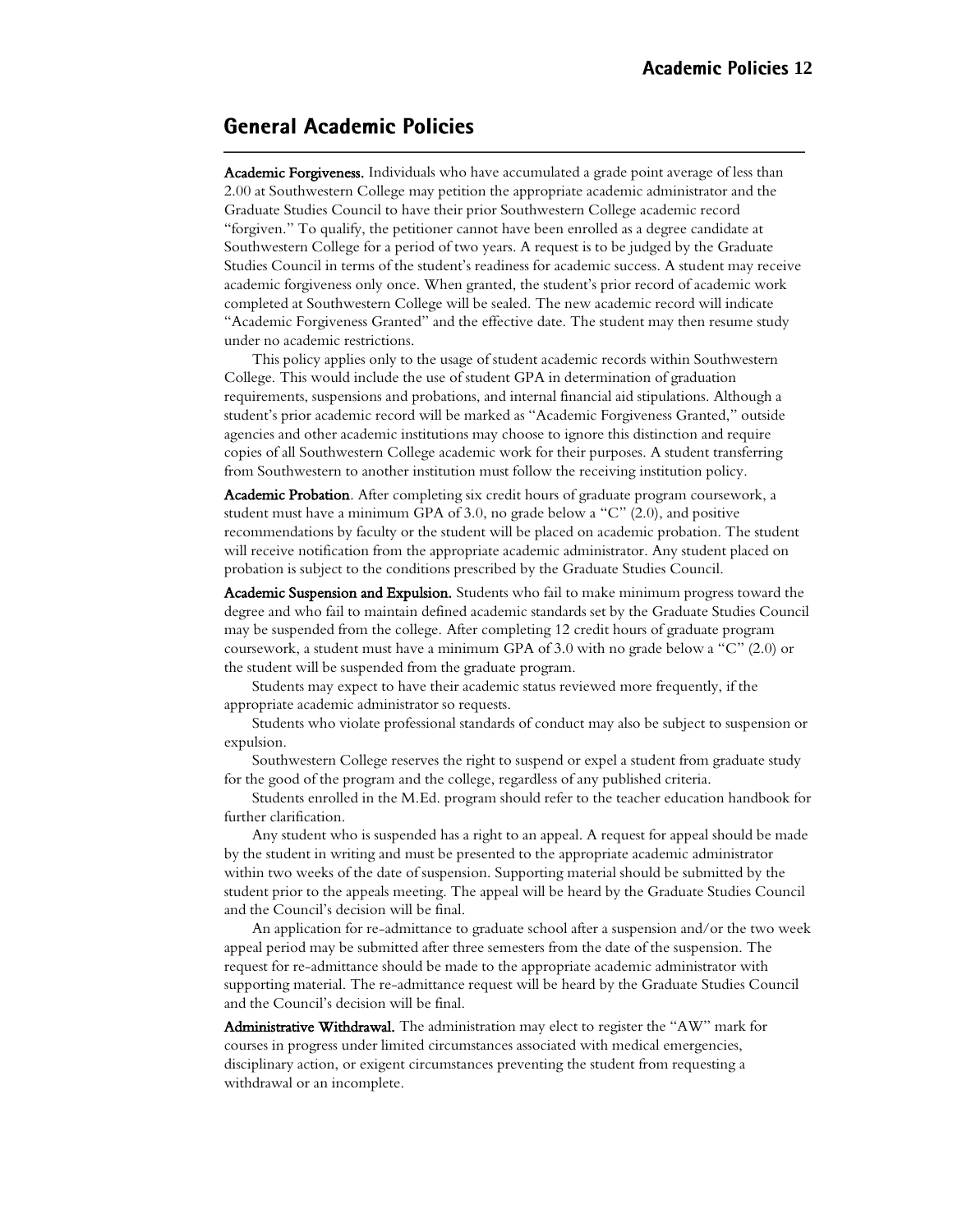Appeal of Grade. Any grade change or appeal for a grade change must be requested within 30 days after the end of the course in which the grade is given. If a student believes the grade recorded by an instructor is inconsistent with the documentary evidence, an informal discussion with the faculty member is required as the first step of an appeal. If satisfactory resolution is not achieved at this level, the student may then seek resolution with the appropriate academic administrator, who will render a decision. If the student disputes this decision, the final step would be to submit a written request for an appeal of a grade to the Graduate Studies Council.

The Council has the right to interview the student, the faculty member(s), and other pertinent individuals in an effort to reach a just resolution of this issue. The Graduate Studies Council will render the final decision on the appeal. Notification of the grade appeal findings will be forthcoming from the appropriate academic administrator's office.

This process is followed in appealing sanctions placed on a student as a result of the academic integrity policy as well.

Attendance Policy. Regular attendance in class (on ground or online) is required. Failure to attend class may affect a student's grade for the course.

Audit of Classes. This option is currently available only in Southwestern College undergraduate programs.

Cancellation of Courses. Southwestern College reserves the right to cancel any course with an enrollment that falls below the minimum enrollment established by the appropriate academic administrator.

Completion of Degree. From the date of acceptance, students have five consecutive years to complete the degree. If an extension is necessary, an application in writing must be made to the appropriate academic administrator stating information pertinent to the request.

Regardless of the point at which a student completes coursework for a degree at Southwestern College, degrees are conferred in May, August, and December. Students are considered May, August, or December graduates. Students who complete requirements in May and August may participate in the May Commencement ceremonies. Students who complete requirements in December may participate in Commencement ceremonies the following May.

Students must complete and return an Application for Degree to the registrar's office by the first day of the month preceding graduation to be considered for graduation.

Course Load. Full time is nine (9) hours per semester (fall, spring, summer). Three-quarter time is six (6) hours, while part time is four and a half (4.5) hours per semester.

#### Degree Requirements.

- 1. Complete the specific program requirements for the master's program.
- 2. Have an overall grade point average of 3.0 (B average), with no single grade below a "C"  $(2.0)$ .
- 3. Have Southwestern College graduate course credit of at least 30 hours, or special permission from the appropriate academic administrator for fewer credit hours.
- 4. Complete the Application for Degree by the stated deadline.
- 5. Be elected to the degree by the faculty and by the Board of Trustees.

Failure to Meet Course Requirements. If a student exceeds the permitted number of class absences or otherwise fails to do the work of a course making normal evaluation of academic performance impossible, an instructor can inform that student in writing that it will be impossible for the student to pass the course and an "WF" will be the result when grades are turned in. The instructor may wish to suggest to the student that further attendance or completion of class work will not change this outcome. If this notice comes prior to the official last day to withdraw from a course, the student may withdraw and receive a grade of "WD." After that date, the grade will be "WF."

A copy of the notification letter will be sent to the appropriate academic administrator. Any exemption from this policy must be discussed with the instructor personally, and the instructor has the final judgment.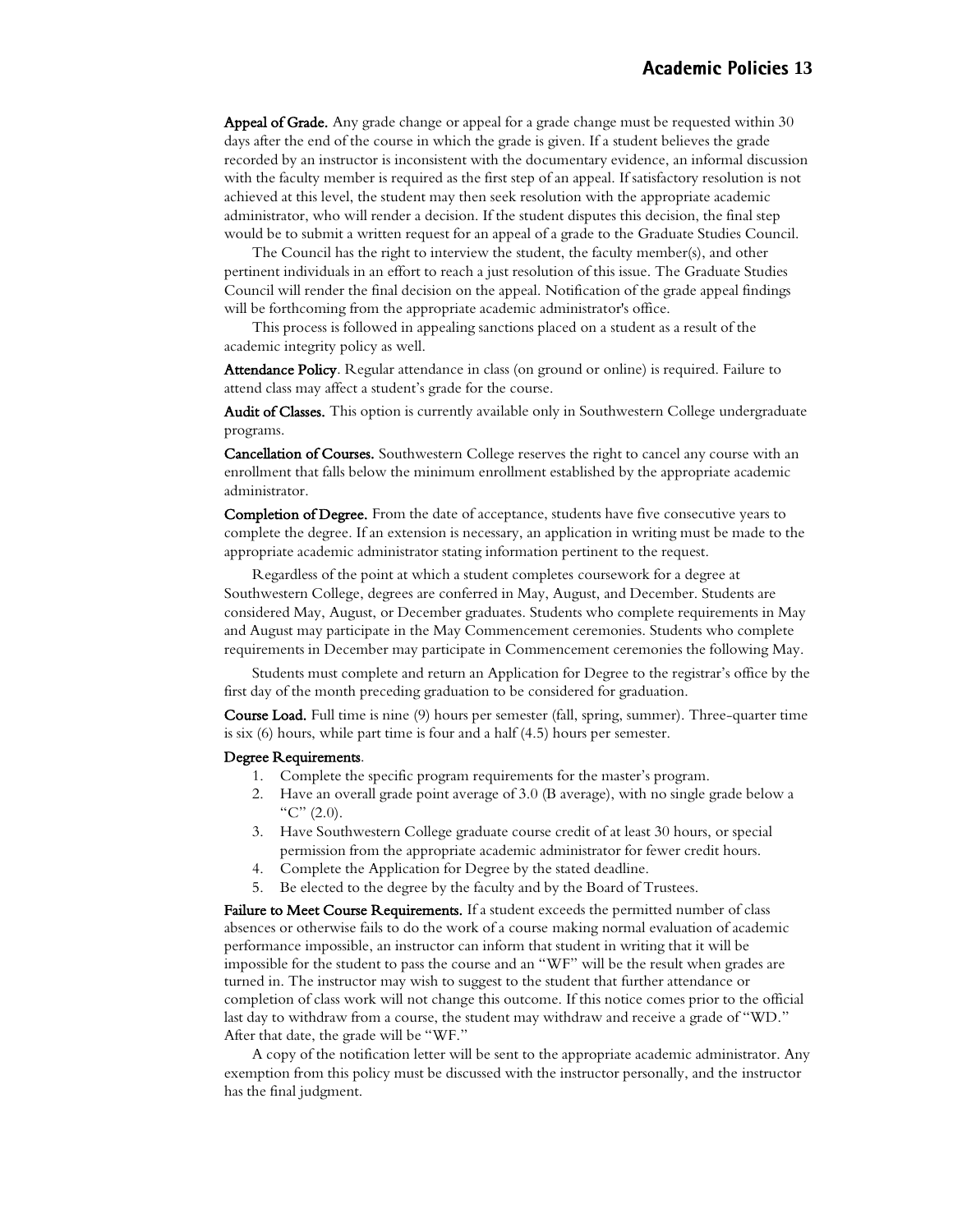Grading System. The college grading system defines the following marks as graded hours and assigns the grade points shown per credit hour:

- $A =$  Superior work  $(A + or A, 4.0; A-, 3.67)$
- B = Above average work  $(B+, 3.33; B, 3.0; B-, 2.67)$
- $C =$  Average work  $(C+, 2.33; C, 2.0)$
- $C =$  Below graduation standards (1.67)
- D = Below Graduation Standards (D+, 1.33; D, 1.0; D–, 0.67)
- $F =$  Failure (0 points)
- WF= Withdrawal Failure (0 points)

These additional marks are also used but do not designate graded hours and do not impact calculation of a GPA:

- WD =Withdrawal from a course
- AW = Administrative withdrawal from a course
- $I =$  Incomplete work

Incompletes. A student may request a temporary grade of incomplete when the work of the student has been generally satisfactory, but for reasons beyond the student's control it has not been possible to complete certain assignments made by the instructor. If the instructor agrees to the student's request, the student and teacher must jointly complete and file with the registrar a form describing the work remaining in the course and a plan for its completion.

If an incomplete is given, the deadline for finishing the course work is 30 days after the beginning of the semester (fall, spring, summer) following the semester in which the incomplete is given, or an earlier deadline as agreed to by the student and teacher. A grade of "F" will automatically be entered as a final grade if the remaining work is not completed by the deadline.

Extension of the deadline may be allowed by special permission of the academic dean in cases of illness or other conditions beyond the student's control. Requests for extensions of deadlines must be initiated by the student and endorsed by the instructor involved in order to be considered. During the period in which a student holds an incomplete, the grade point average will be calculated without counting the incomplete.

An instructor may not give an incomplete unless the student has requested it. If the signed incomplete form is not submitted to the registrar's office by the end of the grading period for that semester, a grade of "F" will be recorded.

Independent Study. Independent study is available to serve a student's interest in pursuing study in an area not offered in any established course. Approval forms are available from the respective program offices. The form requires course parameters, rationale, and outcomes, and must be completed before coursework begins. The following requirements govern enrollment in independent study courses:

- 1. Written consent of both the instructor and the program director must be obtained before enrollment.
- 2. Content of the course cannot be the same as a course offered at a regularly scheduled time (exceptions must have the written approval of an academic administrator before enrollment).
- 3. Contact hours between student and instructor must be sufficient over the duration of the independent study to ensure appropriate content commensurate with the amount of graduate credit earned in a regular course offering.
- 4. A maximum of six hours graduate credit may be taken by independent study.

Registration Change (Add/Drop) Students may enroll online or in person at the registrar's office. Students wishing to drop a class at any time during the registration period must give written notice to the registrar's office or the appropriate graduate program office. After the last day of the add/drop period, students wishing to drop a class must give written notice to the registrar's office to go through the official withdrawal process (see Withdrawal from Courses).

Repeating Course Work. If a student repeats a course, both the original and repeat grade will be recorded on the official transcript, but only the repeat grade will be used in calculating earned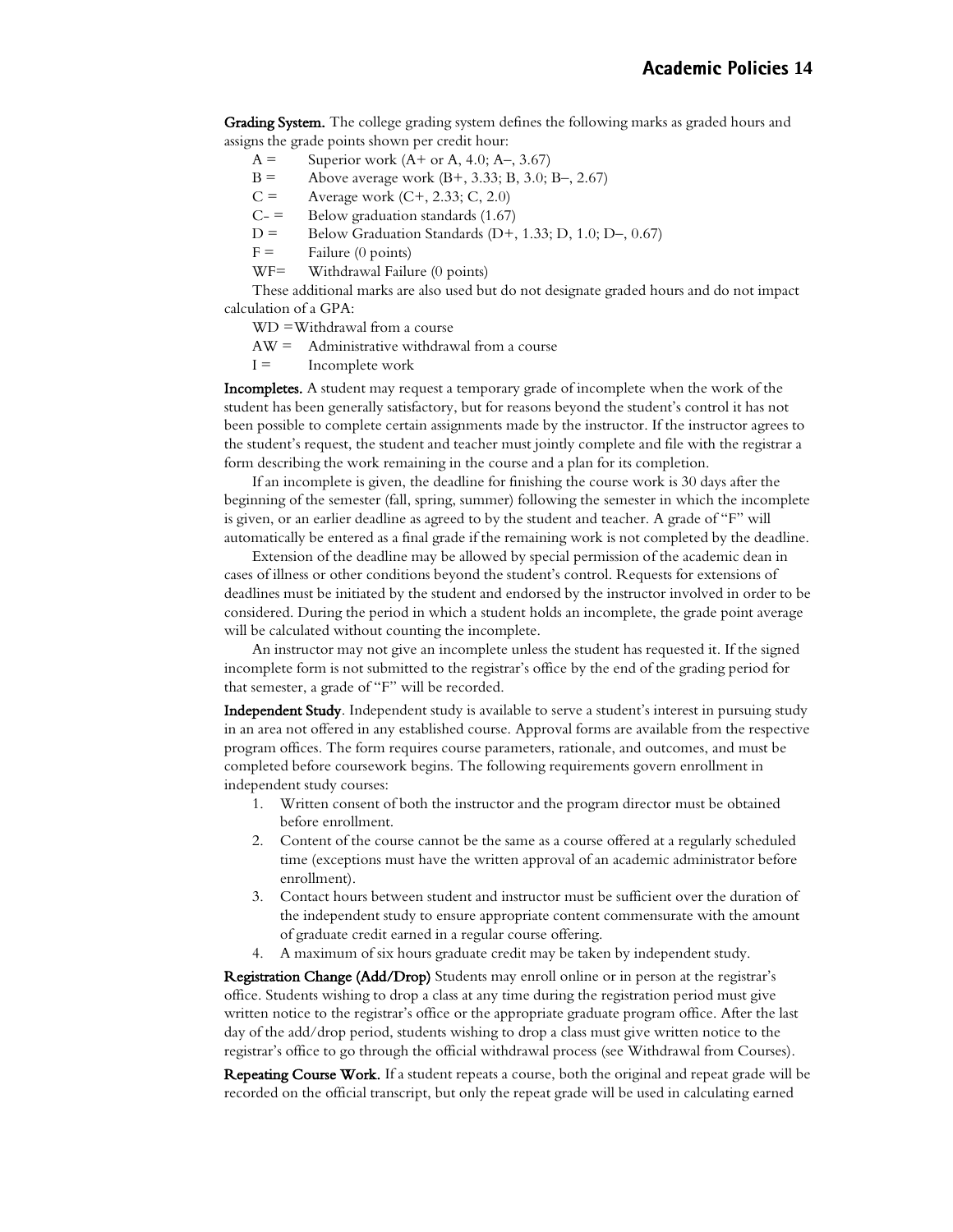hours and grade point averages, regardless of whether that grade is higher or lower than the original grade. Courses shown in the catalog as repeatable for credit do not fall under this rule.

Withdrawal from College. Any student wishing to withdraw entirely from the college during a semester should give official notice at the registrar's office by the deadline to withdraw from a course. Withdrawal protects the academic record in that the designation of "WD" is recorded for any course in progress at the time of the student's departure from the college. Students who leave without completing the withdrawal process risk receiving "F's" for courses in progress and jeopardize any partial refunds of tuition and board in accordance with the information shown in this catalog under "Charges and Fees."

Withdrawal from Courses. A student may withdraw from a course at any time two weeks prior to a course end date and receive a grade of "WD," which does not influence the grade point average. Failure to withdraw in a timely manner may result in an "F" showing on the transcript if the student does not fulfill the course requirements in a satisfactory manner. For classes that last one week or less, regardless of semester, no cancellation is possible once the class begins.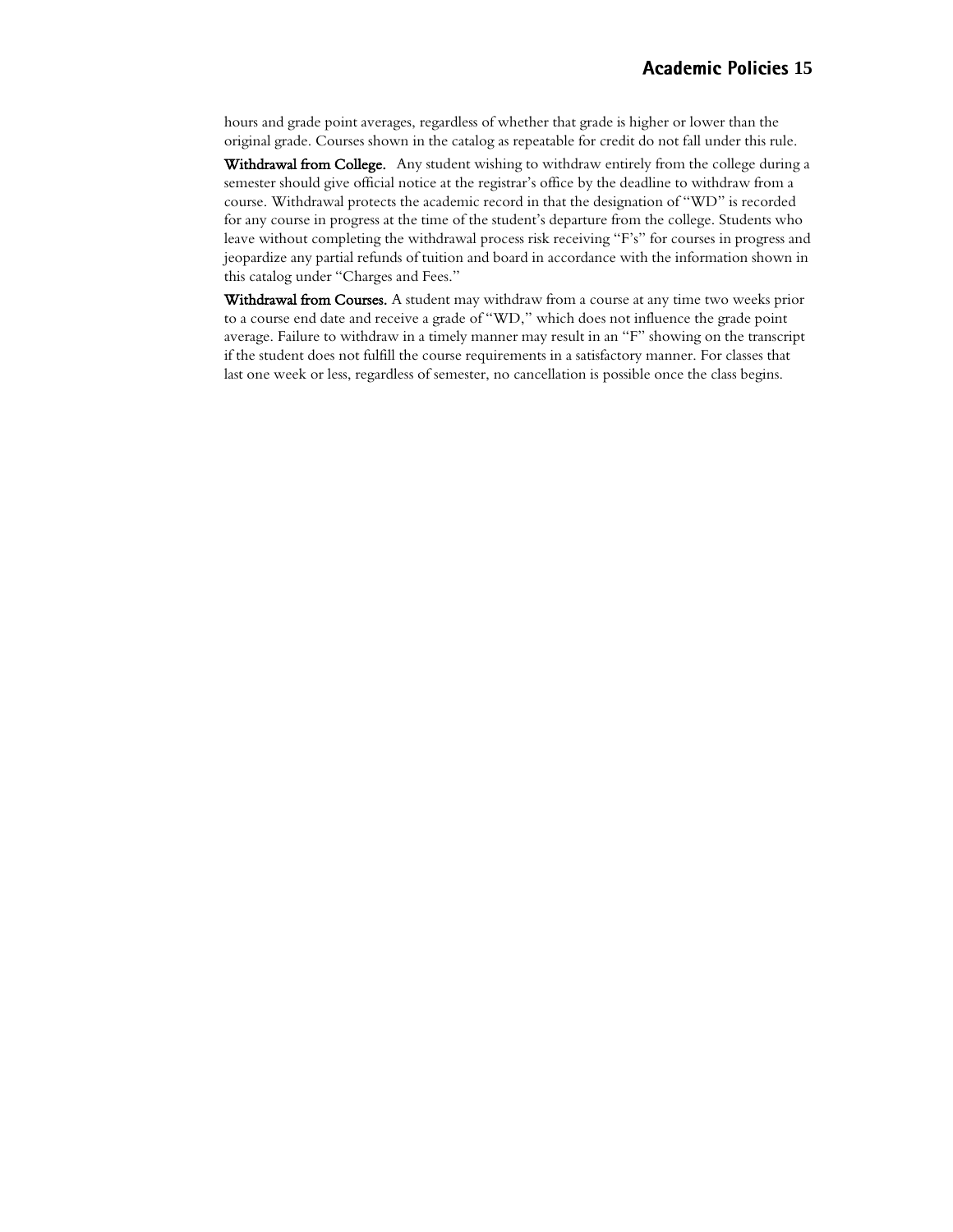## **Student Services**

Advisors. Prospective students are invited to discuss their specific goals and interests with the directors of the respective graduate programs before applying for admission.

For program specific information, please refer to the advising section of the relevant degree.

Library. Students are expected to make use of the Southwestern College Deets Library, where useful resources are held. Students can also access reference materials and e-books through the Internet.

Complaint Policy. Southwestern College tries to be sensitive to student concerns. Students should first attempt to resolve conflicts directly with the instructor. If such an attempt fails, the student should report the complaint to the program director. If the student is not satisfied, a written complaint may be filed in the appropriate academic administrator or appropriate academic administrator's office. The academic administrator will review the complaint and attempt to resolve the issues among the parties. If unable to do so, the academic administrator will refer the complaint to the Graduate Studies Council, whose decision is final.

Policy for Students with Disabilities. Southwestern College seeks to make reasonable accommodations for students with disabilities in order to provide the same educational opportunities for all students.

Students with disabilities need to provide documentation of their disabilities to both the program director and the appropriate academic administrator. Students will meet with appropriate personnel (e.g., program director, academic administrator, academic advisor, faculty) to discuss appropriate accommodations.

Southwestern College does not provide assessment testing, although referrals can be made by the dean of students' office. Students are responsible for all expenses related to testing.

Responsibilities of Students with Disabilities

- The student is responsible for informing instructors of his/her specific needs and providing documentation.
- Students may choose not to tell instructors of their disabilities.
- Students with disabilities are still expected to meet all academic requirements for their courses. All accommodations will be for the purpose of helping the student meet these requirements.
- It is highly recommended that students with disabilities keep their instructors informed on whether the accommodations are meeting their needs.

Responsibilities of Faculty

- The faculty needs to comply with accommodations agreed upon in consultation with students, their advisors, and appropriate administrative personnel.
- The faculty has the right to request documentation of disabilities prior to making accommodations.
- Students with disabilities are still expected to meet all academic requirements for their courses. All accommodations will be for the purpose of helping the student meet these requirements.
- All information about disabilities is to remain confidential by federal law.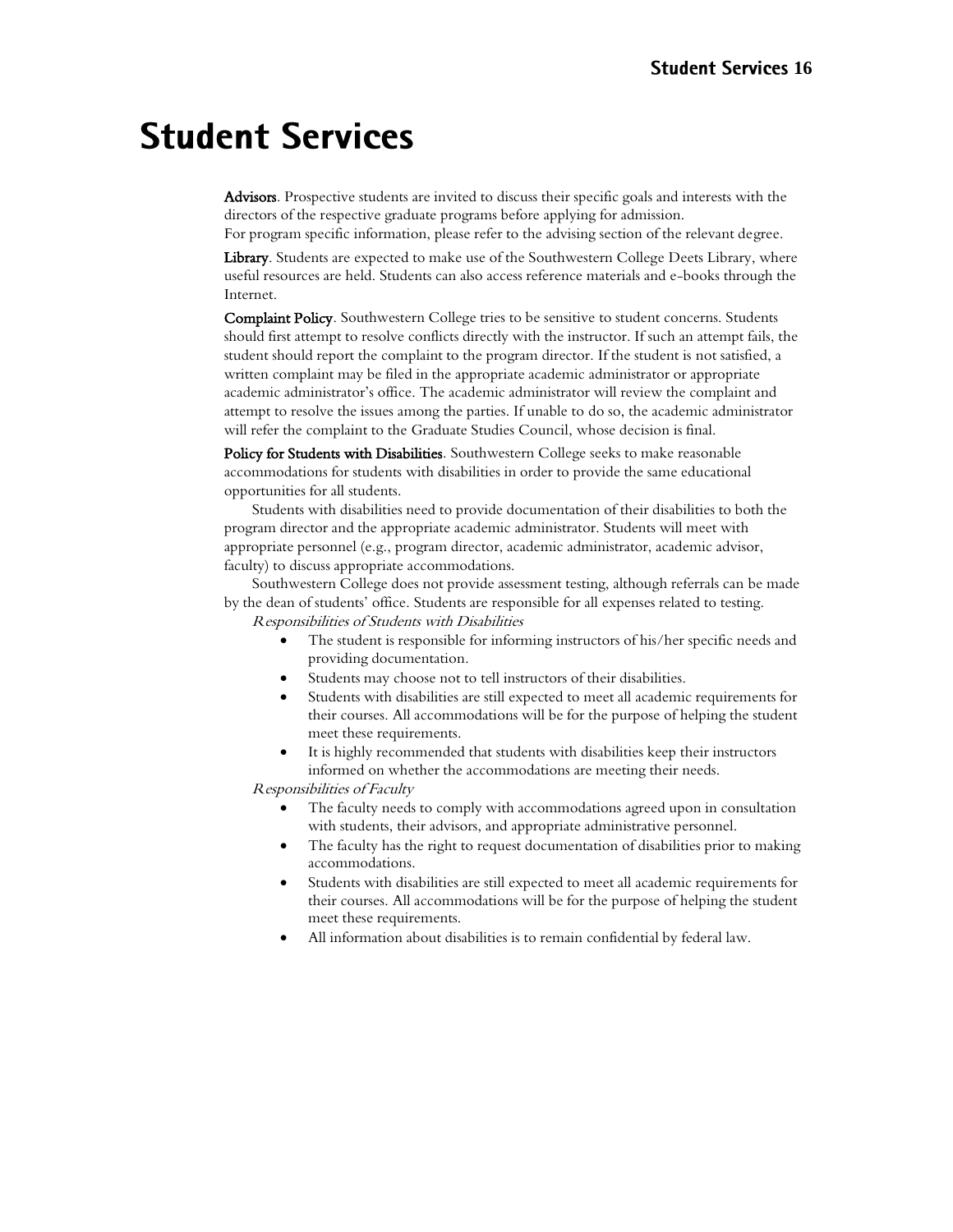## **Charges and Fees**

## **Charges**

The following charges apply to main campus graduate programs:

| Tuition (M.A. in music)           | \$402 | per credit hour |
|-----------------------------------|-------|-----------------|
| Tuition (MBA and M.S.L.)          | 583   | per credit hour |
| Tuition (M.Ed. and M.A.T.)        | 417   | per credit hour |
| Tuition (Ed.D.)                   | 368   | per credit hour |
| Payment plan fee (per semester)   | 30    |                 |
| Education background check fee    | 20    |                 |
| <i>(EDUC 606)</i>                 |       |                 |
| Education background check fee    | 40    |                 |
| <i>(EDUC 601)</i>                 |       |                 |
| Transcript fee                    | 7     | per copy        |
| faxed                             | 10    | per copy        |
| Transcript evaluation             |       |                 |
| <i>(foreign credentials only)</i> | 50    |                 |
| Replace ID card                   | 10    |                 |
|                                   |       |                 |
| Board (all meals)                 | 1,818 | per semester    |
| Room (base rate, double room)     | 1,500 | per semester    |
| Books (average cost)              | 500   | per semester    |

## **Payment of Accounts**

#### **Payment Policy**

Student's Payment Obligation: All tuition and fees are due and payable before the first day of classes. In order to finalize registration, payment arrangements must be made before classes begin. Any student unable to make payment in full before the first day of classes (including those students who have not completed the financial aid process) must make a payment arrangement. A \$30 per semester nonrefundable fee will be assessed. Failure to Make Payment Arrangement: Failure to pay in full or arrange for a payment plan

by the final day for adding and dropping classes may result in all classes being dropped. Failure to make any payment as agreed in a payment plan may result in mandatory administrative withdrawal from courses in which the student debtor is currently enrolled. Disagreement with an administrative decision may be presented for appeal through the Financial Appeals process (see Financial Appeals section).

#### **Payments**

Statements: Billing statements will be available online through Self-Service by the first of the month for any student with a balance due. Statements will reflect anticipated financial aid until the time of disbursement of funds to the student's account. The balance due will be based on all charges less anticipated aid. Any miscellaneous charges will be included in the monthly billing and will be due and payable upon receipt of the statement. Payment Methods: Payments to Southwestern College may be paid online through Self-Service by ACH/electronic check, Visa, MasterCard, American Express or Discover. Students may also pay through College Services in person, by mail or by phone.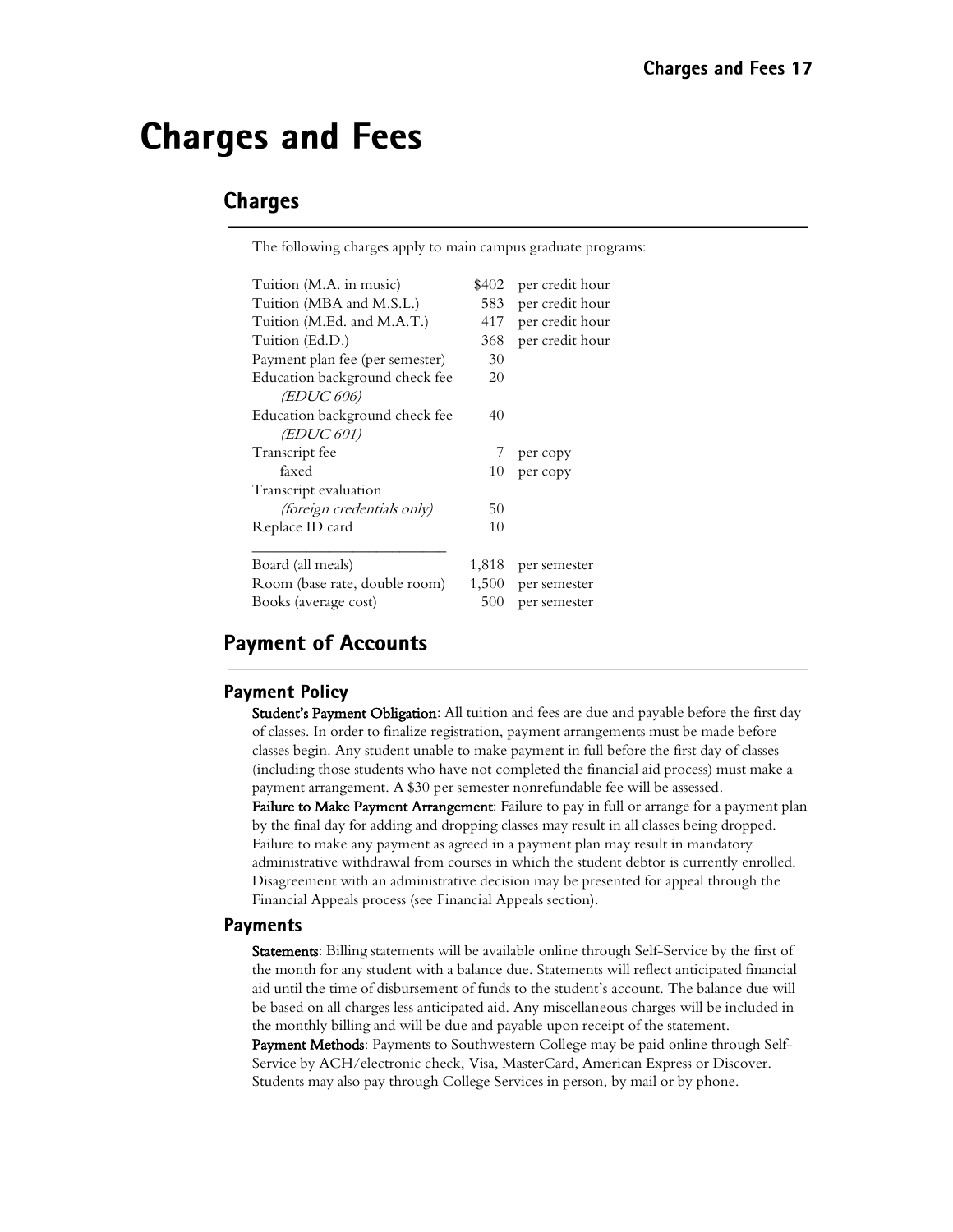Returned Checks: A \$25 fee will be assessed for each check returned by the college's bank and not paid for any reason. If a check returned for non-sufficient funds was intended as a payment on account, it will be considered a non-payment and will be subject to the conditions in the Past Due Accounts section.

Refunds: Refunds will be credited first to the balance due on account in accordance with the published refund policy. Financial Aid refunds will only be issued after funds are disbursed to the student's account. They will be processed on a weekly basis.

Cashiering Services: In addition to making payments, students may cash checks for up to \$100 a day at College Services.

Change of Address: To facilitate accurate record keeping, it is necessary to keep the college apprised of current name, address and social security information. Change of address notification can be handled online, in-person, or through written correspondence.

#### **Payment Plans**

Standard Payment Plan: For those who are unable to pay their tuition in full prior to class start date, Southwestern offers a payment plan option. A \$30 per semester non-refundable fee will be assessed for all payment plans. The standard payment plan allows payment over five months in the semester (August-December for fall; January-May for spring; and May-July for summer). Failure to pay according to the payment plan agreement will result in a stop on the student account until it has been brought to a current status. Missed or late payments will be subject to a finance charge based on the unpaid balance for the semester. Direct Company Billing: If a student's organization has authorized Southwestern College for direct billing to the organization, a voucher or letter authorizing the direct billing must be submitted to billing office at Southwestern College, 100 College Street, Winfield, KS 67156. Students will be responsible for paying the Third-Party Billing fee if not paid by their sponsor. The letter should be printed on company letterhead and must specify the following:

- Name of the agency
- Appropriate contact person
- Invoice mailing address
- Student name
- Courses and/or fees that have been pre-approved for payment.

Company Reimbursement: For tuition reimbursed by an employer, the student must provide the billing office a copy of their employer's tuition reimbursement letter or voucher authorizing tuition and fee reimbursement. Payment will be deferred for 60 days from the end date of the semester on tuition and fees covered by the employer. Payment for all tuition and fees not covered by the employer is due by the first day of class. A \$30 nonrefundable fee will be assessed unless the full amount of tuition and fees is paid in full by the first day of class. The letter should be printed on company letterhead and must specify the following:

- Name of the agency
- Appropriate contact person
- Student name
- Course and/or fees that have been pre-approved for payment.

#### Military TA:

- All Active Duty Airmen: After registering for courses with Southwestern College, all active duty airmen who wish to use Tuition Assistance (TA) as payment for their course(s) and fee(s) will need to log in to the AI Portal and request their Tuition Assistance. Once the student has been notified that Tuition Assistance has been approved, they will then need to submit a completed TA form to the financial aid office.
- All Navy and DOD: After registering for courses with Southwestern College, all Navy and DOD students who wish to use Tuition Assistance (TA) as payment for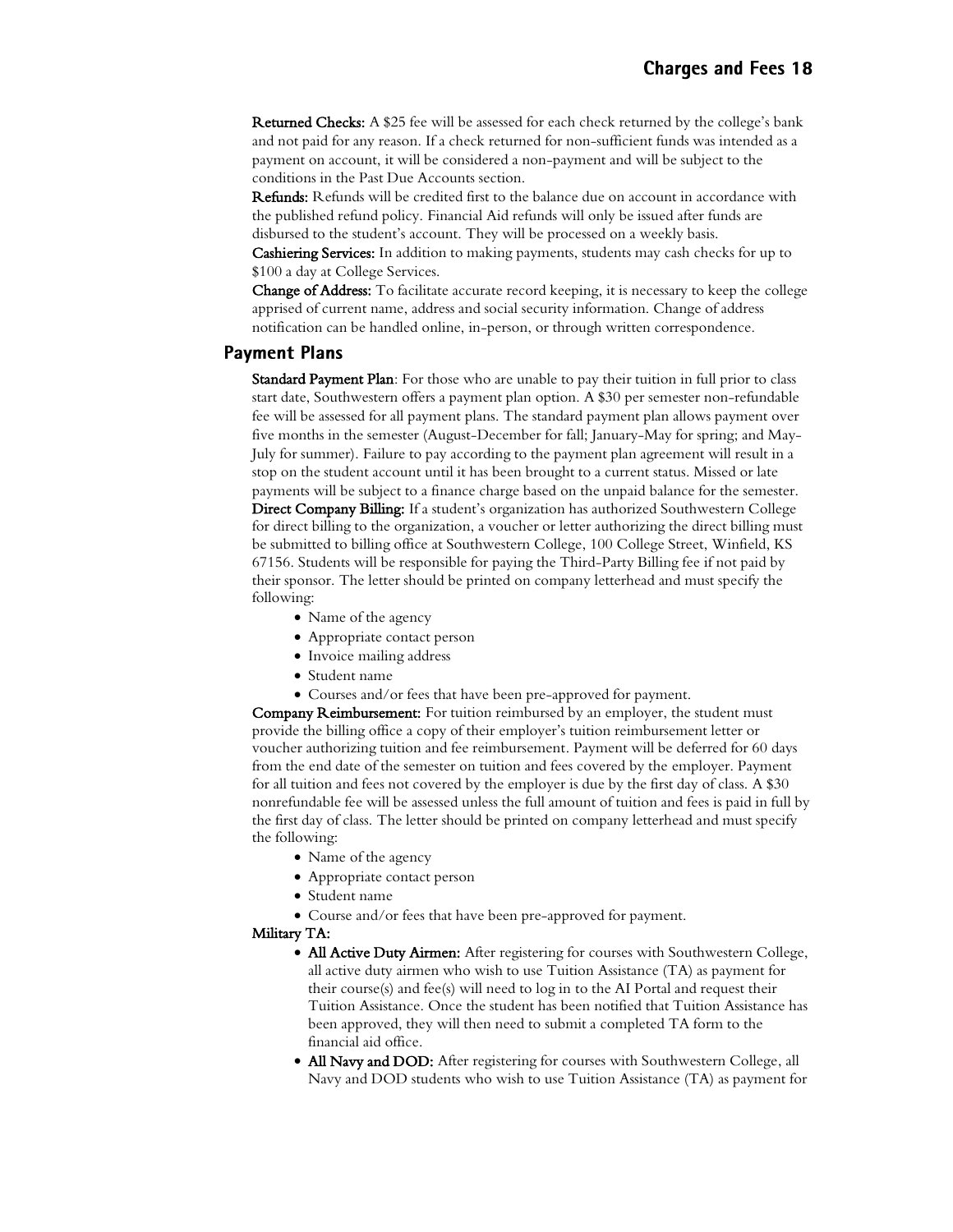their course(s) and fee(s) will need to submit their approved TA form to the financial aid office.

VA Educational Benefits: Veterans attending Southwestern College are encouraged to contact the financial aid office in person or by phone with questions they may have pertaining to the processing of their VA educational benefits or military activation assistance while at Southwestern College. The financial aid office is primarily responsible for the administration of veteran's benefits programs and the necessary enrollment certifications.

#### **Past Due Accounts**

**Prior Balances:** A person who has outstanding indebtedness to the college will not be allowed to register for additional classes, receive a transcript or record, have academic credits certified, or receive a diploma until the indebtedness has been satisfactorily cleared. Prior balances must be paid before setting up a new payment plan. Registration for the current semester will not be complete until all outstanding indebtedness has been cleared.

Finance Charges: A monthly finance charge of 1.5 percent (annual rate, 18 percent) is assessed on the unpaid balance of an account. The finance charge will be waived if on-time payment is received based on an agreed-to payment plan.

Final Payment Notices: Any account with a balance at the end of a semester will receive a final notice letter. If payment is not paid upon receiving a final notice, the account is subject to being sent to collections.

Collections: If a student does not make full payment of tuition, fees, and other college bills and their account is sent to a collection agency, they will be responsible for all collection costs, including agency fees, attorney fees and court costs, plus whatever amounts the student owes the college. In addition, non-payment or a default judgment against the student's account may be reported to a credit bureau and reflected in their credit report.

#### **Financial Appeals Process**

Students may appeal the payment policy requirements, and seek special permission to enroll and access college services and programs, by presenting information regarding the reason for their inability to pay their bill in full. As part of the appeal process, the student must present a plan for paying his or her bill in full. The student may ask family or campus personnel to provide additional information. The appeal must be filed with the business office before the official add or drop date each semester. The appeal will be assessed by the Financial Obligation Appeal Committee, whose membership includes an administrator from each of the following areas of the college: academic affairs, student life, and financial aid. The Financial Obligation Appeal Committee will determine whether an appeal is to be approved and may set conditions after approving an appeal for the involved student's continued enrollment at the college. The committee will communicate its decision to business office, which will notify the student.

#### **Cancellation of Charges for Master's Students**

Students who officially withdraw from a course may be eligible for some cancellation of charges. To withdraw, give notice in writing to the appropriate graduate program office or the registrar's office.

Tuition and fees for courses are cancelled according to the following schedule for classes lasting six weeks:

| Period                         | Amount Cancelled        |
|--------------------------------|-------------------------|
| To end of 1 <sup>st</sup> week | 100%                    |
| To end of $2nd$ week           | 70%                     |
| Later                          | No cancellation         |
| lasting eight weeks.           |                         |
|                                |                         |
| Period                         | <b>Amount Cancelled</b> |
| To end of 1 <sup>st</sup> week | 100%                    |
| To end of $2nd$ week           | 50%                     |
| To end of 4 <sup>th</sup> week | 25%                     |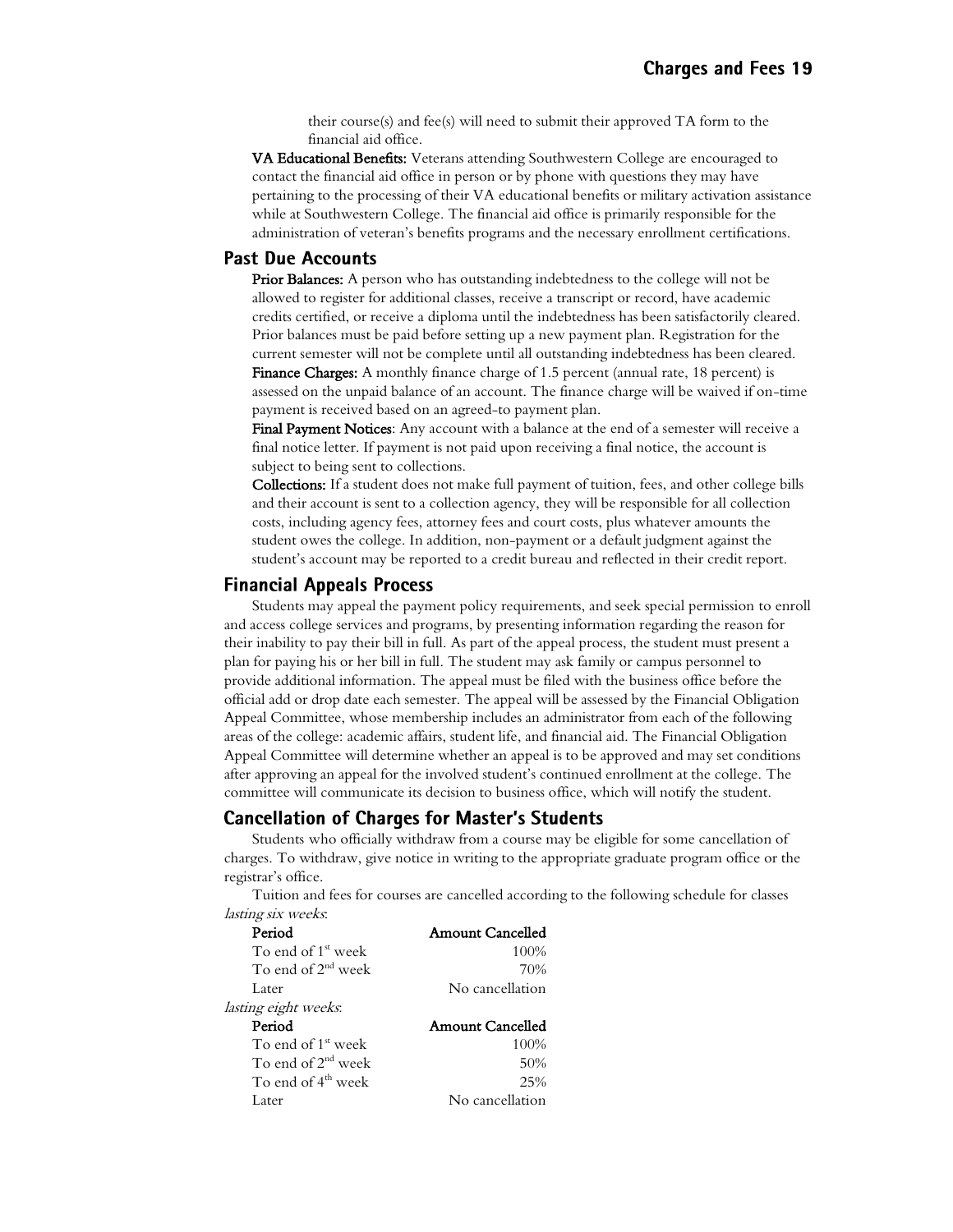| <i>lasting 12 weeks or longer:</i> |                         |
|------------------------------------|-------------------------|
| Period                             | <b>Amount Cancelled</b> |
| To end of $1st$ week               | 100\%                   |
| To end of $3nd$ week               | 50%                     |
| To end of $6th$ week               | 25%                     |
| Later                              | No cancellation         |

#### **Cancellation of Charges for Doctoral Students**

| <i>lasting 2 weeks:</i>            |                         |
|------------------------------------|-------------------------|
| Period                             | Amount Cancelled        |
| To end of 1 <sup>st</sup> day      | 100%                    |
| To end of $2nd$ day                | 50%                     |
| To end of 3 <sup>rd</sup> day      | 25%                     |
| Later                              | No cancellation         |
| <i>lasting 12 weeks or longer.</i> |                         |
| Period                             | <b>Amount Cancelled</b> |
| To end of 1 <sup>st</sup> week     | 100%                    |
| To end of $3nd$ week               | 50%                     |
| To end of $6th$ week               | 25%                     |
| Later                              | No cancellation         |

## **Change from Full-Time to Part-Time Status**

Students who enroll for full-time study but then officially drop one or more courses during the enrollment period are eligible for a cancellation if the number of hours dropped changes the student's enrollment status to part-time. If the student elects to continue using the school-issued laptop, the \$500 laptop fee will be charged. No adjustment is made for students who withdraw from some but not all courses after the enrollment period has ended; these students continue to be classified as full-time students.

## **Room Deposits**

All resident students are required to make and maintain a \$150 room deposit. Against this deposit damages will be charged as described by the housing policies of the college. The room deposit remains permanently on account until the student withdraws from college, or graduates.

If a student requests a room for a forthcoming semester and then cancels that reservation later than June 1 for the fall semester and January 1 for the spring semester, a \$150 penalty is charged against the room deposit. After residence halls open for the term, a \$300 penalty may be charged to students who cancel their reservations before moving in. Students who move in and then decide to leave are charged the full room rate, but the room deposit is refundable.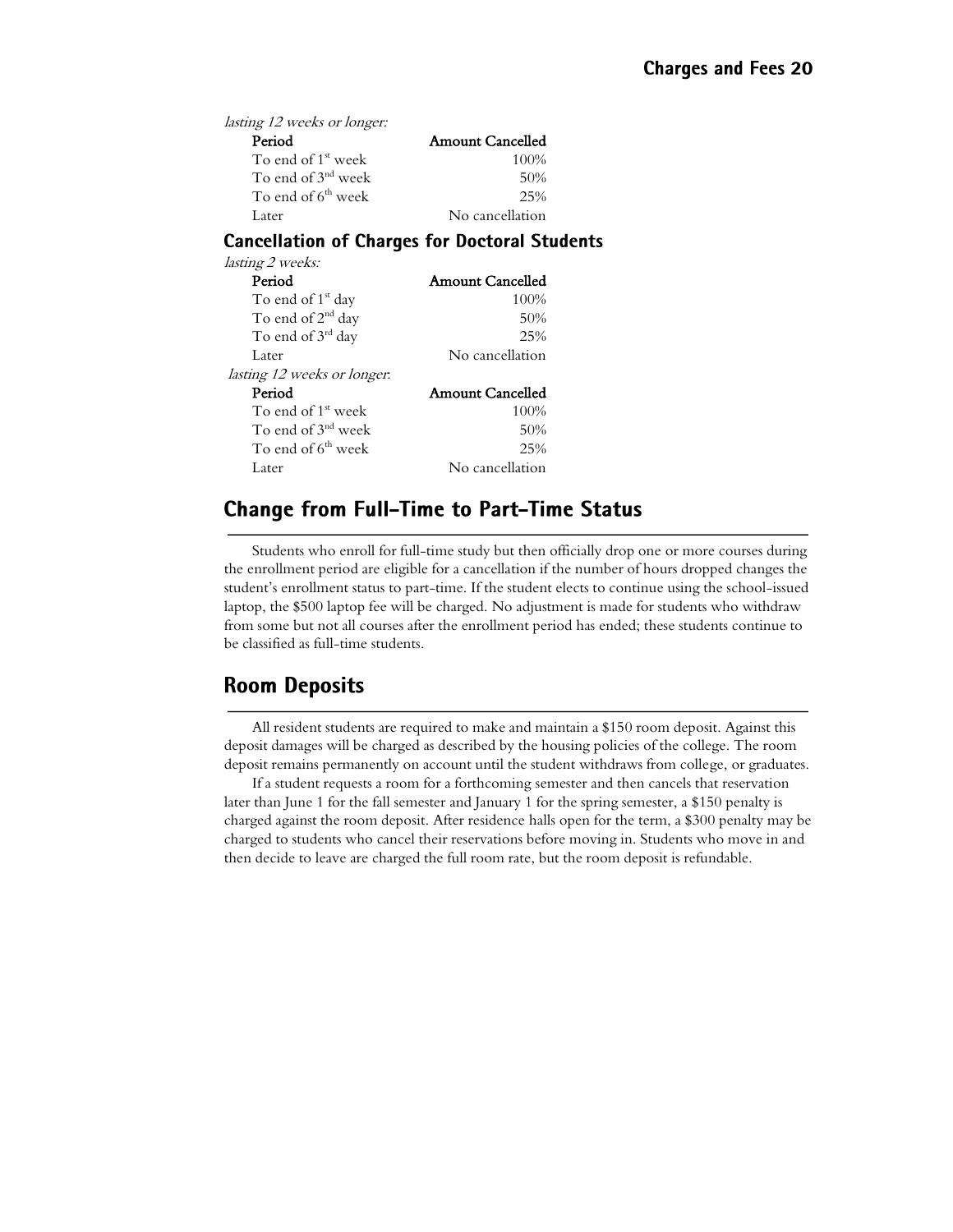## **Financial Aid and Fellowships**

### **Financial Aid**

Some graduate students are eligible for federal financial aid, primarily loans. For information, inquire at the financial aid office on the main campus or see a financial aid counselor at the Wichita East center.

### **Cancellation of Financial Aid**

Withdrawing students who have received financial aid are required to return a portion of their aid to those sources that assisted in enrollment. For federal aid, a calculation is made of "earned" and "unearned" aid based on the days of attendance. Unearned aid is returned first to loans (in this order: unsubsidized, subsidized, Perkins, PLUS). For details, inquire at the financial aid office or visit the financial aid website (www.sckans.edu/finaid).

#### **Refunds**

After calculation of charges cancelled and financial aid cancelled, any excess remaining on the account is refundable to the student.

#### **Graduate Fellowships**

Three graduate programs (business, leadership, and education) have one graduate fellowship each. They are awarded on a competitive basis. Tuition waivers depend on the terms of the fellowship. Please obtain information about these fellowships directly from the department or program to which you are seeking admission.

## **How to Apply for Financial Aid**

Students must be granted admission to Southwestern before receiving an official offer of financial aid. These additional steps should be followed:

- 1. Complete the confidential Free Application for Federal Student Aid (FAFSA), using Southwestern College's school code. The form is located online at: [www.fafsa.gov.](http://www.fafsa.gov/) Priority application receipt date for financial aid for all returning students is April 1.
- 2. To guarantee full renewal of Southwestern College institutional scholarships, the student's FAFSA must be submitted by April 1.
- 3. Complete the institution's student information form or student data form. If a family is not interested in applying for federal or state grants, loans or work study, the student may waive the FAFSA requirement on this form in lieu of completing the FAFSA by the priority deadline.
- 4. If the student's FAFSA is selected for verification, complete and submit a verification worksheet with supporting documents if required.

## **Financial Aid Regulations**

The following regulations govern Southwestern College scholarships and grants:

- 1. Southwestern College scholarships are awarded on application for the scholarship.
- 2. Financial aid awarded is divided evenly to the student's account each regular semester depending on the number of terms enrolled each academic year.
- 3. Students in the professional studies and graduate programs are not eligible for main campus Southwestern College institutional aid.

Consortium Agreements. Occasionally, it is in the student's best interest to round out their semester schedule using coursework from one or more different colleges. Under certain circumstances and on a case-by-case basis, Southwestern can enter into a consortium agreement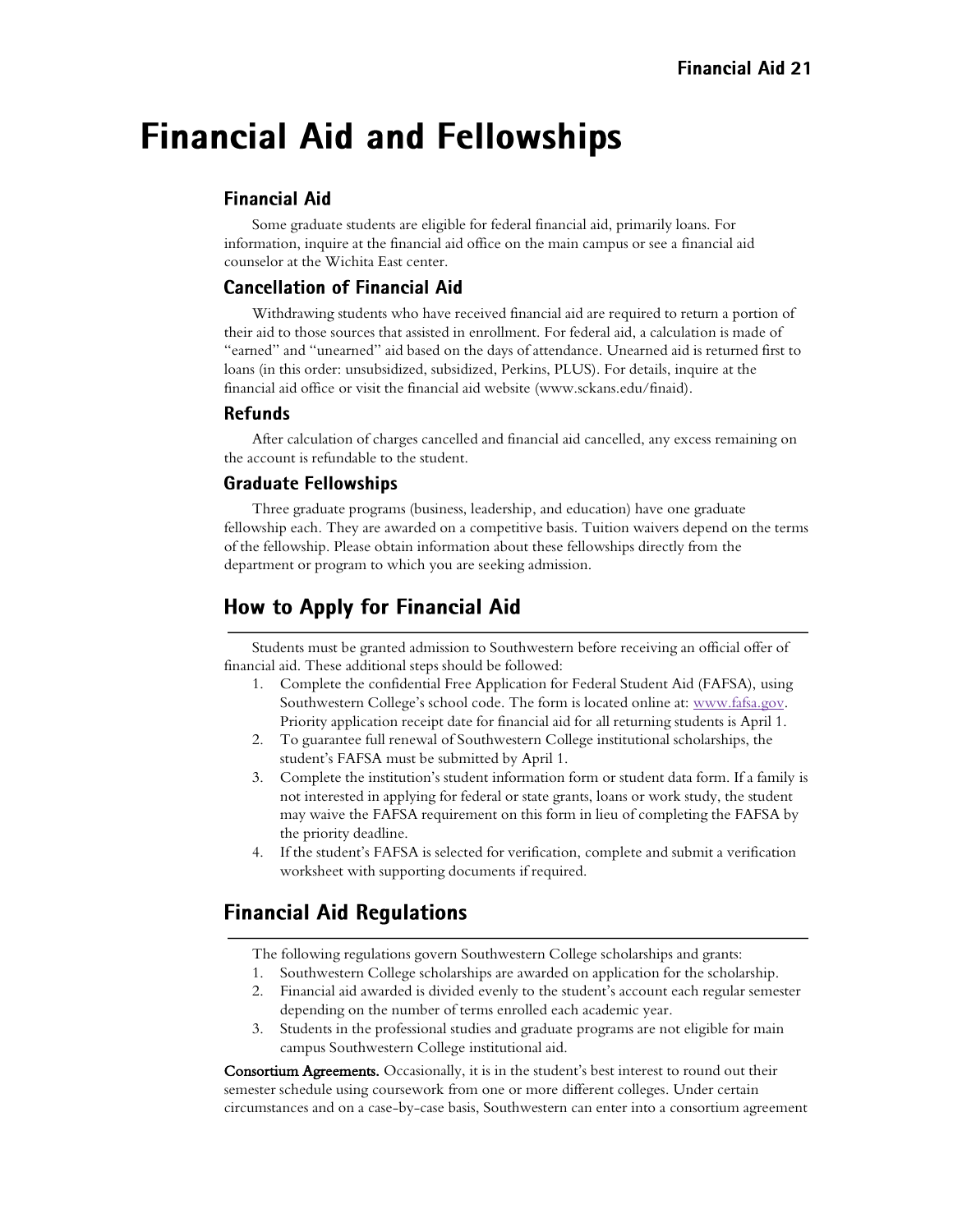with these other colleges so that the student's enrollment at all colleges is considered to establish the student's status as a full-time student. Students interested in this option should speak with their academic advisor and then notify the financial aid office of their plans.

Satisfactory Academic Progress. Southwestern College is required by federal regulation to monitor satisfactory academic progress for financial aid recipients. These standards ensure that only those students demonstrating satisfactory progress toward the completion of their educational programs will continue to receive financial aid. Southwestern College's policy measures a student's performance in the following four areas: 1) successful completion of courses (credit hours) 2) cumulative grade point average (GPA), 3) maximum time to degree, and 4) overall pace toward degree.

- 1) Successful Completion of Courses. At the end of the fall, spring, and summer semesters, student progress is measured by comparing the number of attempted credit hours with the number of earned credit hours (i.e., receipt of a grade of A, B, C, D, or S). In any given term, students must have earned at least 70 percent of the credits they attempted to remain in good standing. The following letter grades do not count toward earned hours, but do count toward the completion of attempted hours: AU-Audit, F – Failure, I – Incomplete, WD – Withdrawal, WF – Withdraw Failure.
- 2) Cumulative Grade Point Average. Students whose work is below levels described in the academic suspension policy are failing to make minimum progress toward their degree (see Academic Policies).
- 3) Maximum Time to Degree. Graduate students are eligible to receive federal and state financial aid up to 54 attempted credit hours. Once a student has exceeded the maximum attempted hours, all financial aid will be suspended for subsequent semesters.
- 4) Overall Pace Toward Degree. At the end of the fall, spring and summer semesters, student progress is measured by comparing the number of cumulative attempted hours with the number of cumulative earned hours (i.e., receipt of a grade of A, B, C, D, or S). Students must have earned at least 70 percent of the overall credits they have attempted to remain in good standing. The following letter grades do not count toward earned hours, but do count toward the completion of attempted hours: AU-Audit, F-Failure, I-Incomplete, WD – Withdrawal, WF – Withdraw Failure.

Financial Aid Warning/Suspension/Probation. At the end of the fall, spring, and summer semesters, all aid recipients will be evaluated for satisfactory academic progress. Financial aid recipients who do not meet one of the four requirements for progress will be placed on financial aid warning for one semester. A student on financial aid warning is eligible to receive financial aid for the next semester of attendance. If the student does not meet one of the four conditions during the warning period, the student will be placed on financial aid suspension. Suspension prevents the student from receiving any federal, state or institutional financial assistance for future semesters until such time as the student again meets all four satisfactory academic progress standards. Students on suspension have the option to appeal the decision.

Conditions for Appeal/Reinstatement. Students may appeal their financial aid suspension by submitting an appeal form to the financial aid office for consideration by a committee of student services officials. Appeal forms are available from the financial aid office.

Some circumstances, such as medical problems, illness, death in the family, relocation, or employment changes can be considered for an appeal. The committee will review the appeal and contact the student by a reasonable date. Students who are approved will be placed on probation and required to submit to a prescribed academic plan. Students must meet the goals on the academic plan to be removed from probation. The appeal committee's decision is considered final and may not be appealed further.

Students who choose to pay for their expenses using private resources may continue to enroll in subsequent semesters without appealing. Students may have their financial aid reinstated and may be removed from suspension or probationary status once all satisfactory academic progress standards and/or probationary conditions are met.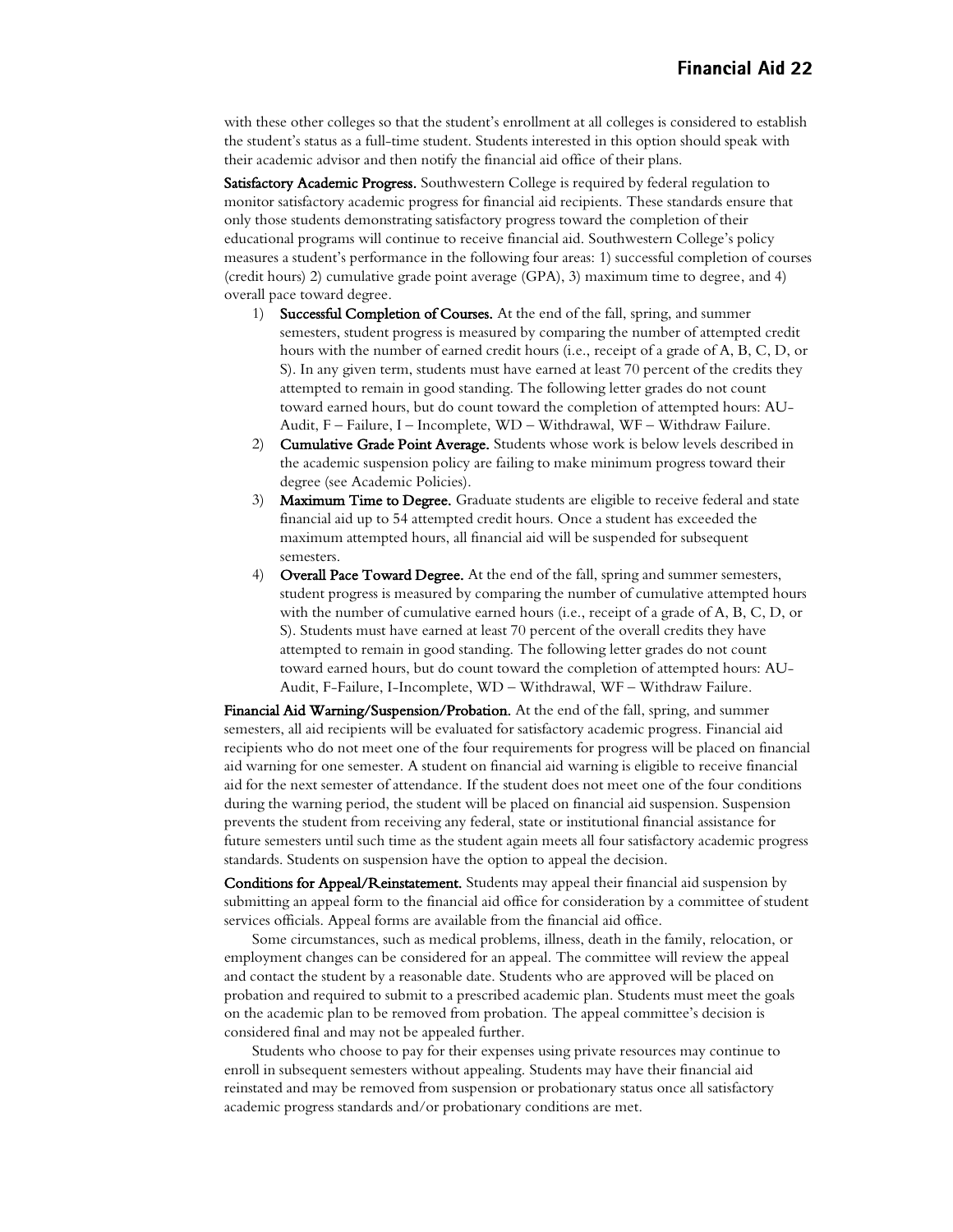## <span id="page-22-0"></span>**Business**

## **Master of Business Administration (MBA)**

Southwestern College's Fifth-Year MBA program is a 36-hour degree program that will benefit students of all backgrounds. The program is taught by faculty with real-world business experience and provides relevant knowledge and concepts for today's companies – not just theory. The Fifth-Year MBA program schedules two consecutive eight-week sessions in the fall and spring semesters, and one eight-week session in the summer semester.

#### **For More Information**

For admission forms or more information write, call, fax, or e-mail:

Office of Admission Southwestern College 100 College St. Winfield, KS 67156-2499 Phone: (620) 229-6364 or (800) 846-1543 ext. 6364 Fax: (620) 229-6344 E-mail: marla.sexson@sckans.edu

#### **Program Requirements**

#### **Master of Business Administration Degree (Fifth-Year)**

Students pursuing an MBA must earn a grade of "C" or better in each course required for the program.

#### Requirements (36 credit hours):

In Management:

- 605 Managerial Economics
- 610 e-Commerce
- 615 Financial Analysis and Management
- 620 Marketing Management
- 625 Financial Accounting
- 627 Managerial Accounting
- 630 Human Resource Management
- 635 Organizational Behavior
- 637 Business Law and Ethics
- 640 Operations Management
- 647 Conflict Resolution and Management
- 710 Strategic Management

## **Management Courses**

#### Department Code: MGMT

- 605 Managerial Economics. An exploration of the major concepts of macro and microeconomics as they affect business managers. Macroeconomics topics will include an examination of major economic theories; the workings of the monetary and banking system, including the Federal Reserve System; the nature of economic cycles; and the impact of inflation, interest rate changes, and government economic policy. Microeconomics topics will include production and cost structure; product and resource markets; pricing models, and measures of economic competition. This course assumes prior undergraduate economics coursework. Credit 3 hours.
- 610 e-Commerce. Conveys the principles of e-Commerce. This involves leveraging the Internet resources into a redefinition of what it means to market products and services in a world awash with communication channels that literally reach the world in an instant and with great efficiency. Credit 3 hours.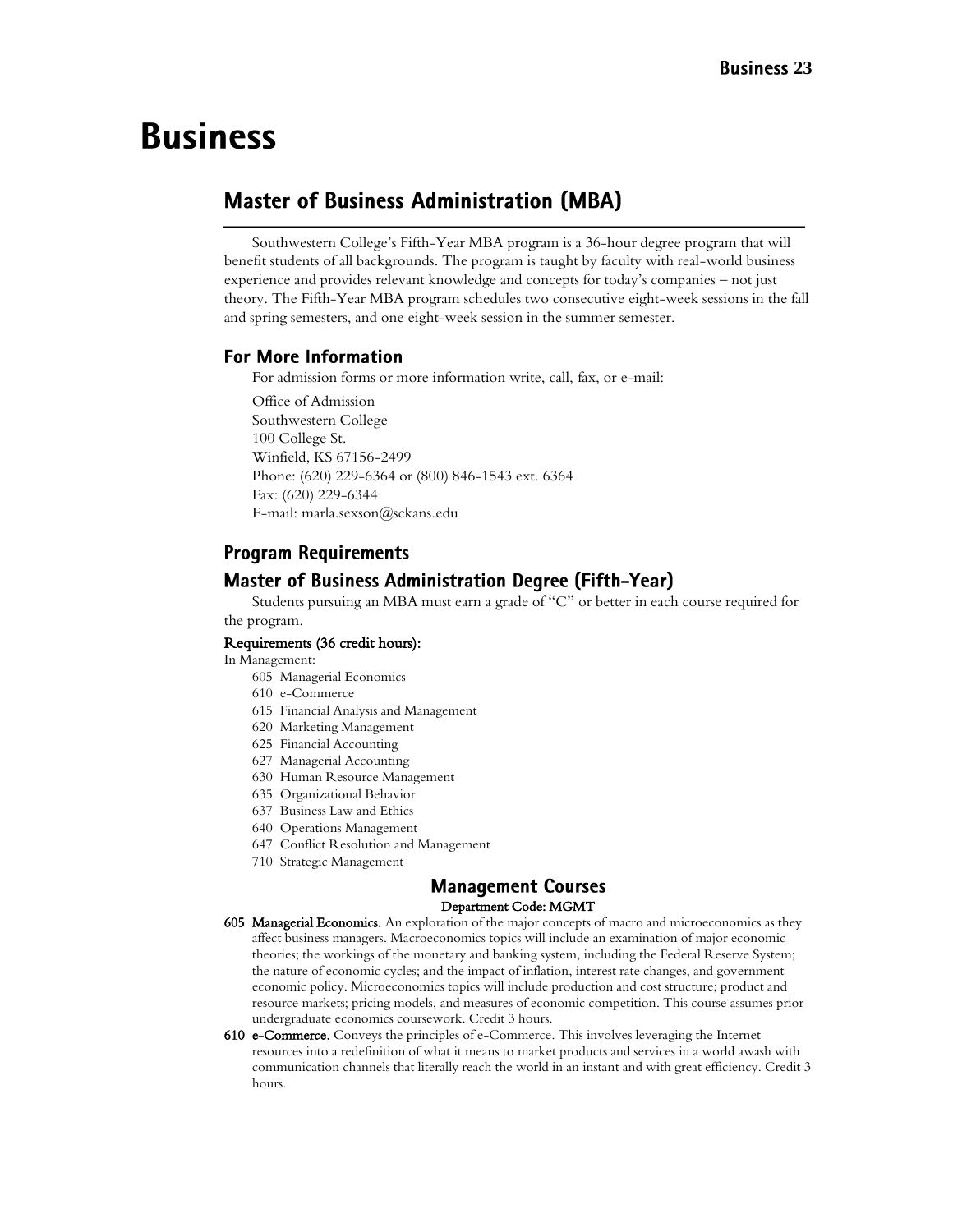- 615 Financial Analysis and Management. Covers a broad range of financial topics of interest to managers of large and small businesses. Included are debt and equity issuance; the stock market and business valuation methods; mergers and acquisitions; risk management; project finance; and basic financial derivatives. The emphasis will be on practical understanding of financial concepts. Students will be expected to perform hands-on modeling projects in Excel. This course will assume prior familiarity with spreadsheet software such as Excel or Lotus. Credit 3 hours.
- 620 Marketing Management. Explores various marketing concepts of importance to managers, including product development and brand management, price determination, distribution strategy, and advertising/promotion management. The emphasis will be on strategic implications of these topics, rather than the theories themselves. Students will be required to exhibit mastery of the topics through the development of a complete, case-based integrated marketing strategy. Credit 3 hours.
- 625 Financial Accounting. Concentrates on interpreting financial statement information, using accounting information for decision-making and evaluation, and examining current trends in accounting of importance to the manager. Students will exhibit mastery over the subject matter through group interaction, written examinations and appropriate outside-of-class projects. Credit 3 hours.
- 627 Managerial Accounting. Examines the use of accounting information to assist management in planning, analyzing, and implementing business decisions and activities. Focuses on strategic and operational performance analysis and evaluation. Students will exhibit mastery of the topics through group interaction, written examinations, and the completion of papers and case assignments. Prerequisite: MGMT 625. Credit 3 hours.
- 630 Human Resource Management. Explores human resource issues faced by managers of large and small businesses. Covered will be employee selection and recruitment, training and employee development, performance appraisal, compensation, termination, and labor-management relations. Also discussed will be implications of the global business environment, EEOC and diversity issues, and other current topics. Special emphasis will be placed on employment law as it affects managers. Credit 3 hours.
- 635 Organizational Behavior. An examination of the complex organizational dynamics of large and small firms. Discussed will be organizational culture, motivational theories, personality styles, leadership techniques, change management, and other topics of importance to managers. Credit 3 hours.
- 637 Business Law and Ethics. This course is a study of legal concepts applicable to business, including forms of business organization, legal aspects of organizing and operating a business, the Uniform Commercial Code, contracts, commercial paper, secured transactions, bankruptcy, securities regulation, antitrust law, consumer protection, torts, criminal business law, social and political influences, management rights, powers, and responsibilities, ethical considerations, and a brief overview of the structure of the judicial system. Credit 3 hours.
- 640 Operations Management. Presents best practices for systems that produce goods and services. Simulations will be used to demonstrate the payoffs of using world class operating policies, methods, and procedures. Subject areas covered will include capacity and facility planning, scheduling, distribution, production control, quality systems management, and demand forecasting. Credit 3 hours.
- 647 Conflict Resolution and Negotiations. This course explores communication, conflict, negotiation, public relations, and leadership issues in large and small organizations. Included will be individual personality, preference, and style assessment, interpersonal interaction, and group dynamics. Special emphasis will be placed on conflict assessment, resolution, and conflict management techniques, negotiation theory, tactics, and practice as well as contingency theories of management and leadership. Credit 3 hours.
- 710 Strategic Management. A case-based capstone course in the MBA curriculum. Students will be expected to synthesize material learned in previous MBA courses. The course will concentrate on written cases, in-class discussion and debate, and team-based problem identification/proposed solutions. The course will include a significant written analysis component, as well as in-class presentations. Prerequisites: successful complete of at least 10 other core courses. Credit 3 hours.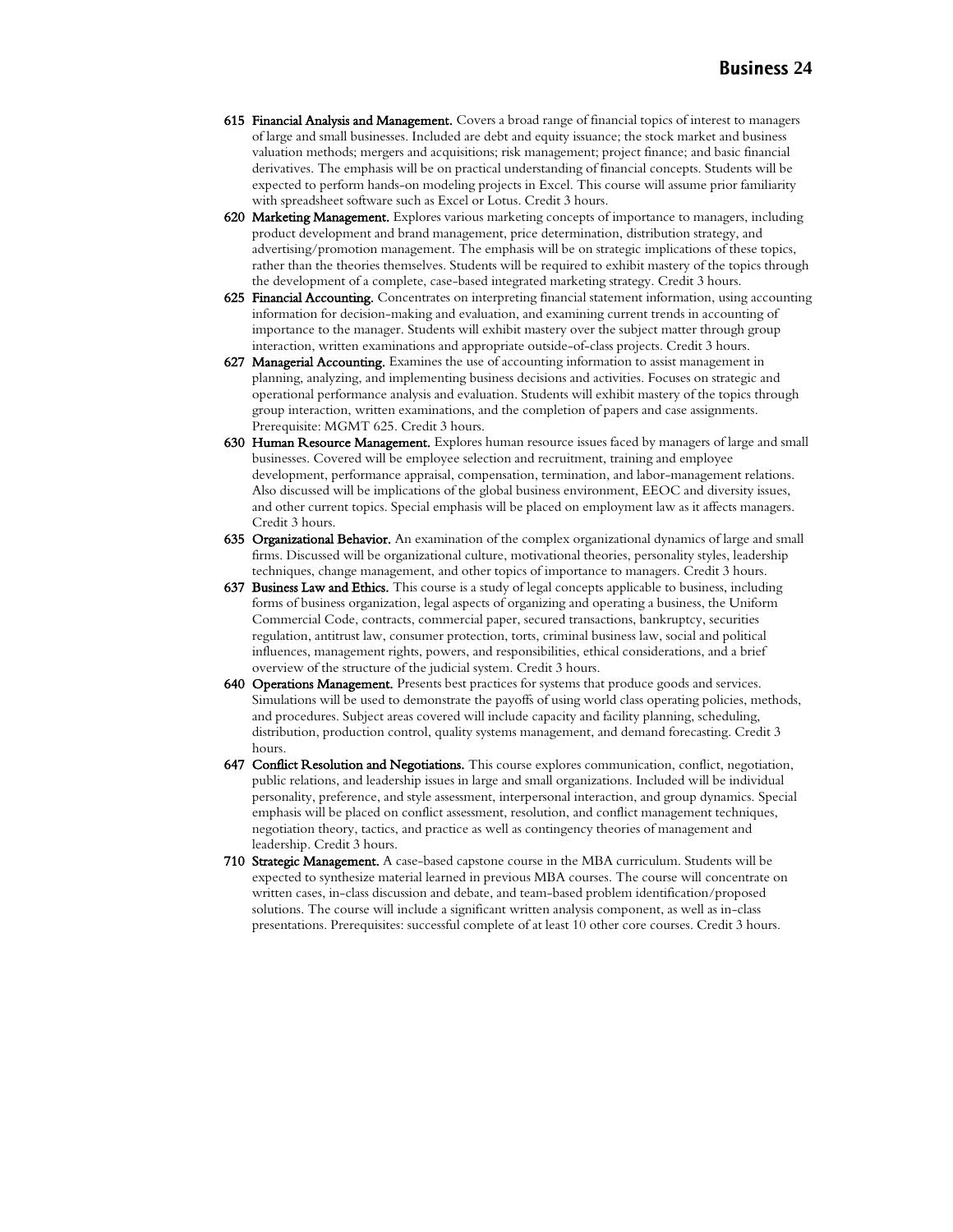## **Education**

The Southwestern College teacher education program is a student-centered learning community dedicated to optimal intellectual growth, preparation for leadership in the field of education, personal development, ethical values, and lifelong service in a world beyond cultural boundaries.

## **Southwestern College Educator Preparation Program Conceptual Framework**

The Southwestern College Educator Preparation Program Conceptual Framework consists of five constructs with three recurring components. Indicators for each construct and component detail the expectations of educators prepared in Southwestern College's undergraduate and graduate programs.

- Content and Pedagogy: The educator has knowledge, skills, and dispositions in content and pedagogy that continuously grow and evolve over time.
- Instruction and Assessment: The educator has knowledge, skills and dispositions to facilitate learning for students.
- Collaboration: The educator has knowledge, skills and dispositions to interact collaboratively with students, families, colleagues, other professionals, and community members.
- Leadership: The educator has the knowledge, skills, and dispositions to act as an instructional leader, data analyst, community relations officer and change agent.
- Reflection and Growth: The educator has knowledge, skills, and dispositions to use evidence, reflection, and feedback to continually evaluate his/her practice, the effects of his/her choices and actions on others and adapt practice to meet the needs of each learner.

The graduate programs at Southwestern College are aligned to the Conceptual Framework. The education programs are described in the following pages.

## <span id="page-24-0"></span>Doctor of Education (Ed.D.)

The doctor of education (Ed.D.) in educational leadership is a professional degree for practitioners in education and is presented through admission processes that develop cadres of intelligent, visionary doctoral-level educators who will integrate education with 21st century society and technology. The program continues the Southwestern College tradition of educators as servant leaders. A graduate and educational leader will be devoted to improving education by serving the needs of students and organizational members; focusing on meeting their needs; developing employees to bring out the best in them; coaching others and encourage their self- expression; facilitating personal growth in all who work with them; and listening as they build a sense of community.

The doctor of education in educational leadership program is for early- and mid-career educators who view building, district, and teacher leadership as collaborative, visionary, and transformative to effect supportive as well as responsive educational settings. The degree is awarded upon successful completion of the professional portfolio and oral presentation in areas for licensure, and the dissertation and its defense. The curriculum includes both the theory and the practice of education through learning modules that typically establish the theory and then include a practicum within the module. The Ed.D. is offered in educational leadership with Kansas licensure programs in building administration, district administration, and teacher leader. Students in the five-year program are required to obtain two areas of licensure through the Ed.D. program. Students who have master's degrees and one of the three areas of licensure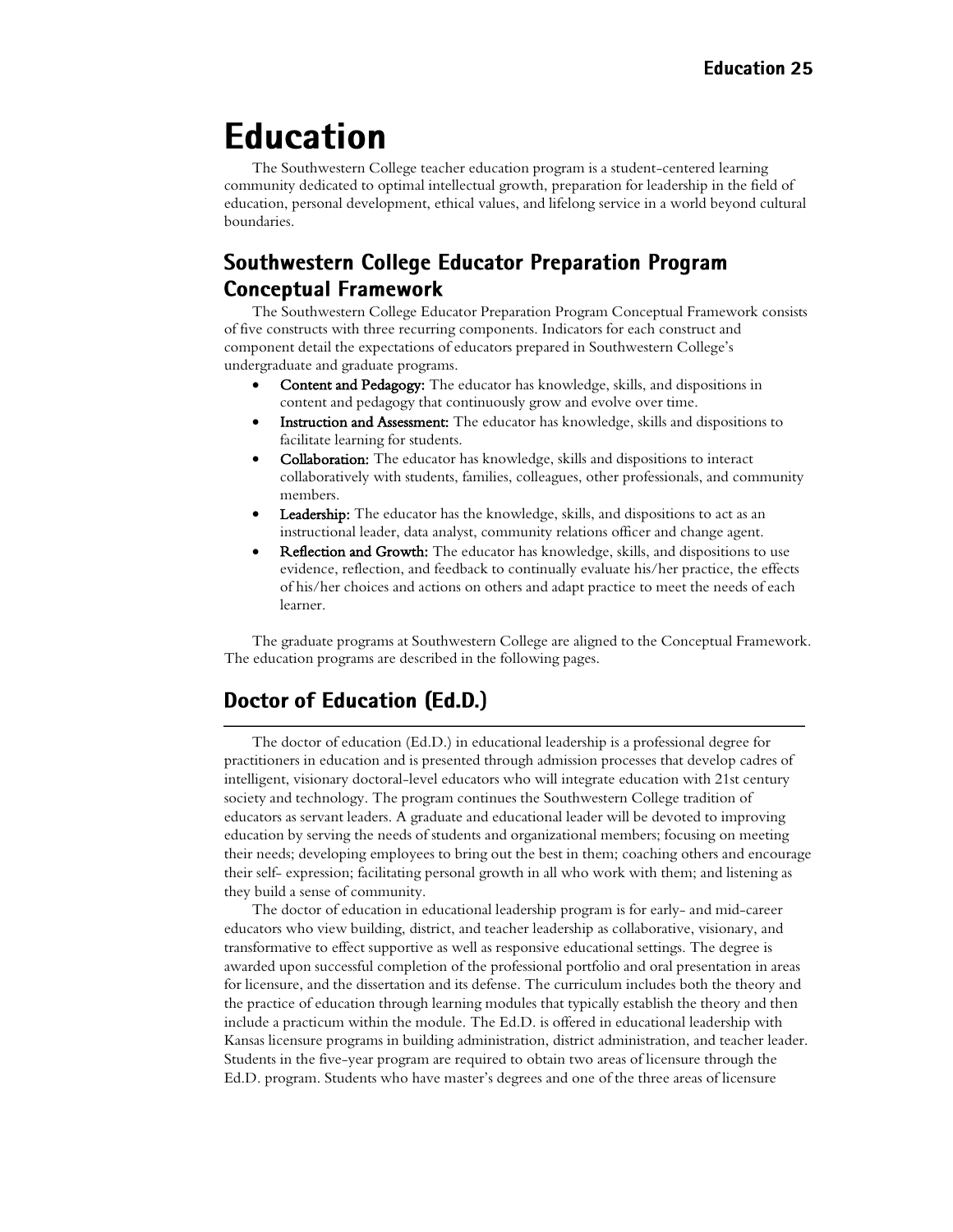already obtained can add one additional area of licensure while earning the Ed.D. Those with two areas of licensure in leadership such as principal and district may seek the doctorate.

#### **For More Information**

For admission forms or more information write, call, fax, or e-mail:

Office of Admission Southwestern College 100 College St. Winfield, KS 67156-2499 Phone: (620) 229-6364 or (800) 846-1543 ext. 6364 Fax: (620) 229-6344 E-mail: marla.sexson@sckans.edu

#### **Program Requirements**

Time Limit. To ensure continuity of progress and currency of knowledge, doctoral degree students normally complete all requirements for the degree within 10 years after first enrollment in a doctoral program. The Teacher Education Committee has the authority to grant a one-year extension of the normal seven-year time limit for persuasive reasons, on the written advice of the dissertation committee. There is a 10-year limit on the doctoral degree program.

Note: A student may petition the Teacher Education Committee for a leave of absence during the program of study to pursue professional activities related to long-range professional goals. Leaves of absence also may be granted because of illness or other emergency. Generally a leave of absence is granted for one year, with the possibility of an extension upon request. After an absence of five years, however, a doctoral student or candidate loses status and must apply for admission to the program. After re-admission to the program is granted, the student may petition the Teacher Education Committee to review the student's currency of knowledge relative to courses and program requirements completed during the initial attempt. The decision by the Teacher Education Committee to allow courses/requirements completed during the initial doctoral program plan of study be included in the second plan of study is final.

Period of Continuous Study. During the time the student is engaged in the Ed.D. program, the following expectation must be satisfied: four consecutive semesters, two of which are summer sessions, of full-time/part-time (summer) enrollment in scheduled courses. (Full time equals nine credit hours in fall or spring and part time during the summer with six credit hours.) Students who enter the program with a bachelor's degree will not be able to complete the doctoral program within the time limits specified unless there is a commitment to an extended period of continuous study.

Common Requirements. Doctoral students must have on their graduate records the following common course work:

- (a) The appropriate Research and Writing Module for either the three- or five-year
- program relative to the requirements specified on the plan of study.
- (b) An area of emphasis

Research Skills. Before being scheduled for the professional portfolio review and oral presentation, students must present satisfactory evidence that they possess the professional research skills of advanced practitioners in their concentrations by completing all the courses and course expectations with a GPA of 3.5 on a 4.0 scale in the Research and Writing Module.

Professional Portfolio and Oral Presentation for Licensure. The professional portfolio review and oral presentation should be scheduled after the student has completed the research skills requirements and all, or a major portion, of the course work for area(s) of licensure. Upon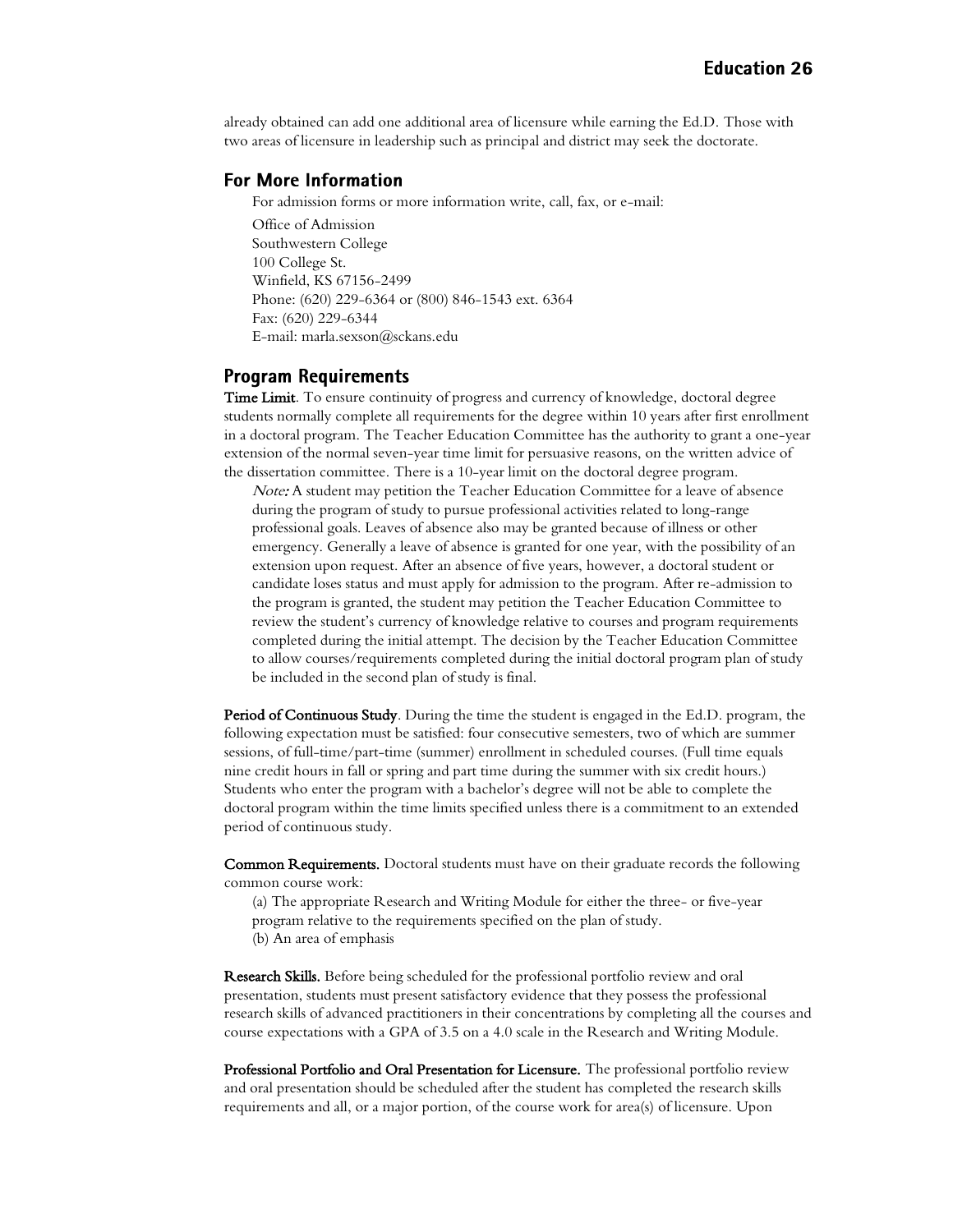completion of the professional portfolio, the request for the professional portfolio review must be made at least two months before the end of a regularly scheduled semester. The professional portfolio must be presented electronically to the review committee. Committee members review the professional portfolio and score it separately over a five-week time period. Individual scores are then compiled. A score of 'standard met' or better by each committee member for each standard attempted within an area of licensure is necessary to pass this program requirement. After meeting this requirement, an oral presentation of the professional portfolio is scheduled to present the major areas of the student's work and respond to advisory committee questions. The oral presentation must occur during the regular academic schedule. Students must be enrolled in courses during the professional portfolio review and oral presentation. The examining committee must consist of at least three program faculty members and one additional member who is designated by the Teacher Education Committee.

The student passes the professional portfolio if a majority of the official examining committee (including the chair) approves the student's performance and all standards are met. The grade on this portfolio is Honors, Satisfactory, or Unsatisfactory. If the student fails the professional portfolio (one or more standards is not met), he or she may be allowed, upon the committee's recommendation, to continue to work on the professional portfolio, but it may not be reviewed more than three times. A reasonable length of time must lapse between each review to provide the student with adequate time to address the shortcoming(s). In the event a second or third review is needed, each review must be separated by at least thirty days. Once a standard is determined by the selected committee members and designated committee member as passed, the student has met the program expectation and another review of a passed standard is not expected. A student who does not pass the professional portfolio is exited from the program.

Note: All members of the student's committee are involved in the evaluation processes. The written component of the professional portfolio, like the oral presentation, focuses on advanced knowledge in the area(s) of licensure and any appropriately related areas. The focus of the professional portfolio is the ability to relate this knowledge to tasks and problems faced by practitioners.

Dissertation Committee and Proposal. Doctoral students begin work on the dissertation during the summer residency. A student is required to complete all the dissertation writing courses assigned on the plan of study in order to complete the program. In the event the dissertation is not completed within the dissertation writing sequence as outlined in the program of study, continuous enrollment in dissertation study is required for the committee to review the dissertation. Consequently, EDUC 904 Dissertation Writing 3 or EDUC 905 Dissertation Defense can be repeated to fulfill the continuous enrollment expectation.

 Requirements. Students pursuing an Ed.D. must earn a grade of "C" or better in each course required for their chosen area of emphasis outlined below: Educational Leadership, District Leadership, Building Leaders, and/or Teacher Leadership.

Graduation: A doctoral degree can be conferred by the college in May, August or December. Commencement occurs only in May. Therefore the commencement event includes the hooding ceremony. A doctoral student can be hooded only after the dissertation is completed, signed by all parties, and submitted for publication.

The five – year program for building and district licensures requires the completion of the following core requirements and completion of the emphasis in district leadership and building leadership in their entirety. The program requires 90 credit hours for completion.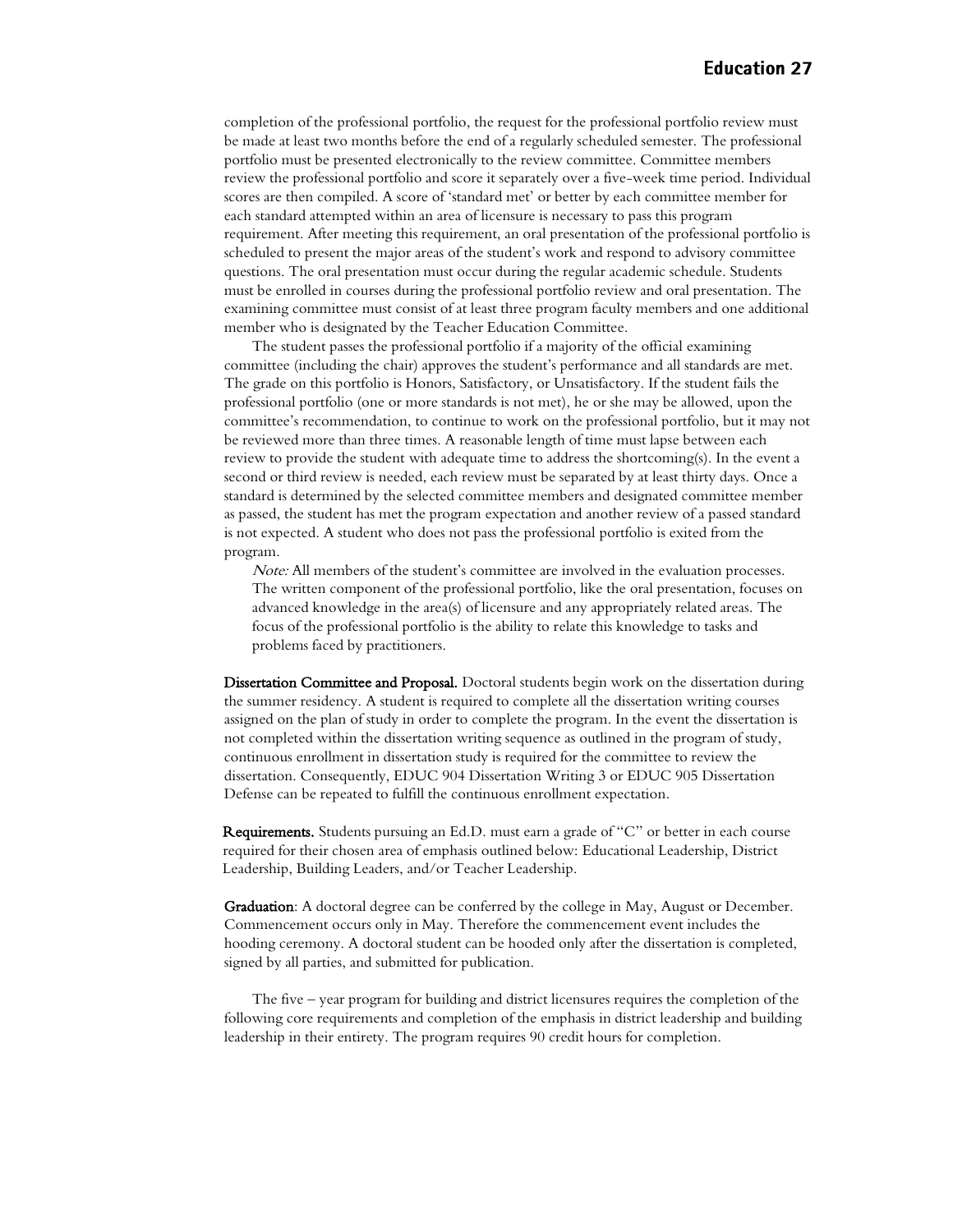#### Core Requirements (30 credit hours)

- In Education:
	- Research Methods 1
	- Statistical Methods 1
	- Research Methods 2
	- Statistical Methods 2
	- Dissertation Writing 1
	- Dissertation Writing 2 Publication Writing
	- Dissertation Writing 3
	- Dissertation Defense
		- Portfolio (3-15 hours)

#### Emphasis in Building and District Leadership (48 credit hours)\*

In Education:

- Theories and Practices in Educational Administration
- Information Strategies and Professional Practice
- Values, Ethics, and Professionalism
- Power and Politics of Education
- 819 Classroom Inquiry through Action Research
- Mission and Vision for Student Learning
- Conflict in Education

#### Emphasis in Building Leadership

- 518 Educational Practice and Innovation
- History of Education
- Educational Law
- The Principalship
- 818 Multicultural Educaiton
- Multi-Tier System of Supports (MTSS)

#### Emphasis in District Leadership

- District Level Leadership
- Environmental Scanning
- Introduction to Special Education Law

A five-year program that combines areas of licensure such as building level licensure and teacher will include all core course requirements and the completion of the emphasis areas below. Additional courses will be selected from the program modules as well as other relevant graduate classes to meet the unique areas of licensure and student interests. The program requires 90 credit hours for completion.

#### Emphasis in Building and Teacher Licensure (51 credit hours)\*\*

#### In Education:

- The Principalship
- Classroom Inquiry through Action Research
- Multi-Tier System of Supports (MTSS)
- Mission and Vision for Student Learning
- Conflict in Education

#### Emphasis in Building Leadership

- 518 Educational Practice and Innovation
- History of Education
- Educational Law
- Theories and Practices in Educational Administration
- Information Strategies and Professional Practice
- Values, Ethics, and Professionalism
- Power and Politics of Education
- Multicultural Education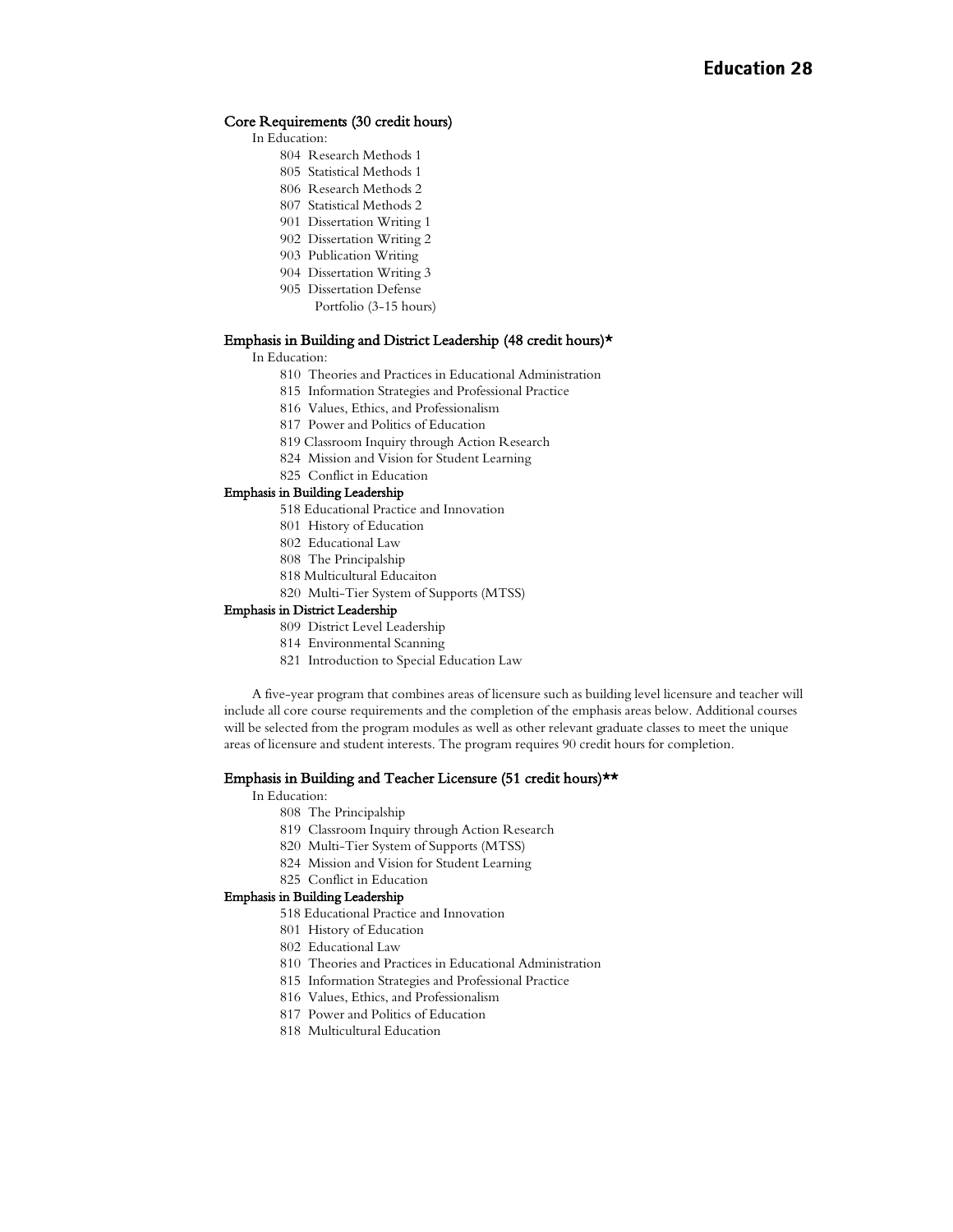#### Emphasis in Teacher Leadership

- 809 District Level Leadership
- 822 Cultivating a Collaborative Culture of Learning
- 823 Differentiated Program Planning & Professional Development
- 847 Assessment and Evaluation in Adult Education

The three-year program in educational leadership will include the core course requirements and the completion of the emphasis in educational leadership. The program of study is determined through an analysis of the courses completed for the master's degree and graduate study. The program requirements will range from 54-60 hours.

#### Emphasis in Educational Leadership (15 credit hours)

In Education:

- 808 District Level Leadership
- 809 The Principalship
- 819 Classroom Inquiry Through Action Research
- 824 Mission and Vision for Student Learning
- 825 Conflict in Education
- Electives (15credit hours)
	- The balance of remaining hours will be selected electives.

\*All "In Education" courses are required for licensure in "Building" or "District" Leadership. Additionally, emphases in "Building" and/or "District" courses are required for the appropriate license by that title.

\*\*All "In Education" courses are required for licensure in "Building" or "District" Leadership. Additionally, emphases in "Building" and/or "Teacher" courses are required for the appropriate license by that side.

## <span id="page-28-0"></span>Master of Arts in Teaching (M.A.T.)

The master of arts in teaching degree at Southwestern College provides graduate courses toward Kansas teacher licensure for grades 6-12 for graduates who have received baccalaureate or higher degrees in the following areas: biology, chemistry, English, social sciences, mathematics, and speech/theatre. The program can enable licensure for grades K-12 for graduates who have received baccalaureate or higher degrees in music as well as physical education. The graduate program does not include a pathway to early childhood or elementary licensure. A transcript review is conducted to determine if additional undergraduate courses are needed to meet all Kansas State Department of Education (KSDE) content standards associated with a teaching license. A content area deficiency plan is developed if additional courses are needed. Successful completion of the M.A.T. does not ensure teacher licensure. In addition to KSDE approved teacher education course work, the agency also requires successful completion of the Praxis II content exam as well as the Principles of Learning and Teaching exam to receive a teaching license. Se[e http://www.ets.org](http://www.ets.org/)

To accommodate the needs of candidates, graduate classes are scheduled online (on-ground – main campus only) in six- and 12-week sessions. Field experiences in high schools as well as practica/student teaching are required. Kansas licensure is accepted in other states. Anyone interested in the program who resides in a state other than Kansas must check with that state's department of education to determine specific licensure requirements for teaching within that state and the acceptability of an out-of-state license.

#### **For More Information**

For admission forms or more information write, call, fax, or e-mail: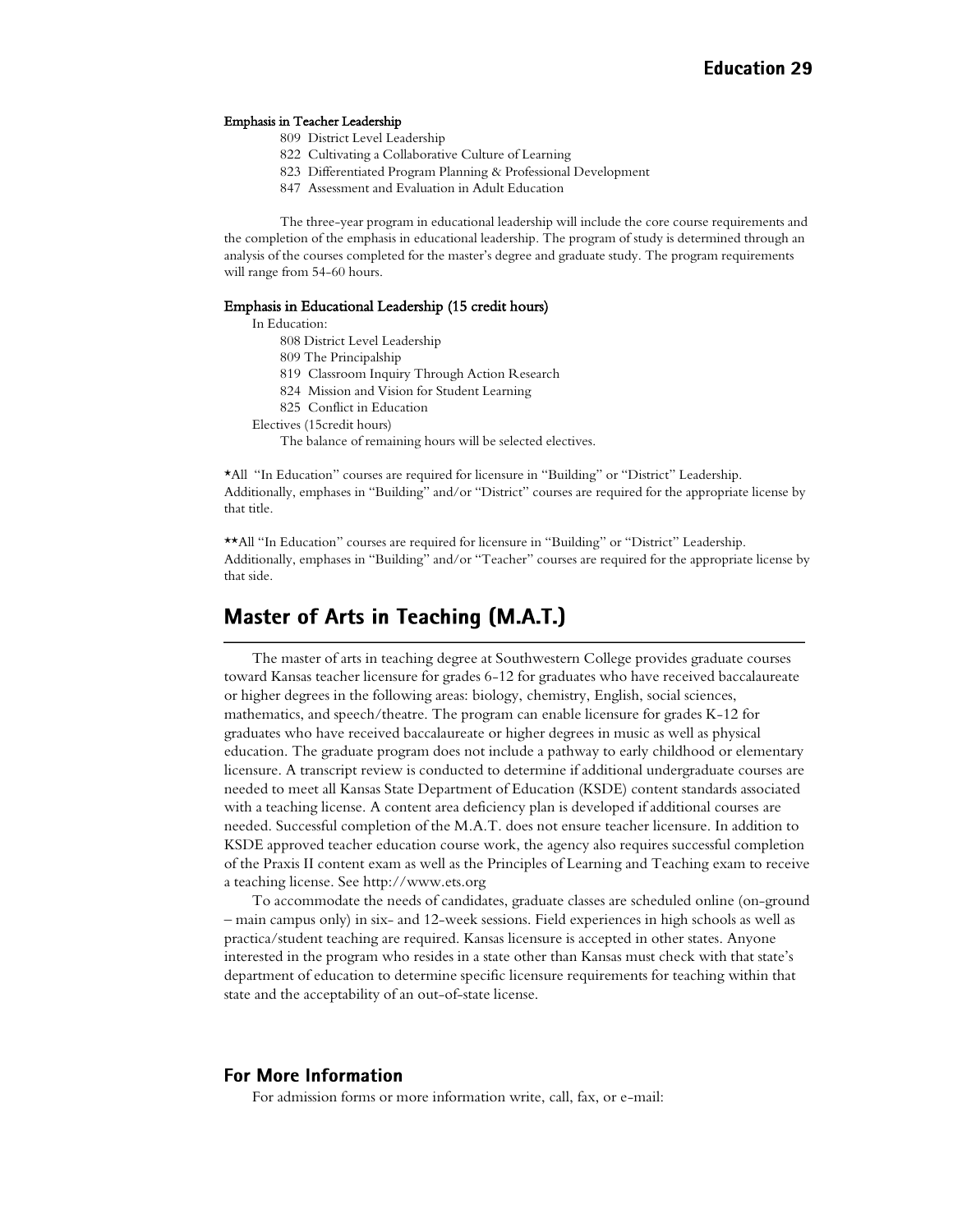Office of Admission Southwestern College 100 College St. Winfield, KS 67156-2499 Phone: (620) 229-6364 or (800) 846-1543 ext. 6364 Fax: (620) 229-6344 E-mail: marla.sexson@sckans.edu

#### **Program Requirements**

The on-ground (main campus) or online (professional studies) master of arts in teaching includes 36 semester hours of graduate courses for student seeking to obtain grades 6-12 or P-12 licensure. Enrollment in the program requires a minimum 2.75/4.0 GPA, an application, and degree-bearing official transcript from a Higher Learning Commission or equivalently accredited college or university, and successful completion of Praxis II content exam associated with the area of licensure. (See [www.ets.org.](http://www.ets.org/)) No content area courses with grades below a "C" are accepted. Once admitted, professional dispositions are assessed. This master's program cannot be completed by a person who already holds a valid teaching license.

The restricted licensure candidate is enrolled in EDUC 608 each semester s/he is teaching under a restricted license until the program is completed. Restricted licensure candidates complete EDUC 609 during their last semester of classes. Graduate students not in the restricted licensure program will complete a 14-week student teaching practicum, course EDUC 607, and be concurrently enrolled in EDUC 609. Ultimately, candidates must take and pass the Praxis II exams at the respective scores per KSDE. The M.A.T. program successfully prepares graduate students to teach and pass the Principles of Learning and Teaching exam #524. That said, it is the responsibility of the student to pass the exam as a condition of licensure. Hence, completion of the M.A.T. program does not guarantee a recommendation for a teaching license. A recommendation for a teaching license occurs after all licensure requirements are successfully completed.

Once accepted into the program, candidates must have access to the Internet, current computer technology with a microphone and speakers, a digital camera, a digital camcorder, and the ability to use the technologies.

Students pursuing an M.A.T. must earn a grade of "C" or better in each course required for the program.

#### Requirements (36 credit hours):

In Education:

- 512 Action Research
- \* 524 Introduction to Special Education
- \* 549 Race, Class, and Power in Schools
- \* 601 Seminar
- \* 602 Education Foundations
- \* 603 Educational Psychological/Learning Theories
- \* 604 Content Area Literacy
- \* 605 Teaching in the Content Areas
- \* 606 Teaching Methods
- \* 607 Student Teaching Practicum or \*608 Restricted Licensure Practicum (may be repeated for credit—see course description)
- \* 609 Teacher Portfolio
- \* 610 Developmental Psychology or 518 Educational Practice and Innovation or 526 Classroom Management

\* Course required for licensure. Equivalent undergraduate courses will substitute for licensure but will not be included toward the master's degree.

If developmental psychology is not on the undergraduate transcript, EDUC 610 is required. Otherwise, EDUC 518 and/or 526 can be included in the program to complete the degree.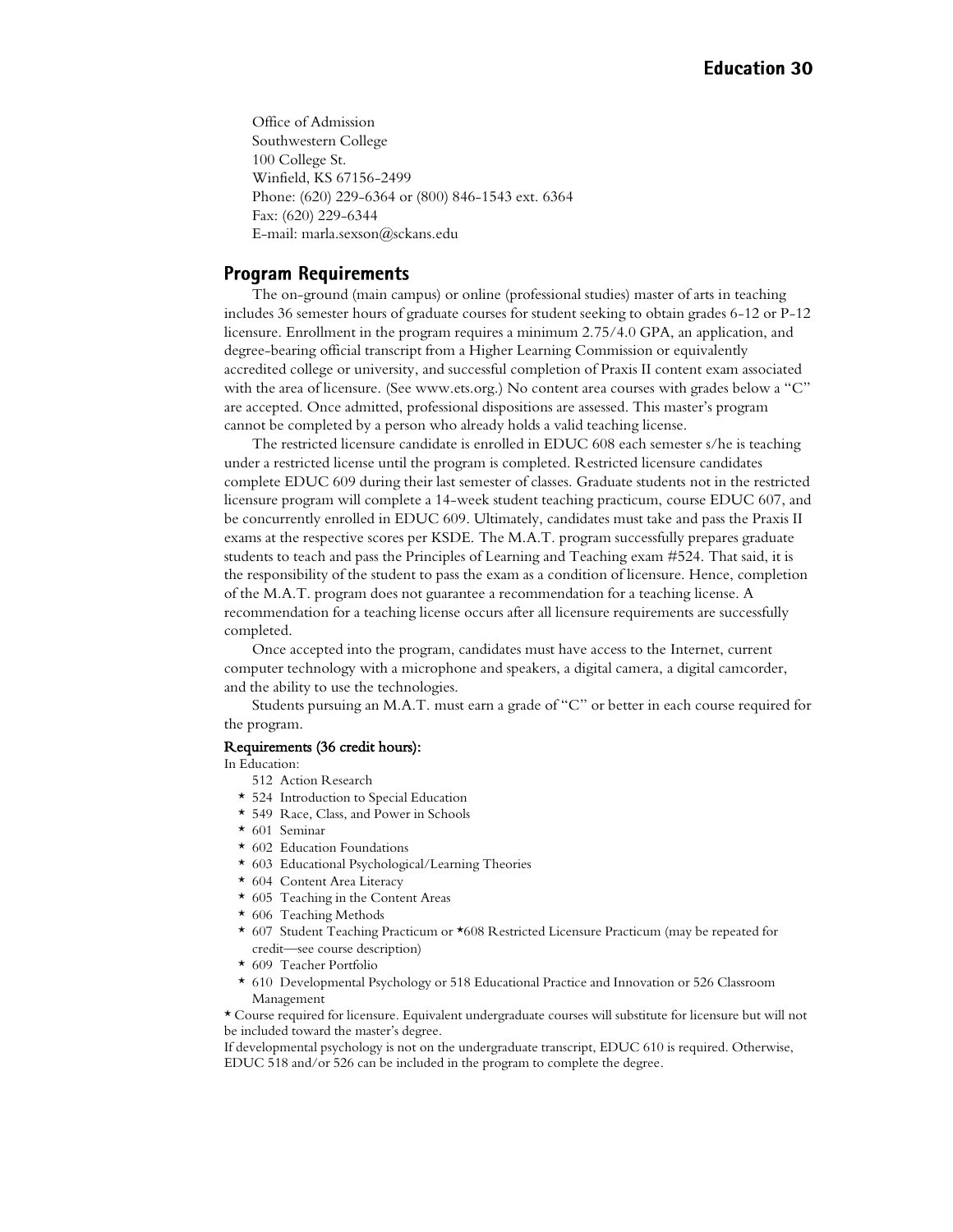## <span id="page-30-0"></span>**Master of Education (M.Ed.)**

The master of education degree at Southwestern College meets the needs of area teachers and provides assistance for those seeking national certification through the National Board for Professional Teaching Standards (NBPTS). Majors in curriculum and instruction or special education are offered. Most Southwestern graduate students are professionals employed in education or other fields. To accommodate the needs of these students, graduate classes are scheduled evenings and weekends in six- and 12-week sessions.

#### **For More Information**

For admission forms or more information write, call, fax, or e-mail:

Office of Admission Southwestern College 100 College St. Winfield, KS 67156-2499 Phone: (620) 229-6364 or (800) 846-1543 ext. 6364 Fax: (620) 229-6344 E-mail: [marla.sexson@sckans.edu](mailto:marla.sexson@sckans.edu)

#### **Program Requirements**

#### <span id="page-30-1"></span>M.Ed., Major in Curriculum and Instruction

The online master of education with a major in curriculum and instruction (M.Ed. in C&I) includes 33 semester hours of courses for P-12 grade teachers and other professionals seeking to enhance their knowledge and skills in curriculum, teaching, and assessment. Enrollment in the program requires a minimum 2.5 grade point average, an application, and degree-bearing official transcript from a Higher Learning Commission or equivalently accredited college or university. Once admitted, dispositions will be assessed and such information is aggregated across all students to establish baseline information for the program.

The M.Ed. in C&I is organized through a four-dimensional approach to preparing educators for the 21st century and is grounded in the five core propositions of the National Board for Professional Teaching Standards (NBPTS). Those propositions are that teachers: -are committed to students and their learning

- -know the subjects they teach and how to teach those subjects to students,
- -are responsible for managing and monitoring student learning,
- -think systematically about their practice and learn from experience, and
- -are members of learning communities.

This program is consistent with the conceptual framework of the Dole Center for Teacher Education, which specifies that we build professional educators who have the abilities of wisdom, interaction, facilitation, and reflection. Each of these abilities can be seen in all of the dimensions of the program.

The first dimension of the program, the Professional Core, is a series of courses in the theoretical, philosophical, cultural, and historical processes of curriculum and teacher leadership. These courses assist candidates in using their knowledge of what students know, how they think, who they are, where they come from, and what motivates them. The courses that accomplish this active understanding and demonstration of skills are EDUC 501 Current Educational Trends, EDUC 530 Curriculum Development, EDUC 542 Instructional Design, EDUC 549 Race, Class, and Power in Schools, EDUC 518 Educational Practice and Innovation.

The second dimension, the Area of Emphasis, provides for content focus in instruction. Graduate students will have a specified curricular strand that includes EDUC 520 Instruction and English Language Learners, EDUC 540 Creating Community in the Classroom, and EDUC 560 Investigating Student Work. The content area focus promotes critical thinking skills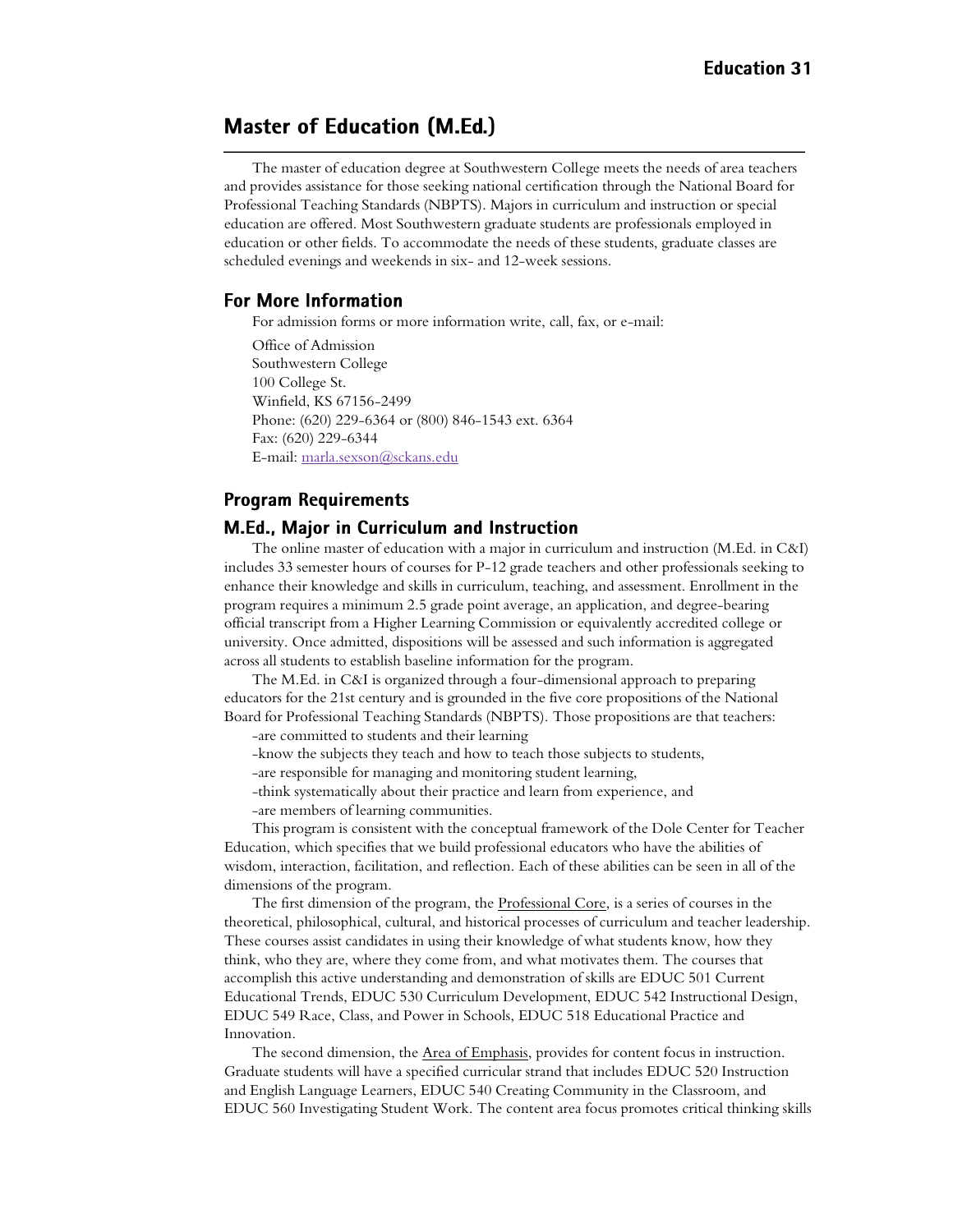and helps graduate students use prior knowledge to gain confidence and independence in posing, exploring, and solving new problems.

Three English for Speakers of Other Languages (ESOL) courses can be included in the program. These courses are substituted in place of courses from either the Professional Core and/or Area of Emphasis. Students should work with their advisor to ensure program expectations are met.

The third dimension, Research and Assessment, provides teachers with the tools to become effective and perceptive educators in their schools and classrooms. Through a series of courses in action research and assessments, tests, and measurements, graduate students learn to gauge student progress through the on-going processes of action research, multiple evaluation methods, and the interpretation of research literature, which serves as a guide for improving their practice. Considered crucial, the mastery of these tools connects teacher-leaders to their daily practice through a systematic, scientific framework that validates their work and brings about positive curricular, instructional, and evaluative changes in their individual classrooms. This dimension is accomplished through the following courses: EDUC 512 Action Research and EDUC 543 Assessments, Tests and Measurements.

The last dimension is the Pathway (Portfolio) Experience. The M.Ed. in C&I degree is a standards-based program grounded in the precepts of the National Boards of Professional Teaching Standards (NBPTS). The program promotes that assessment as a course of action will provide demonstrated evidence of the graduate student's growth and development. The vehicle for this assessment is the portfolio. The portfolio will be a purposeful collection of educational artifacts developed throughout the program, which are designed to provide tangible evidence of the candidate's academic growth, skill development, and professional dispositions that improve instruction and assessment to enhance student learning.

#### EDUC 562 Portfolio

The contents of the portfolio provide evidence of the candidate's competence in:

- Thoroughly knowing the subjects taught and how to effectively teach those subjects to students
- Effectively managing and monitoring student learning
- Thinking systematically about practice and learning from that experience
- Demonstrating competencies in critical and reflective thinking, and scholarly writing
- Demonstrating commitment to students and their learning
- Demonstrating growth and transformation through the establishment of new professional goals
- Disseminating knowledge and appropriate practice to the professional community

Reflective statements similar to those in NBPTS licensure processes will connect themes of experiences in the candidate's graduate program to understanding of theory, research, knowledge, skills and dispositions learned. The electronic presentation of the portfolio to the teacher education faculty has as its main goal an assessment process that incorporates work completed during the program and requires the candidate to engage in critical dialogue on how her/his current self-evaluation processes reflect the thoughtful consideration of knowledge gained through the completion of the program presented in her/his role as a teacher/scholar.

The master of education with a major in curriculum and instruction incorporates the ideals of the National Board and empowers teachers to become reflective practitioners who will be able to meet the challenge of providing quality educational programs for all students.

Students pursuing an M.Ed. must earn a grade of "C" or better in each course required for the program.

#### Major Requirements: (33 credit hours).

In the Professional Core-select five courses:

501 Current Educational Trends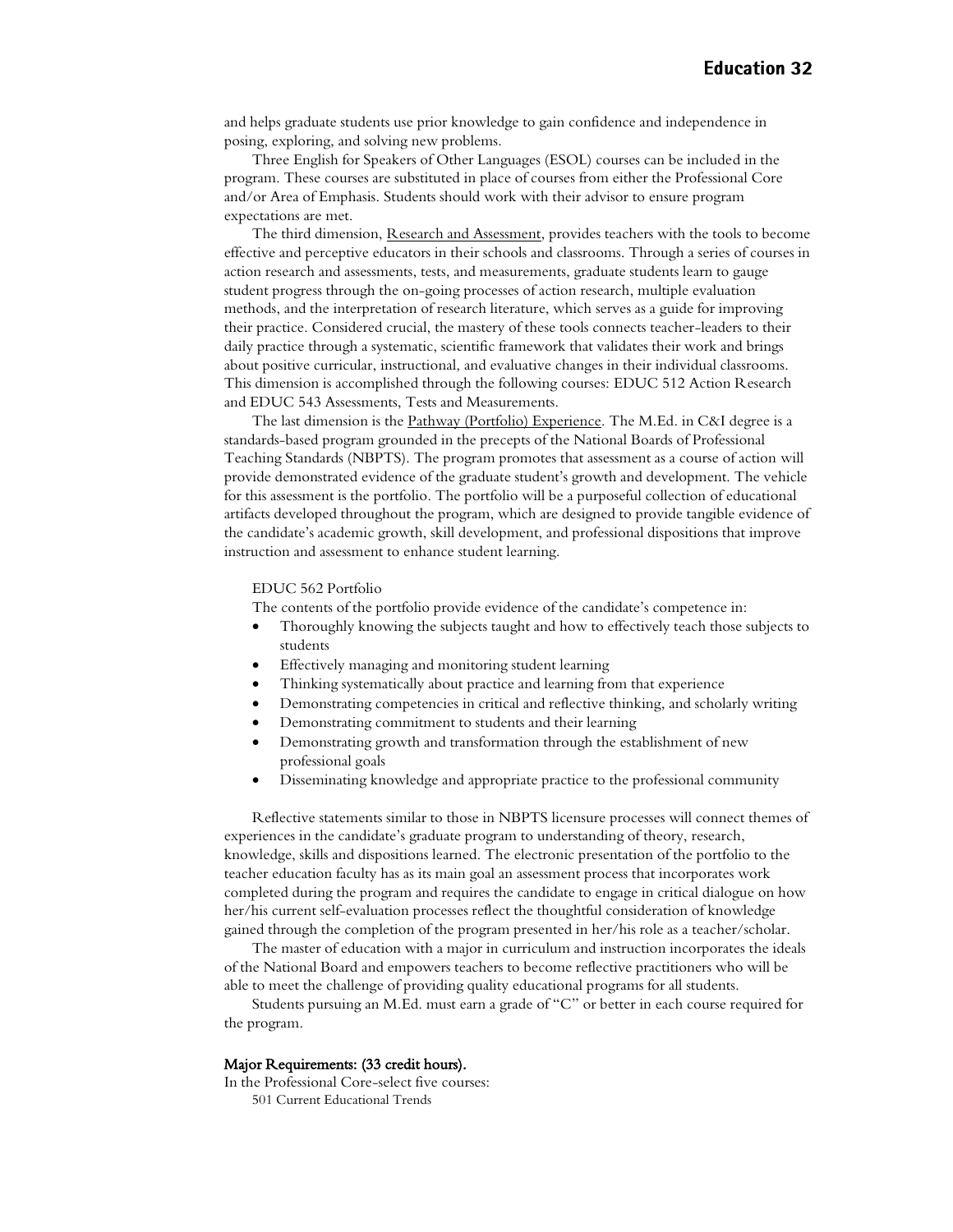518 Educational Practice and Innovation

530 Curriculum Development

542 Instructional Design

549 Race, Class, and Power in Schools

615 Reading Assessment and Intervention

Area of Emphasis or Courses in ESOL:

520 Instruction and English Language Learners

540 Creating Community in the Classroom

560 Investigating Student Work

or

550 Introduction to Language and Linguistics

580 Second Language Acquisition and Cultural Identity in Language

590 Teaching English as a Second Language and Assessing Language Competency

In Research and Assessment:

512 Action Research

543 Assessments, Tests and Measurements

Portfolio Experience:

562 Portfolio

#### **Program Requirements**

#### <span id="page-32-0"></span>M.Ed., Major in Early Childhood Education

The master of education with a major in early childhood (M.Ed. in ECE) includes 33 semester hours of courses for birth through third grade teachers and other early childhood professionals seeking to enhance their knowledge and skills in curriculum, teaching, and assessment. Enrollment in the program requires a minimum 2.5 grade point average, an application, and degree-bearing official transcript from a Higher Learning Commission or equivalently accredited college or university. Once admitted, dispositions will be assessed and such information is aggregated across all students to establish baseline information for the program.

The advanced professional preparation is aligned to the core standards of the National Association for the Education of Young Children. These are identical to NAEYC's Initial Licensure core standards for early childhood programs. At the graduate level, students demonstrate competence at a higher level and with greater depth and specialization in the following standards:

- Promoting Child Development and Learning
- Building Family and Community Relationships
- Observing, Documenting and Assessing to Support Young Children and Families
- Teaching and Learning
- Connecting With Children and Families
- Using Developmentally Effective Approaches
- Understanding Content Knowledge in Early Education
- Building Meaningful Curriculum
- Growing as a Professional

The standards noted are assessed through assignments in the capstone experiences courses: EDUC 626 Professionalism in Early Childhood Education I and EDUC 630 Professionalism in Early Childhood Education II.

Students pursuing an M.Ed. must earn a grade of "C" or better in each course required for the program.

#### Major Requirements: (33 credit hours)

In the Professional Core:

- 525 Collaboration with Families and Communities
- 612 Advanced Child Development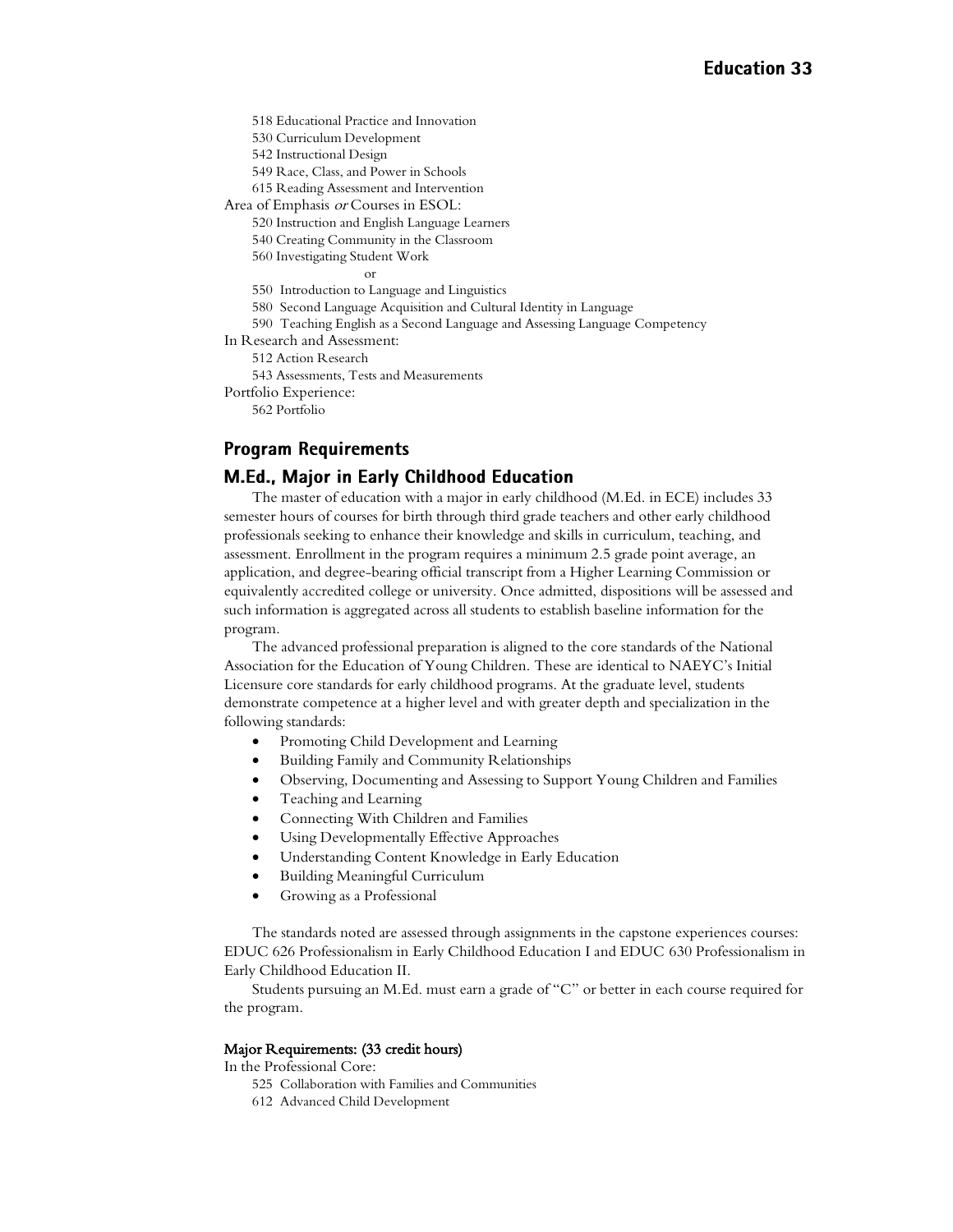Area of Emphasis:

- 532 Technology in Special Education
- 614 Advanced Theory and Practice for Early Childhood Education
- 618 Classroom Management and Organization-Early Childhood Settings
- 622 Teaching Methods and Practice in Early Childhood Education
- 624 Early Childhood Education through Different Cultural Perspectives

In Research and Assessment:

512 Action Research

543 Assessments, Tests and Measurements

Capstone Experience:

626 Professionalism in Early Childhood Education 1

630 Professionalism in Early Childhood Education 2

#### **Program Requirements**

#### <span id="page-33-0"></span>**M.Ed., Major in Special Education (Adaptive)**

The master of education with a major in special education is designed for those who wish to earn a license in teaching special education as part of their graduate degree programs. A core of 30 hours followed by additional courses to total a minimum of 36 hours is required for the graduate degree. Licensure in mild disabilities (learning disabilities, intellectual disabilities, emotionally disturbed, autism spectrum disorders, developmental delay, and other health impairments) may be earned with 33 credit hours. A minimum of 9 credit hours is required for a provisional license.

Successful completion of two or three practica courses is required depending on the program of study. In the program for adaptive grades K-6 two practica courses, EDUC 558 and 658 are required. In adaptive grades 6-12 two practica courses, EDUC 559 and 659 are required. In the adaptive PreK-12 program, three practica courses, EDUC 557, 559 and 658 are required. Each practicum requires 100 hours of instructional services with students with adaptive-level disabilities. Within each practicum, a case study is developed to demonstrate mastery of the standards required for licensure.

Successful completion of a portfolio will be required for this major. The portfolio will demonstrate that the student has met the state standards for special education teaching. Additionally, those desiring to be licensed in Kansas must pass the ETS Praxis II assessment as defined by the Kansas State Department of Education.

Students pursuing an M.Ed. must earn a grade of "C" or better in each course. the program.

#### Core Major Requirements: (27 credit hours)

In Education:

- 514 Introduction to Special Education: Individual Educational Plan Development
- 522 Instructional Strategies: Behavior Difficulties
- \* 523 Instructional Strategies: Learning Difficulties
- \* 524 Introduction to Special Education
	- 525 Collaboration with Families and Communities
	- 526 Classroom Management
	- 529 Legal Issues in Special Education
- 535 Assessment Strategies

In  $K-6$ 

\* 558 Initial Practicum in Adaptive Special Education K-6

559 Capstone Practicum in Adaptive Special Education 6 -12 In 6-12

559 Initial Practicum in Adaptive Special Education 6-12

659 Capstone Practicum in Adaptive Special Education 6 -12

In PreK-12

- \* 557 Initial Practicum in Adaptive Special Education Preschool
- 559 Initial Practicum in Adaptive Special Education 6 -12
- 658 Capstone Practicum in Adaptive Special Education 6 -12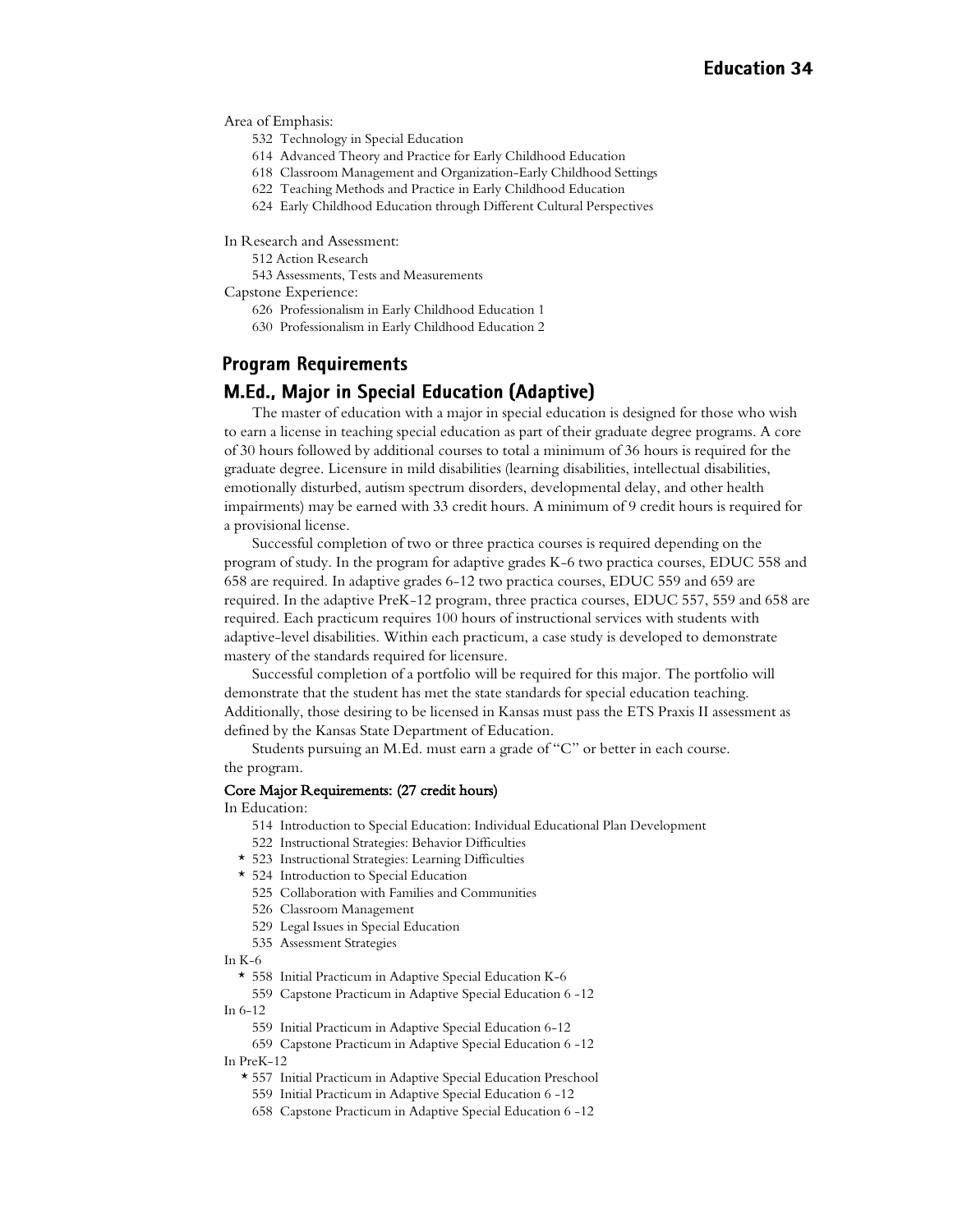#### Electives (choose six credit hours):

In Education:

- 532 Technology in Special Education
- 533 Language Development and Disorders
- 534 Transitions in Education
- 549 Race, Class, and Power in Schools
- 555 Topics in Education (up to three hours)
- 615 Reading Assessment and Intervention
- 819 Classroom Inquiry through Action Research

#### Research requirements: (three credit hours)

In Education:

512 Action Research \*required for provisional certification

#### **Program Requirements**

#### M.Ed., Major in Special Education, (Functional)

 The master of education with a major in special education is designed for those who wish to earn a license in teaching special education as part of their graduate degree programs. A core of 33 hours followed by additional courses to total a minimum of 36 hours is required for the graduate degree. Licensure in functional disabilities, (Severe and Profound Cognitive Disability, Medically Fragile, Deaf/Blind) may be earned with 33 hours. A minimum of 9 hours is required for a provisional license. EDUC 512 Action Research must be completed within the first 15 hours of the program of study.

Successful completion of two practica courses is required: EDUC 758 Initial Practicum in Functional Special Education and EDUC 759 Advanced Practicum in Functional Special Education. Each practicum requires 100 hours of instructional services with students with functional-level disabilities. Within each practicum, a case study is developed to demonstrate mastery of the standards required for licensure.

Successful completion of a portfolio will be required for this major. The portfolio will demonstrate that the student has met the state standards for special education teaching. Additionally, those desiring to be licensed in Kansas must pass the ETS Praxis II assessment as defined by the Kansas State Department of Education. It is currently listed as 5545 or 545, computer based or paper, respectively. Students pursuing an M.Ed. must earn a grade of "C" or better in each course.

#### Core Major Requirements: (33 credit hours)

In Education:

\*514 Introduction to Special Education: Individual Educational Plan Development

\*524 Introduction to Special Education

- 525 Collaboration with Families and Communities
- 534 Transitions in Education
- 714 Characteristics of Children & Youth with Low-Incidence Disabilities
- \*718 Methods: Life Skills and Community-based Instruction
- 722 Functional Behavioral Assessment Positive Behavior Support and Classroom Management
- 724 Advanced Methods: Strategies for Students With Significant Sensory, Motor and Health Needs
- 735 Assessment, Diagnosis, and Evaluation
- 757 Communication and Literacy
- \*758 Initial Practicum in Functional Special Education

759 Advanced Practicum in Functional Special Education

Research requirements: (three credit hours)

In Education:

512 Action Research

\*required for provisional certification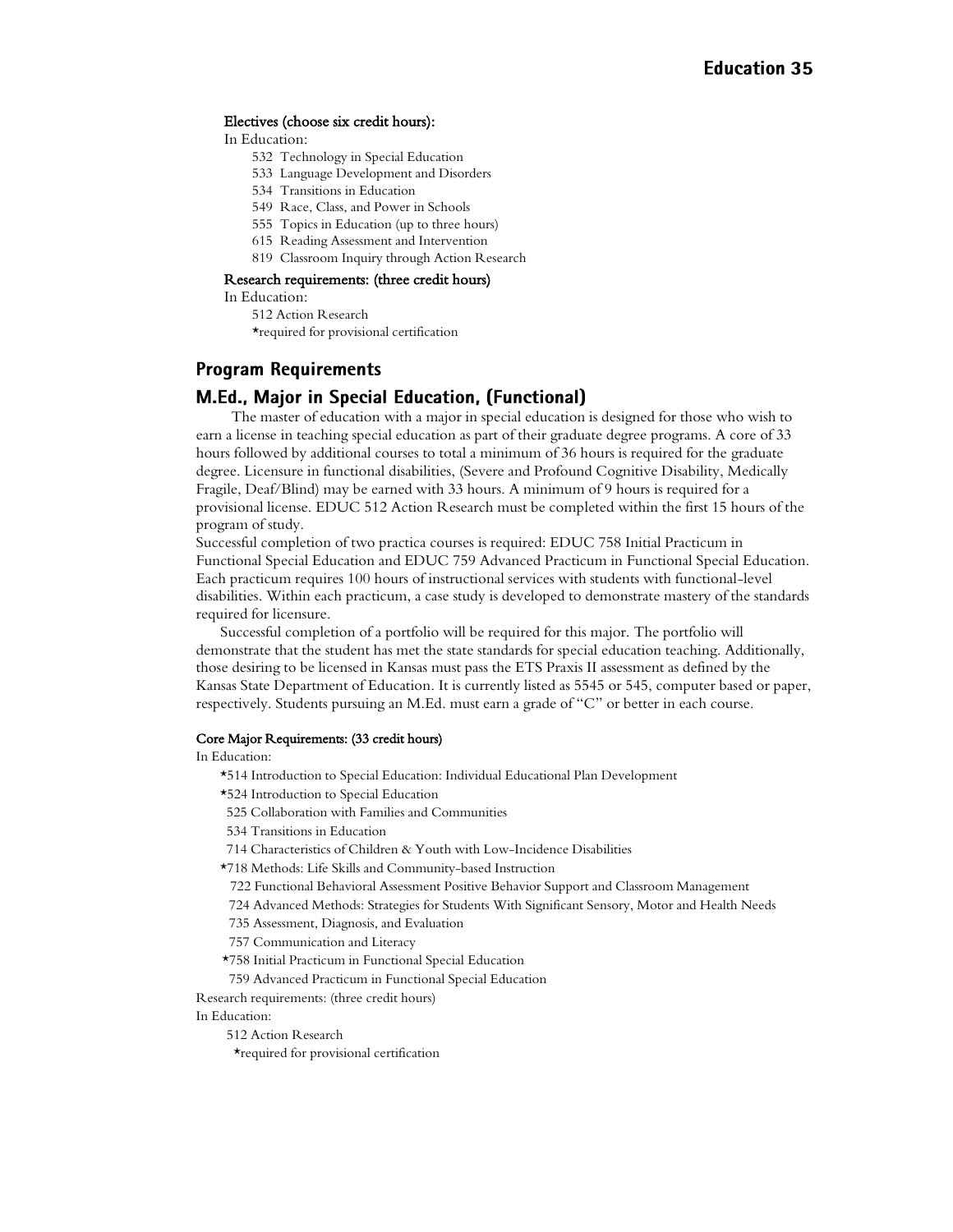#### **Education Courses** Department Code: EDUC

- 501 Current Educational Trends. Analysis of issues and trends in terms of their applications to current educational structures and implications for educators and their professional development. Credit 3 hours.
- 512 Action Research. This course will introduce students to action research, a form of self-reflective systematic inquiry by practitioners on their own practice. The primary objective of the course is to prepare students to do action research in schools. There are three other goals: 1) the development of professional community; 2) the illumination of power relationships; and 3) students' recognition of their own expertise. Credit 3 hours.
- 514 Introduction to Special Education: Individual Educational Plan Development. Course will provide training in the procedures for developing high quality individual education plans for students with disabilities, based on state curriculum standards and meeting all of the requirements of state and federal special education laws and regulations. This course can be taken in conjunction with EDUC 524 Introduction to Special Education. Credit 1 hour.
- 518 Educational Practice and Innovation. Develops an understanding of the context and nature of educational practice and innovation in schools and classrooms; identifies different forms of innovation in learning and teaching and enables teachers to take a critical approach to integrating innovative practices; enables informed judgments and critical thinking in the context of educational practice. Credit 3 hours.
- 520 Instruction and English Language Learners. Students will investigate different educational models for language minority learners, and the instructional methods that work for ELL students. Credit 3 hours.
- 522 Instructional Strategies: Behavior Difficulties. The purpose of this course is to study the theories, content, methods, and materials for delivery of instruction to students with behavior disorders, to utilize evaluation procedures to deliver individualized instruction to students, to modify curriculum materials, and to develop instructional materials for use with students with behavior disorders. Credit 3 hours.
- 523 Instructional Strategies: Learning Difficulties. The purpose of this course is to study the theories, content, methods, and materials for delivery of instruction to students with academic problems, to utilize evaluation procedures to deliver individualized instruction to students, to modify curriculum materials, and to develop instructional materials for use with students with academic difficulties. Credit 3 hours.
- 524 Introduction to Special Education. Designed to provide an overview of the fields of behavior disorders, learning disabilities, and mental retardation for present and future teachers, school psychologists, administrators, counselors, and other professionals preparing to work with students with mild disabilities. Emphasis on causes, identification, classification, characteristics, and recent trends and issues. Credit 2 hours.
- 525 Collaboration with Families and Communities. This course develops an understanding and valuing process relative to the importance and complexity of characteristics of young children's family and their communities. Based on student knowledge and learning, they will support and empower families and communities thorough respectful, reciprocal relationships, and involve families and communities in their children's development and learning. Credit 3 hours.
- 526 Classroom Management. A study of behavior of children and youth with emphasis on the diagnosis and modification of problematic behaviors. Credit 3 hours.
- 529 Legal Issues in Special Education. The focus of this course is on the legal and professional issues in special education. It will include an in-depth study of special education laws and their impact on programs for exceptional children and youth. Credit 3 hours.
- 530 Curriculum Development. Focus of the course is on the development and implementation of performance-based learning activities throughout the curriculum. Credit 3 hours.
- 531 Field-Based Research Block 1. A cohort experience where students develop and implement action research projects with area schools and service organizations. Special emphasis will be placed on issues related to curriculum and student outcomes. The importance of building meaningful school and organization partnerships will be explored. All students majoring in curriculum and instruction are required to complete EDUC 531. Credit 3 hours each.
- 532 Technology in Special Education. This course will provide an overview of the technology available for students with special needs. Included will be low-tech devices, augmentative devices, and using technology to adapt instruction. Credit 3 hours.
- 533 Language Development and Disorders. This course is designed to provide an introduction to language disorders. Designed for classroom teachers, it provides an overview of language development and language disorders, the development of literacy, the relationship between language disorders and learning disabilities, and language as it affects academic areas. Credit 3 hours.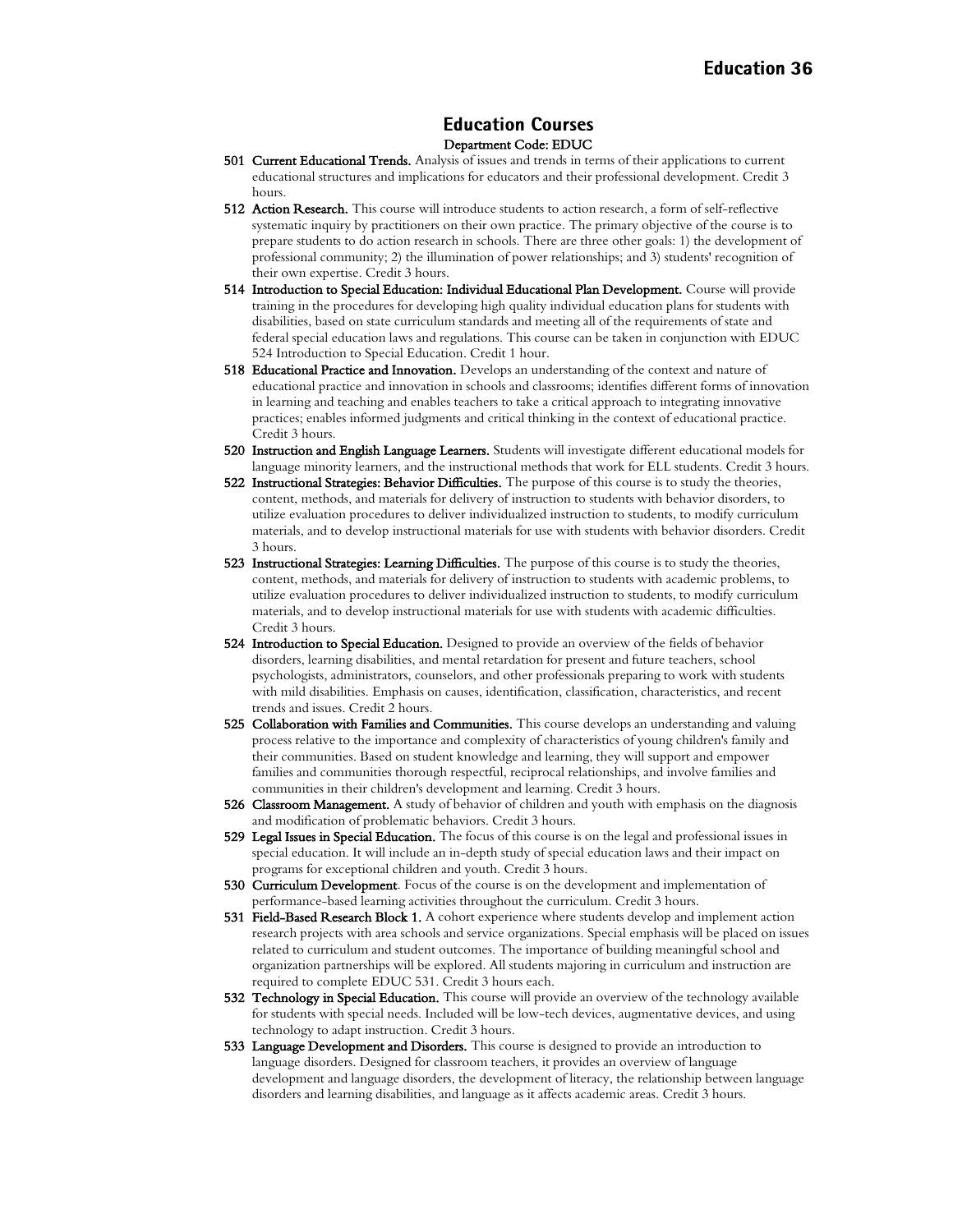- 534 Transitions in Education. The focus of this course is on the theoretical constructs and practical considerations in programming for students with disabilities from the preschool through the secondary and post-secondary level. Credit 3 hours.
- 535 Assessment Strategies. Focus on the use of observation techniques and the administration and interpretation of test instruments including screening tests, formal and informal tests, norm and criterion-referenced tests, and diagnostic and achievement tests. Individual assessment of developmental skills, academic achievement, adaptive behavior and processes will be included. Tests will be evaluated for their usefulness in diagnosis, placement, and intervention in special education and remedial programs. Credit 3 hours.
- 540 Creating Community in the Classroom. Students will discuss topics such as the structure and management of the classroom. The curriculum includes interdependence, cooperation, trust, responsibility, and active participation. Teaching strategies include techniques, and activities that emphasize decision-making, critical thinking, cooperation, responsibility, and empowerment. Credit 3 hours.
- 542 Instructional Design. Students will cover typical instructional design models and learning theories. Students will complete an entire instructional design unit including curriculum, instruction, and assessment of student learning. Credit 3 hours.
- 543 Assessments, Tests, and Measurement. Provides classroom educators with the knowledge and skills necessary to effectively measure student achievement and the reflective skills necessary to examine and improve upon practice. Credit 3 hours.
- 544 Characteristics of the Adult Learner. The study of the context of adult learning in the 21st century and major theories on adult development and learning, including andragogy, self-directed learning, and transformational learning. Emphasis will be on the practical application of these theories to the practice of teaching and training adults in post-secondary and organizational settings. Credit 3 hours.
- 545 Teaching Methods for Adult Learners. Study and practice in effective teaching techniques for postsecondary and adult education settings. Special emphasis on instructional strategies designed to promote motivation in learning. Credit 3 hours.
- 546 Online Teaching and Training. Explores the communication technologies used in the foundation and delivery of online courses, programs and seminars. Includes topics on synchronous and asynchronous modes of communication, web-based resources, models of teaching and learning theory, and formative evaluation. Credit 3 hours.
- 548 Program Planning. Investigates the theory and research of program planning and development for adults, including processes used to develop educational programs in various settings. Topics include needs assessment, program design and development, implementation, and evaluation. Credit 3 hours.
- 549 Race, Class and Power in Schools. Students will explore theoretical frameworks for understanding cultural difference as it impacts teaching and learning in the classroom. They will examine ways to provide equity in education for all students. Credit 3 hours.
- 550 Introduction to Language and Linguistics. This is an introductory course in language and linguistics, which explores the nature, structure and diversity of language, emphasizing the phonological, syntactic and semantic patterns of English. Prospective teachers will explore the principles of linguistic systems and major theorists and schools of linguistic thought in anticipation of working with communities of nonnative English-speakers. This course is designed as one in a series of three courses to enable the learner to successfully pass the ESOL praxis. Credit 3 hours.
- 555 Topics in Education. The 555x courses will be available in the summer primarily as topics of special interest or independent study courses with approval of the coordinator of the special education program. Credit 1 hour. May be repeated for credit.
- 558 Initial Practicum in Adaptive Special Education K-6. This is a field-based course relating theory to application. Students will teach in settings where they will obtain experiences working with students with mild disabilities in grades K-6. Credit 3 hours.
- 559 Initial Practicum in Adaptive Special Education 6-12. This is a field-based course relating theory to application. Students will teach in setttings where they will obtain experiences working with students with mild disabilities in grades 6-12. Credit 3 hours.
- 560 Investigating Student Work. Students will investigate ways in which the things students make in and for school can be studied as evidence of teaching and learning. Credit 3 hours.
- **562 Portfolio.** The focus of this course will be the development of a purposeful collections of educational artifacts designed to provide tangible evidence of the candidate's ability to reflect on and critically examine educational practices that improve instruction and enhance student learning. It is a capstone experience in the major. Credit 3 hours.
- 580 Second Language Acquisition and Cultural Identity in Language. This course explores the theories and research of second language acquisition in order for the teacher to facilitate ESOL students' acquisition of a new language. In addition, this class will examine the complex relationship among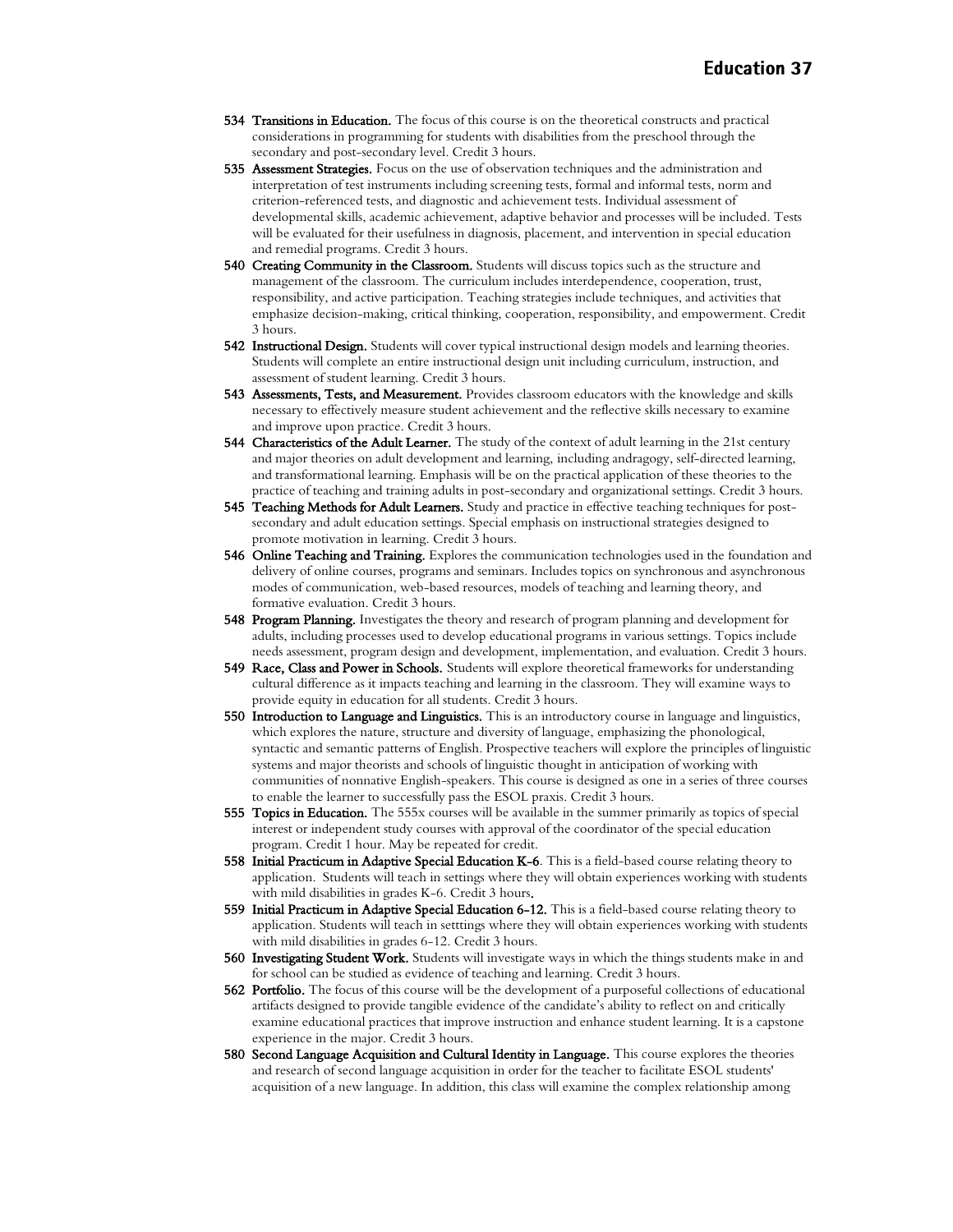communication, culture and identity as it relates to language learning. This course is designed as one in a series of three courses to enable the learner to successfully pass the ESOL praxis. Credit 3 hours.

- 590 Teaching English as a Second Language and Assessing Language Competency. This course provides the foundation for second language instruction by examining a broad range of methodologies to provide academic experiences for English Language Learners. (SIOP model included.) Application of these "best practice" concepts will be used to plan, implement, and evaluate instruction for ESOL students. An opportunity to volunteer with ESOL students for 8 hours during the course will be included. Credit 3 hours.
- 601 Seminar. An introductory and exploratory course for those considering education as a career. The course is designed to assist each prospective teacher in gaining a valid and comprehensive knowledge of what is involved in a teaching career. Emphasis is placed upon use of Blackboard, IQ Web, program assessments, field experiences, Praxis II exams, and personal involvement in planning an effective and successful career in education. Credit hour.
- 602 Education Foundations. This course explores the historical, philosophical, and social foundations of education to guide interaction with all students, colleagues, parents, and community members in a manner that demonstrates respect for them as persons as well as guide instruction, educational practices, and decision making to support policies, practices, and legal requirements that promote student welfare and development. Credit 3 hours.
- 603 Educational Psychology/Learning Theories. This course explores concepts and distinctions imperative to apply learning theories from theory to practical application. Each theory is uniquely derived from a time period and vision of the theorist. Each learning theory will allow students to explore how to properly implement the theory and use it as an instructional process. Through the in depth analysis, students will have a better understanding on how to improve classroom practice and student learning. Credit 3 hours.
- 604 Content Area Literacy. A course on content-based literacy designated to encompass study skills, concept development, reading comprehension strategies, and critical thinking. This course presents the area of reading demands of content subjects and the need shown by a diverse population of students. This course will serve as a basis for new teachers to demonstrate their knowledge and enable higher-order thinking to be present in schools today. This course focuses on each aspect of reading, but more specifically on comprehension. Reading, interpretation, and visualization will be key components to have cohesion exist among content areas within education. Credit 3 hours.
- 605 Teaching in the Content Areas. Course will assist prospective teachers in developing the skills necessary for utilizing teaching strategies in the middle and secondary school environment. Students will study new and traditional methods in teaching middle and secondary education. Special attention will be given to research in selecting materials, use of proper strategies, assessment, delineating information, and cooperative learning. Credit 3 hours.
- 606 Teaching Methods. Course focuses on the development of professional teaching skills for the secondary and middle school teacher, including: a personal philosophy of education; classroom management procedures; a discipline plan; instructional methods and strategies; program, course, unit, and lesson planning; awareness of current trends in education; and assessment/evaluation strategies. During this semester, students complete their professional portfolio and make application for student teaching placement. This course is taken immediately prior to student teaching. Credit 3 hours.
- 607 Student Teaching. Clinical experiences in the public schools for teacher licensure candidates .Student teaching is a 14-week full time teaching experience. Concurrent enrollment with EDUC 609 Teacher Portfolio. Credit 3 hours.
- 608 Restricted Licensure Practicum. This course provides restricted licensures students with supervised practica throughout the teacher education program until they obtain their initial license. Credit 1 hour. May be repeated for credit six times.
- 609 Teacher Portfolio. Course is a collection of candidate assignments over the program aligned with the 13 professional standards. The course also requires candidates to complete a Kansas Performance Assessment during student teaching. Restricted licensure candidates complete this course during their last semester of courses. Credit 3 hours.
- 610 Lifespan Developmental Psychology. Course focuses on human development throughout the lifespan, from birth to death. Students will examine central concepts related to parameters of human development, individual and social, which arise throughout the life span, as well as continuity and change within the developing individual. Credit 3 hours.
- 612 Advanced Child Development (up through age 8). This course develops an understanding of young children's development and learning needs to create a healthy, respectful, supportive, and challenging environment for all children. Students will have an in-depth knowledge on the multiple influences on development and learning. Credit 3 hours.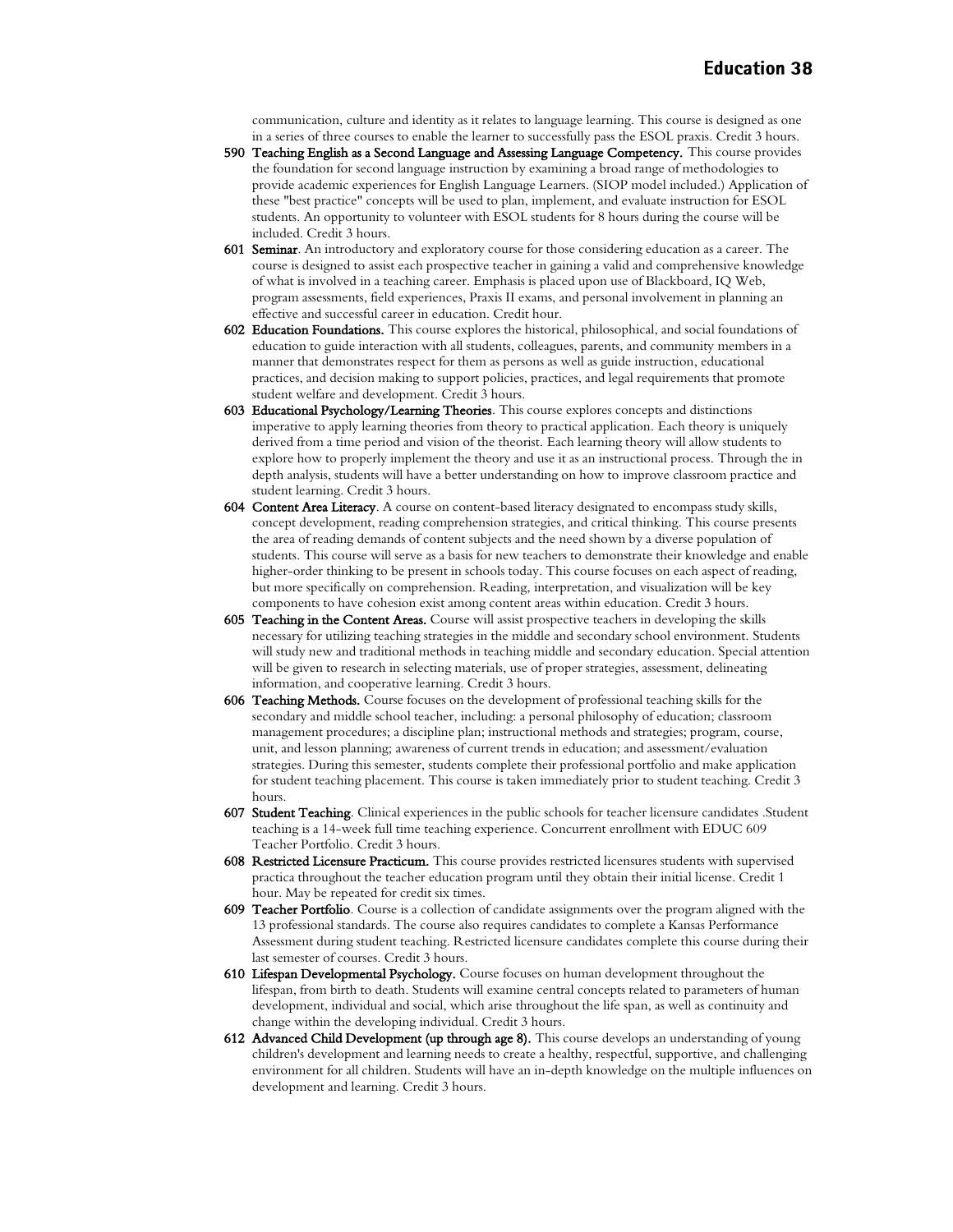- 614 Advanced Theory and Practice for Early Childhood Education. This course will provide knowledge and understanding and use effective approaches, strategies, and tools for early education. They integrate their understanding of and relationships with children and families to effectively design a positive learning experience for all young children. Credit 3 hours.
- 615 Reading Assessment and Intervention. The course develops an overview of the varied pathways of reading development and prepares learners to analyze reading achievement as well as administer and interpret diagnostic measures of reading. Through case studies, learners will use progress-monitoring data processes to analyze specific instructional strategies and interventions. Credit 3 hours.
- 618 Classroom Management and Organization-Early Childhood Settings. This course will provide knowledge and understanding regarding the importance, central concepts, inquiry tools, and structures of content area or academic disciplines; students will use own knowledge and other resources to design, implement and evaluate meaningful, challenging curriculum to promote positive outcomes Credit 3 hours.
- 622 Teaching Methods and Practice in Early Childhood Education (Field Experience). This course develops professional teaching skills for the early childhood instruction and assessment. Credit 3 hours.
- 624 Early Childhood Education through Different Cultural Perspectives. This course develops a high level of competence in understanding and responding to diversity of culture, language and ethnicity. Understanding how different cultures impact children and their development and learning. Credit 3 hours.
- 626 Professionalism in Early Childhood Education 1. This is a capstone experience, which develops multiple topics through guided study and early childhood projects, including but not limited to: cultural competence, knowledge and application of ethical principles, communication skills, mastery of relevant theory and research. Credit 3 hours.
- 630 Professionalism in Early Childhood Education 2. This is a capstone experience, which develops several topics through guided study and early childhood projects including but not limited to: inquiring skills and knowledge of research methods, skills in collaborating, teaching and mentoring, advocacy skills, leadership skills and skills in personnel and fiscal management. Credit 3 hours.
- 658 Capstone Practicum in Adaptive Special Education K-6. This is a field-based course relating theory to application. Students will teach in settings where they will obtain experiences working with students with mile disabilities in grades K-6. Credit 3 hours.
- 659 Capstone Practicum in Adaptive Special Education 6-12 This is a field-based courses relating theory to application. Students will teach in settings where they will obtain experiences working with students with mild disabilities in grades 6-12. Credit 3 hours.
- 714 Characteristics of Children & Youth with Low-Incidence Disabilities. This introductory course provides an overview of the charateristics of leearners with significant needs for support. Learners will be introduced to the various classification systems and the implications of: low-incidence disabilities, significant cognitive disability, various vision and/or hearing impairments, motor disabilities, and health impairments. The diversity of curriculum needs for students at the functional level will be addressed; including cognitive, physical, social, and emotional needs across the developmental spectrum. The course prepares learners for more advanced study in specific areas, such as assessment, instructional methodology, behavior management and transitions. Credit 3 hours.
- 718 Methods: Life Skills and Community-based Instruction. This course will provide an overview of instructional practices contributing to community-referenced planning, community-based and life skills instruction. Students design community-based instructional programs, ecologically valid and age-appropriate to facilitate mastery of skills essential for community and social inclusions including family and student involvement, transportation, and administrative and policy support. Credit 3 hours.
- 722 Functional Behavioral Assessment Positive Behavior Support and Classroom Management. This course provides a problem-solving approach and the framework for teaching and to develop prosocial behavior in students with functional disabilities in classrooms and school contexts. Students ascertain behaviors, discover the functions of behavior, and learn pro-social behaviors for home, school, and community settings. Credit 3 hours.
- 724 Advanced Methods: Strategies for Students with Significant Sensory, Motor and Health Needs. In this course students learn instructional strategies for teaching children and youth with sensory and/or motor impairments and complex medical needs. Students will learn use of residual and alternative senses: proper positioning and transfer for students with motor impairments, nutrition, hydration, medical monitoring, and seizure activity. Students will develop appropriate goals and objectives in the sensory and motor areas, incorporate related services into inclusive educational settings, embed sensory and motor skills training into the general education curriculum, adapt materials and apply assistive technologies. Credit 3 hours.
- 735 Assessment, Diagnosis, and Evaluation. This course will develop the use of observation techniques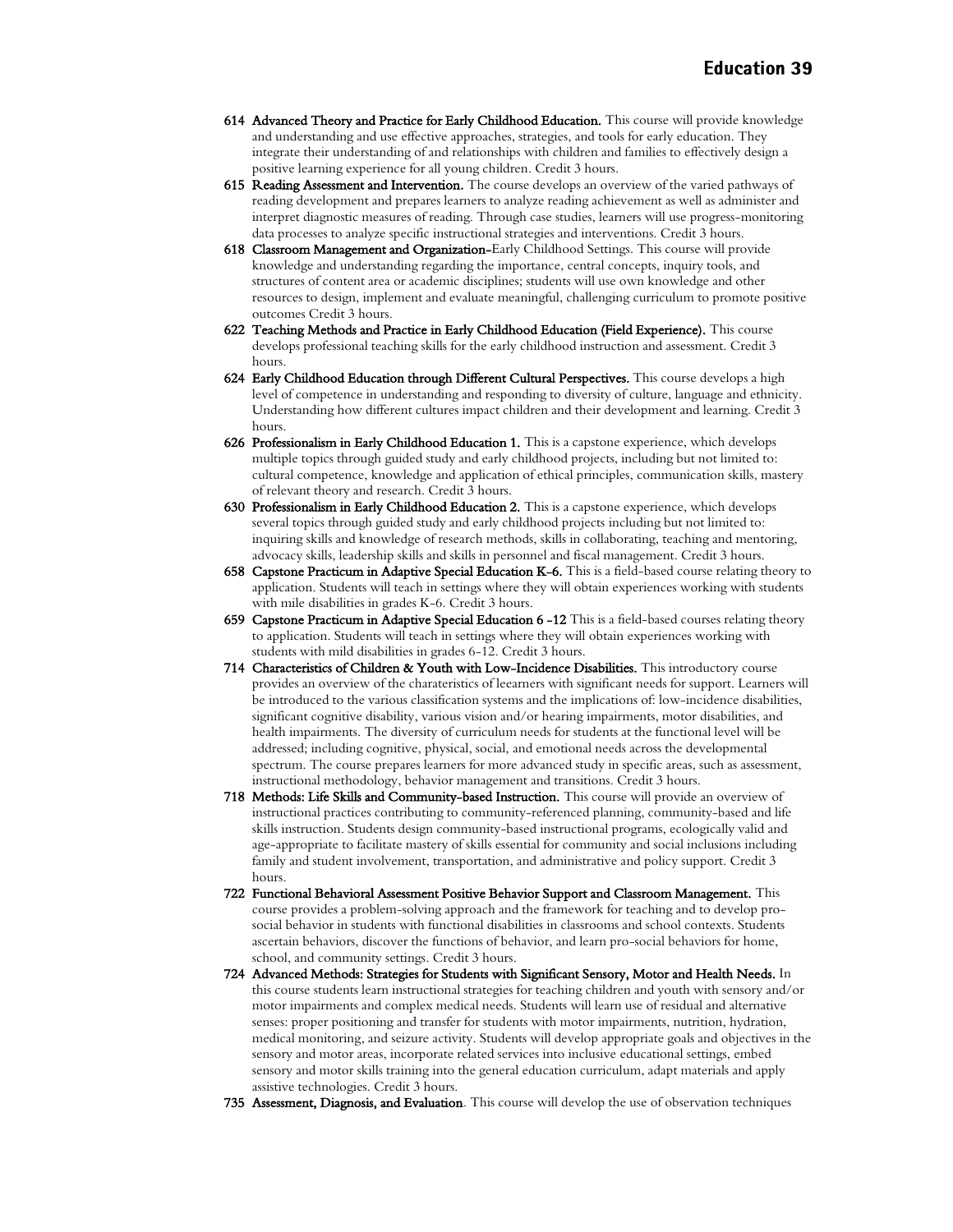and the administration and interpretation of test instruments and strategies including screening tests, formal and informal tests, norm and criterion-referenced tests, and diagnostic and achievement tests. Individual assessment of developmental skills, academic achievement, adaptive behavior and processes will be included. Tests will be evaluated for their usefulness in diagnosis, placement, and intervention in special education and remedial programs. Credit 3 hours.

- 757 Communication and Literacy. This course will provide overall instructional practices in the area of effective communication and literacy for students with significant disabilities. Students will demonstrate the ability to collaborate with related service providers, community personnel, general education teachers, families and paraprofessionals in the pre-assessment, construction, implementation and reassessment of both high and low tech communication systems. Students will also demonstrate the ability to design literacy objectives that align to the Common Core state standards and create formative and summative assessments to support the objectives. Credit 3 hours.
- 758 Initial Practicum in Functional Special Education. This is a field-based course relating theory to application. Students will be place in settings where they will obtain experiences working with students with functional disabilities. Credit 3 hours.
- 759 Advanced Practicum in Functional Special Education. This is a field-based course relating theory to application. Students will be placed in settings where they will obtain experiences working with students with severe and profound cognitive disability, medically fragile, deaf/blind disabilitie. Credit 3 hours.
- 801 History of Education. A comprehensive study of influential persons and movements in the development of educational thought, Eastern and Western, from ancient times to the present. Emphasis on those ideas and historical roots which are relevant to contemporary issues in teaching and school administration. Credit 3 hours.
- 802 Educational Law. This course is a study of legal principles and issues affecting educational policy making and practice with emphasis on student and teacher rights, equity, and the administration of schools. Credit 3 hours.
- 804 Research Methods 1. This course is an introduction to qualitative research methods. As an introductory course, its focus is on developing a pilot study, anecdotal research, and case studies. The primary objective of the course is to prepare students to do action research in schools. There is development of the philosophical and theoretical foundations of qualitative research and debates that surround this broad research tradition. Credit 3 hours.
- 805 Statistical Methods 1. This course is a study of basic statistical concepts, both descriptive and inferential. Emphasis is placed on the use of these concepts in solving educational problems. Credit 3 hours.
- 806 Research Methods 2. This course develops quantitative research methods, including models of scientific inquiry, role of theories/research design, role of measurement error in quantitative databased inference, and qualitative methods of inquiry. Credit 3 hours.
- 807 Statistical Methods 2. This course develops methods of educational accountability. It focuses on the meaning of student/school accountability. The course includes measurement of educational inputs, processes, and results. The focus is on data analysis and data use for school improvement. Credit 3 hours.
- 808 The Principalship. This course is an introduction to the role, responsibilities, expectations and major duties of elementary, middle, and high school building administrators. Students are presented typical problems faced by school administrators through simulations, case studies, and role playing and are expected, through reflection and discussion, to develop viable solutions. Credit 3 hours.
- 809 District Level Leadership. Understanding of the district strategic planning process will be fostered by an examination of philosophy and its impact upon school improvement. Collaboration with colleagues will include opportunity to create a relevant connection between theory and practice. Topics to be covered within two week modules include: Strategic development, vision/mission, communication skills, consensus/negotiation, school improvement, information and data analysis. Credit 3 hours.
- 810 Theories and Practices in Educational Administration. Module 3 is a nine-credit block that integrates the concepts and principles of school finance, human resource management, and the legal aspects governing the public school system. Module 3 is designed for practicing educational leaders in both public and independent PreK-12 schools who are interested in developing organizational competence from a district-level perspective. This module will provide the learner with an in depth review of the applications and practices associated with managing the organization to ensure the success of all students through Human Resource Management, School Law, School Finance, and School Safety Issues. Credit 9 hours.
- 814 Environmental Scanning. This course is a study of the information gathering practices for administrators. Scanning is defined as the systematic collection of information external to the organization in order to streamline the flow of information into the organization and provide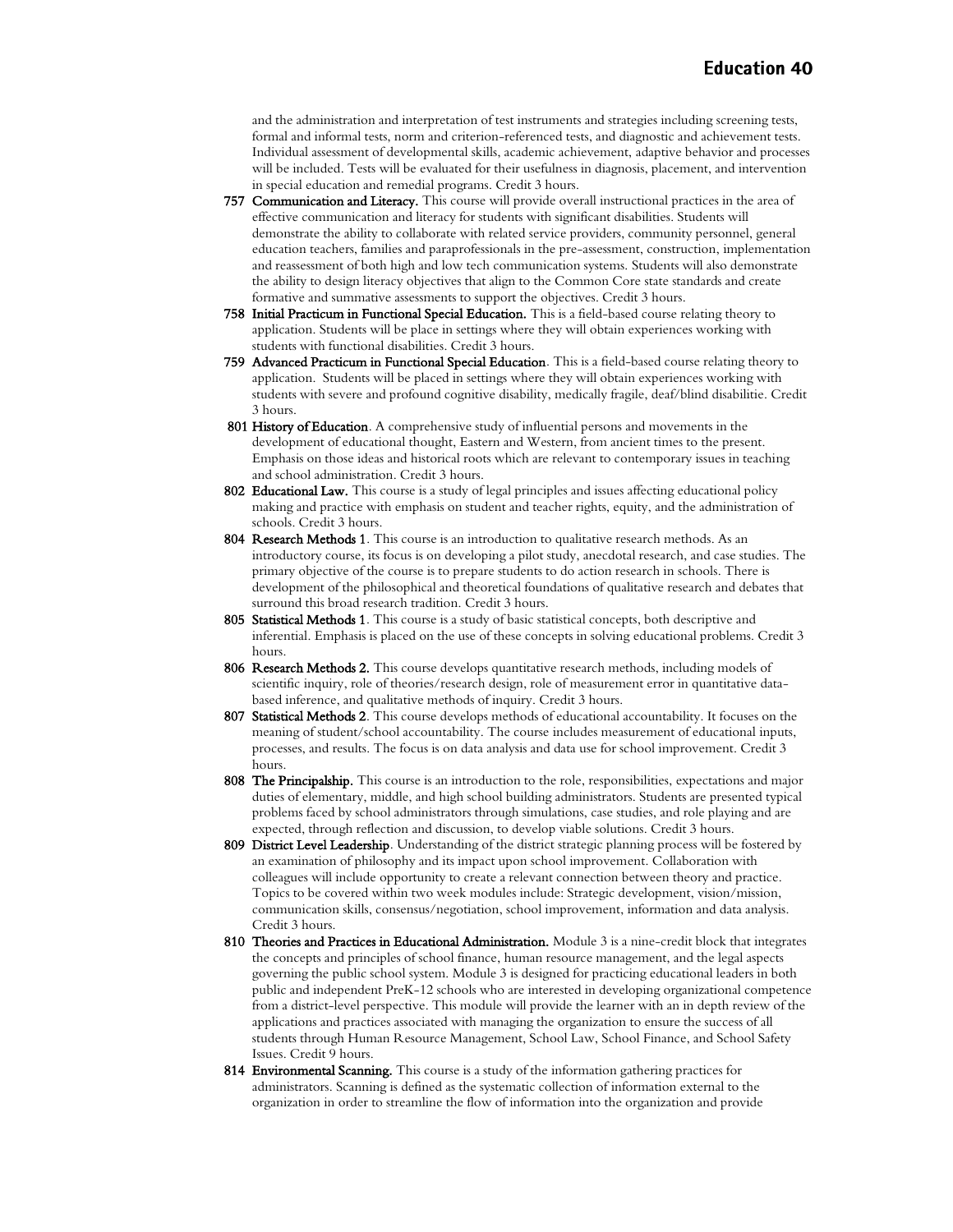information about the community and the interconnections of its various sectors. The information collection and review of information is translated into the organization's planning and decision making processes. Credit 3 hours.

- 815 Information Strategies and Professional Practice. This course is designed to examine, compare and evaluate theoretical approaches and conceptual models for the study of complex organizations. The study includes communication strategies that increase the effectiveness of listening, asking questions, giving constructive feedback, paraphrasing, checking perceptions, and describing behavior. It includes improving nonverbal communication for enhancing interpersonal relationships with colleagues and constituents. Media communication is emphasized. Credit 3 hours.
- 816 Values, Ethics and Professionalism. This course focuses on the many ways in which political and moral values are an important part of the foundation of successful policymaking. The course seeks to develop students' abilities to think reflectively and argue persuasively about the moral and ethical dimensions of educational policies. Students learn how to ask questions with greater clarity and insight and craft answers to establish the foundations of policymaking. Credit 3 hours.
- 817 Power and Politics of Education. This course meets the following standard: An educational leader promotes the success of every student by understanding, responding to, and influencing the political, social, economic, legal, and cultural context." It is a 6-credit block designed to provide frameworks and approaches to the politics of education as well as to provide an introduction to the field of educational politics including the theoretical and conceptual analysis for the political behavior of education's stakeholders and the policy performance of educational systems. Credit 6 hours.
- 818 Multicultural Education. This course provides students with an understanding of multicultural education as part of the educational reform movement. The content develops systemic processes meant to ensure educational equity, fairness, transparency, and accountability. Students will examine different approaches that ensure the values of diversity and democracy in the schools. Credit 3 hours.
- 819 Classroom Inquiry Through Action Research. In this course the educational leader will be able to initiate and facilitate colleagues' design and implementation of action research and analysis of data for individual and group decision-making. The educational leader is able to improve the quality of colleagues' collaboration within the educational processes. The educational leader promotes the success of all students (and staff in the district) by facilitating the development, articulation, implementation and stewardship of a vision of learning that is shared and supported by the school and community. The educational leader promotes the success of all students by advocating, nurturing, and sustaining a climate and instructional programs conducive to student learning and staff professional growth. Credit 3 hours.
- 820 Multi-Tier System of Supports (MTSS). This course develops how schools provide support for each child in their building to be successful and the processes and tools teachers use to make decisions. The course also studies the Individuals with Disabilities Act, which defines special education, and how the Act influences the way districts identify and serve students with exceptionalities through the concept Response to Intervention. Credit 3 hours.
- 821 Introduction to Special Education Law. This course provides an introduction to concepts and authorities essential to a basic, useful understanding of special education law and policy. Credit 3 hours.
- 822 Cultivating a Collaborative Culture of Learning. The purpose of this class is to provide a solid foundation from which educational leaders can develop and support collaborative teaming that in turn will promote collegial interactions in order to improve the effectiveness of practice. Credit 3 hours.
- 823 Differentiated Program Planning and Professional Development. The course investigates the theory and research of program planning and development for educational programs. Strategies for coherent, integrated, and differentiated professional development are aligned with student and teacher needs. Credit 3 hours.
- 824 Mission and Vision for Student Learning. This course will further develop understanding the process of designing the shared vision/mission for student learning and will drive professional development fostered by collaboration and interaction. Seeking to nurture a responsive culture, opportunity to examine planned educational processes impacting of shared vision/mission for student learning to increase productivity, effectiveness and accountability will be given. Topics to be covered within two week modules include: Shared vision/mission for student learning, professional development, collaboration and interaction, responsive culture, planned educational processes, productivity, effectiveness, and accountability. Credit 3 hours
- 825 Conflict in Education. Development of conflict management and resolution skills are mandatory for today's school administrators. Conflict, role, and negotiation theories are examined as well as creating collaborative work cultures and integrated systems. Constructive conflict, diplomacy, communication, and current court cases are reviewed. Conflict in Education culminates with a vision of creating meaning of community, teaching and learning for transformation, nonviolent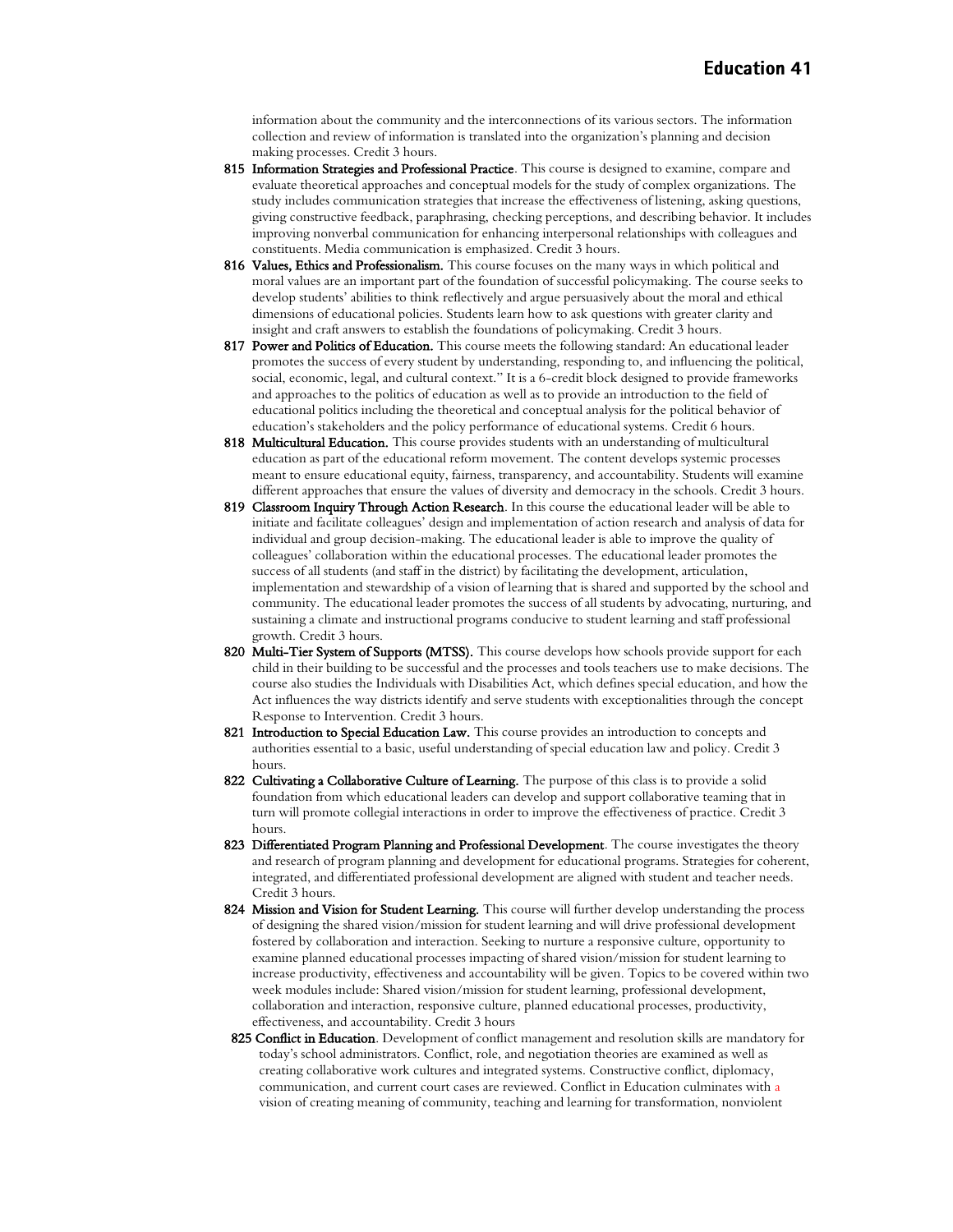social change, and social justice. Credit 3 hours

- 845 Teaching Methods for Adult Learners. Study and practice in effective teaching techniques for postsecondary and adult education settings. Special emphasis on instructional strategies designed to promote motivation in learning. Credit 3 hours.
- 847 Assessment and Evaluation in Adult Education. Explores issues in learner-centered assessment and evaluation, including critical thinking, active learning, principles of good practice, facilitation, and instructor feedback. Focuses on specific classroom strategies for effective evaluation of specific learning outcomes. Credit 3 hours
- 901 Dissertation Writing 1. This course is an introduction to the dissertation process. Students will generate a dissertation topic and the questions related to an issue, instructional program, curricular area, or another topic at the place of employment where data are available. A draft of the introduction, statement of the problem, and significance of the problem is presented for faculty review. Credit 3 hours.
- 902 Dissertation Writing 2. In this course students explore and synthesize the research literature related to the topic and draft the literature review for faculty review. The research design section is drafted. Data collection and analysis begin. Credit 3 hours.
- 904 Dissertation Writing 3. In this course students revise and finalize the sections of the dissertation developed in EDUC 901 and 902: the introduction and significance sections, the literature review, and research design. A draft is written for the data collection, analysis, and conclusion sections. Credit 3 hours. May be repeated.
- 905 Dissertation Defense. This course finalizes the dissertation. Students complete the conclusions and implications sections for faculty review and approval. The dissertation is defended through oral presentation after the dissertation committee approves the written copy. Credit 3 hours. May be repeated.

## <span id="page-41-0"></span>**English Language Development**

The Intensive English Language Certificate program at Southwestern College provides high quality, intensive instruction in English as an additional language. There are four levels of language instruction, and students receive 20 hours of instruction per week. The curriculum has an academic focus based on the core classes of reading/composition, listening/speaking and grammar. Students may also be allowed to choose classes for credit based on academic and cultural interests.

Graduate program admission is gained upon passing advanced level courses in reading, writing/grammar, listening, and speaking or TOEFL/IELTS/Chinese English Exam Level 6. (Please note that SC also considers an applicant's previous academic record as part of the admission process.)

The Intensive English Language Certificate (IELC) program provides non-English speaking or limited-English speaking students with an intensive English language program leading to a higher level of English language fluency and better preparation for their entrance, participation and success in academic programs delivered in English*.*

## **Program Requirements**

#### Intensive English Language Certificate

#### Certificate requirements:

In English Language Development:

- 562 Listening and Speaking
- 563 Writing and Grammar
- 564 Reading and Vocabulary
- 565 Fundamentals of College Writing
- 566 English Language Support
- 567 Speaking in a Cultural Context

#### **English Language Development Courses** Department Code: IELC

562 Listening and Speaking. This course allows students to improve conversational English skills as demonstrated by their ability to respond to messages by asking questions or briefly restating oral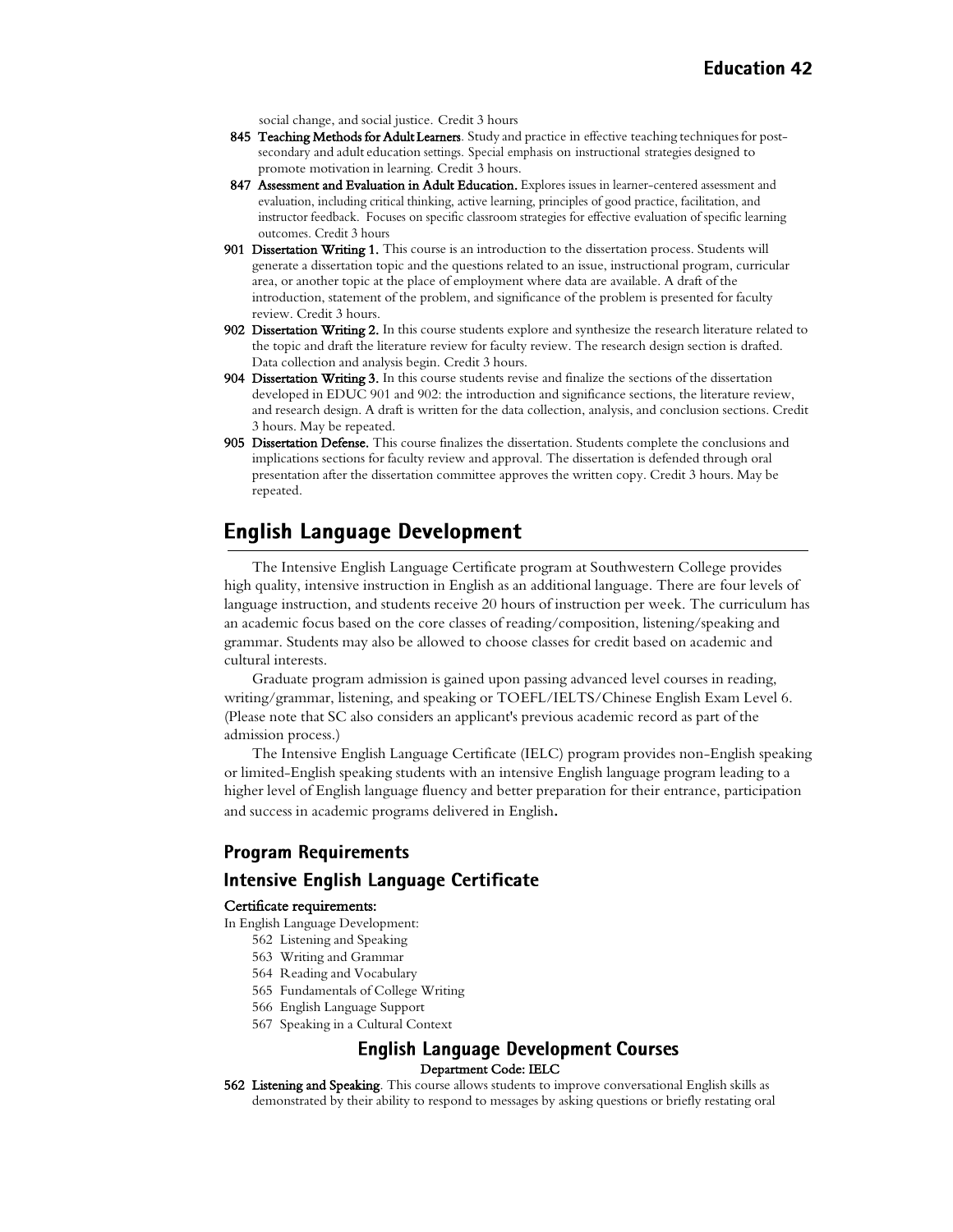messages; to identify important details and main idea to stories, literature, and other information; to identify and verbally summarize a variety of media messages and give some details supporting the messages; to prepare and deliver short presentations obtained from a variety of sources; to participate in and initiate social conversations with peers and adults by asking and responding to questions on an unfamiliar topic; to use appropriate ways of speaking that vary according to purpose and audience; speak clearly and comprehensibly by using standard English sounds, intonation, pitch, and grammar. Credit 6 hours.

- 563 Writing and Grammar. This course is designed to improve basic application of grammar utilization and to enhance student writing skills. Students will be able to demonstrate the following: the ability to correctly use English parts of speech, word order, and sentence structure; to write clear, grammatically correct sentences, paragraphs, and one page compositions; correctly respond in writing to a variety of texts; write short story narratives, including elements of character, setting, and events; to use both simple and complex vocabulary in the writing process; to write a formal letter; to use each step of the writing process(i.e. outline, initial draft, edit draft, final draft) to compose a two page composition. Credit 6 hours.
- **564 Reading and Vocabulary.** This course is designed to improve students' ability to comprehend newspapers, magazines, textbooks, and electronic resource materials. To accomplish this objective, students will be able to apply knowledge of word relationships, such as roots and suffixes; to derive meaning from printed material, including literature, textbooks, and research articles; to use the computer and dictionary to derive meaning of unknown vocabulary words; to identify variations of the same word in a printed passage; to use decoding skills for both academic and social vocabulary; to identify inferences in a printed passage, to interpret the meaning of words by using context clues; to read aloud both narrative and expository texts; to prepare oral and written reports on reading passages; to evaluate the credibility of an author's point of view; to apply knowledge of the English language to achieve comprehension of informational materials, literary text, and text in content areas; and to compare and contrast a similar written theme or topic. Credit 6 hours.
- 565 Fundamentals of College Writing. This course is designed to review the range of grammatical and writing concepts necessary to be a competent writer in academic coursework. Students will demonstrate the ability to create coherent paragraphs and essays; to use complex sentences in writing biographies and short stories that include a sequence of events and supporting details; to use note taking, outlining, and the writing process to structure drafts of essays with consistent use of standard grammatical forms; to paraphrase, summarize and cite material accurately; to develop in writing a clear thesis and support it by using analogies, quotations, and/or facts appropriately; to use acceptable language variations in writing for language arts and other content areas; to write responses to literature that develop interpretation, exhibit careful reading, and cite correctly specific parts of text. Credit 6 hours.
- 566 English Language Support. This course is designed to provide language support in listening, speaking, grammar, writing, reading, and vocabulary based upon the strengths and weaknesses identified through the proficiency test results of a student seeking advanced degree work. Credit 3 hours. May be repeated for credit.
- 567 Speaking in a Cultural Context. This course is designed to have students compare and contrast culture of their home country with the American culture. Using magazine, journal, and newspaper articles and electronic research materials, in addition to active participation in college and community activities, students will be able to actively participate in daily discussions related to social, political, geographic and current events; identify similarities and differences between lifestyle in the United States and China; read aloud materials related to cultural differences; make oral presentations on assigned topics; actively participate in local events and report in writing about their experiences; prepare in writing research reports about the elements of the lifestyle existing in the United States; demonstrate the ability to participate in conversations about cultural differences; and use English colloquialism in their conversations. Credit 6 hours.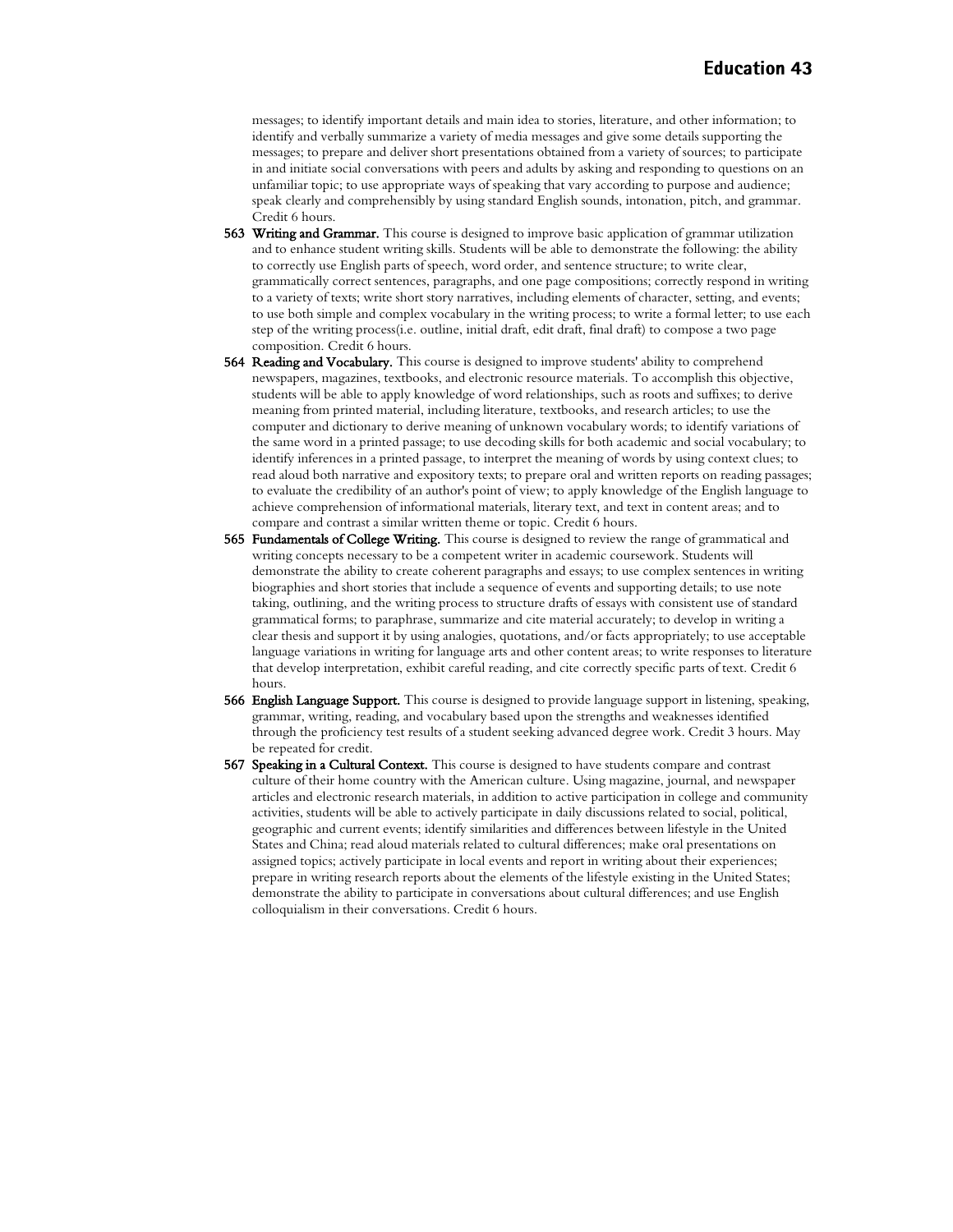## **Roster**

## Administration

W. Richard Merriman Jr., Ph.D., President James A. Sheppard, Ph.D., Vice President for Academic Affairs David Hofmeister, Ph.D., Division Chair, Education Kurt Keiser, Ph.D., Division Chair, Business. Brenda Hicks, M.A., Director of Financial Aid Marla Sexson, M.A., Director of Admission Donna Boese, M.A, Registrar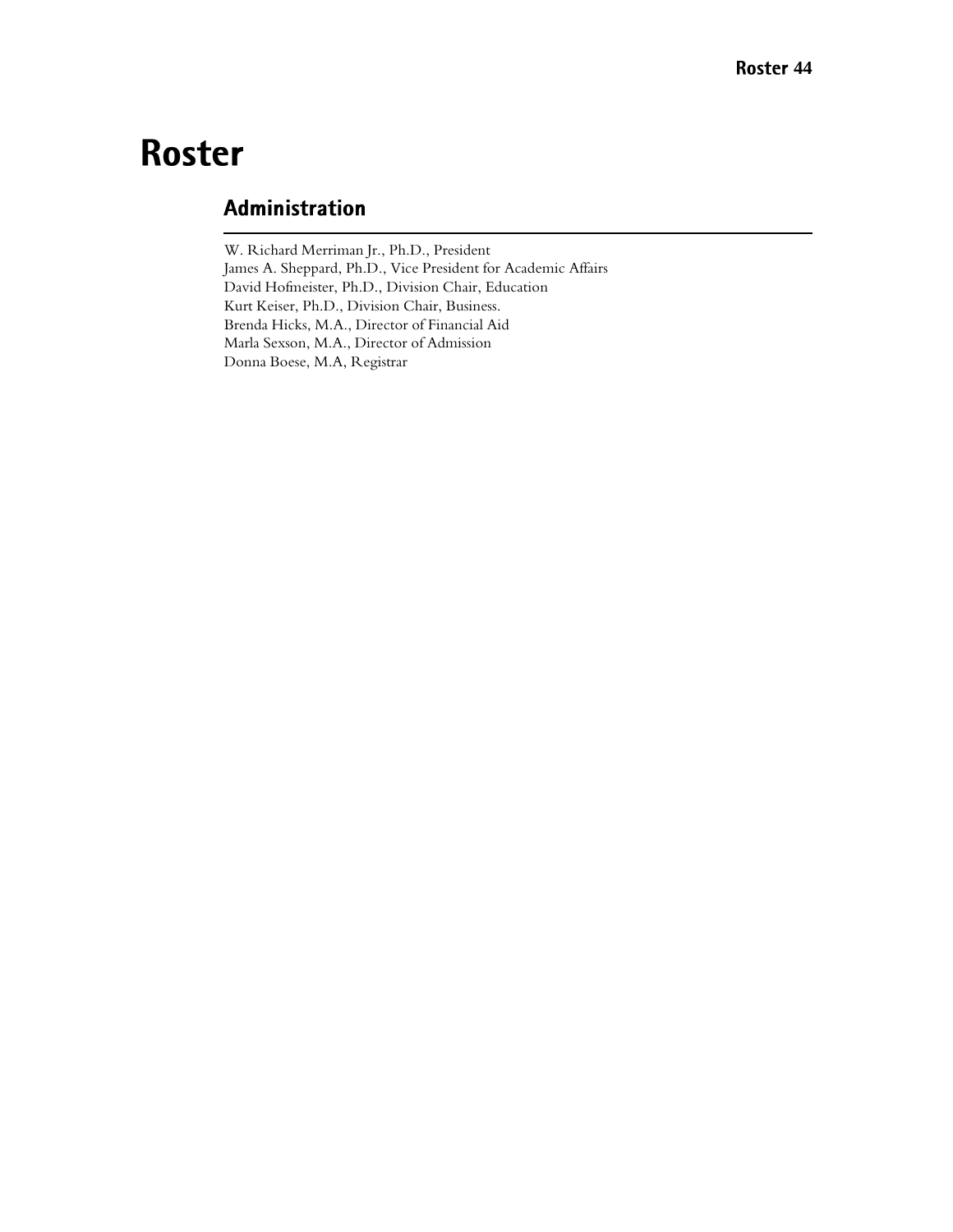## **Index**

## **A**

Academic calendar, 4 Academic dishonesty, 11 Academic forgiveness, 12 Academic integrity, 11 Academic policies, 11 Academic probation, 12 Academic suspension, 12 Accreditation, 4 **Administration**, 44 Admission: Ed.D., 8; M.A.T., 7; M.Ed., 7 Admission to the college, 6 Admission, international students, 6 Admission, non-degree students, 6 Advisors, 16 Appeal of grade, 13 Appeals, Financial, 19 Application process, Doctoral, 8 Application process, Master's, 7 Attendance policy, 13 Auditing of classes, 13

## **C**

Cancellation of courses, 13 Catalog, selection of, 4 **Change of enrollment status**, 20 Change of registration, 14 **Charges and fees**, 17 Charges, cancellation of for Doctoral Students, 20 Charges, cancellation of for Master's Students, 19 Complaint policy, 16 Consortium agreements, financial aid, 21 Course load, 13 Course offerings: Education, 36; English Language Development, 43; Management, 23 Course requirements, failure to meet, 13 **Curriculum and Instruction major (M.Ed.)**, 31

## **D**

Degree, completion of, 13 Degree, requirements for, 13 **Deposits, room**, 20 **Doctor of Education (Ed.D.)**, 25

### **E**

**Early Childhood Education major (M.Ed.)**, 33 Ed.D., admission to, 8 Education, 25 English Language Development, 42 **Enrollment status, change of**, 20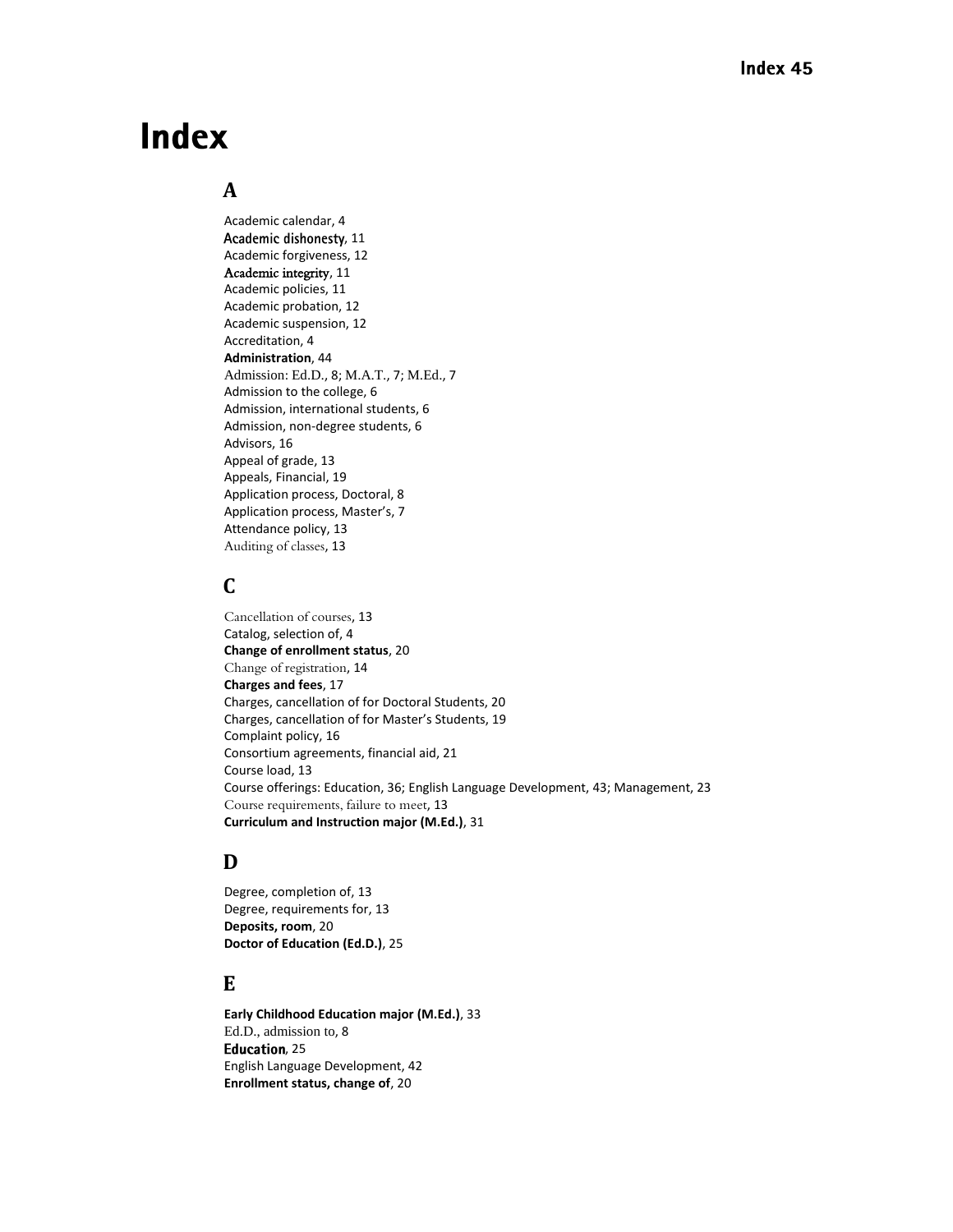## **F**

Family Educational Rights and Privacy Act (FERPA), 5 **Fellowships**, 21 **Financial aid**, 21 Financial Appeals Process, 19 Full-time course load, 13

## **G**

Grade, appeal of, 13 Grading system, 14 Graduate Studies Council, 4

## **I**

Incompletes, 14 Independent study, 14 **Index**, 45 Intensive English Language Certificate, 42 International students, 6

## **L**

Library, 16

### **M**

M.A.T., admission to, 7 M.Ed., admission to, 7 M.Ed., transfer courses for, 9 **Master of Arts in Teaching (M.A.T.**, 29 **Master of Business Administration (MBA)**, 23 **Master of Education (M.Ed.)**, 31

## **N**

Non-degree students, 6 Nondiscrimination, notice of, 5 Notices, 4

## **P**

Part-time course load, 13 **Payment of Accounts**, 17 Plagiarism, 11 Policies, academic, 11 Privacy, notice of, 5 Probation, academic, 12 Probation, financial aid, 22

## **R**

Registration, 14 Regulations, academic, 11 Regulations, financial aid, 21 Repeating a course, 14